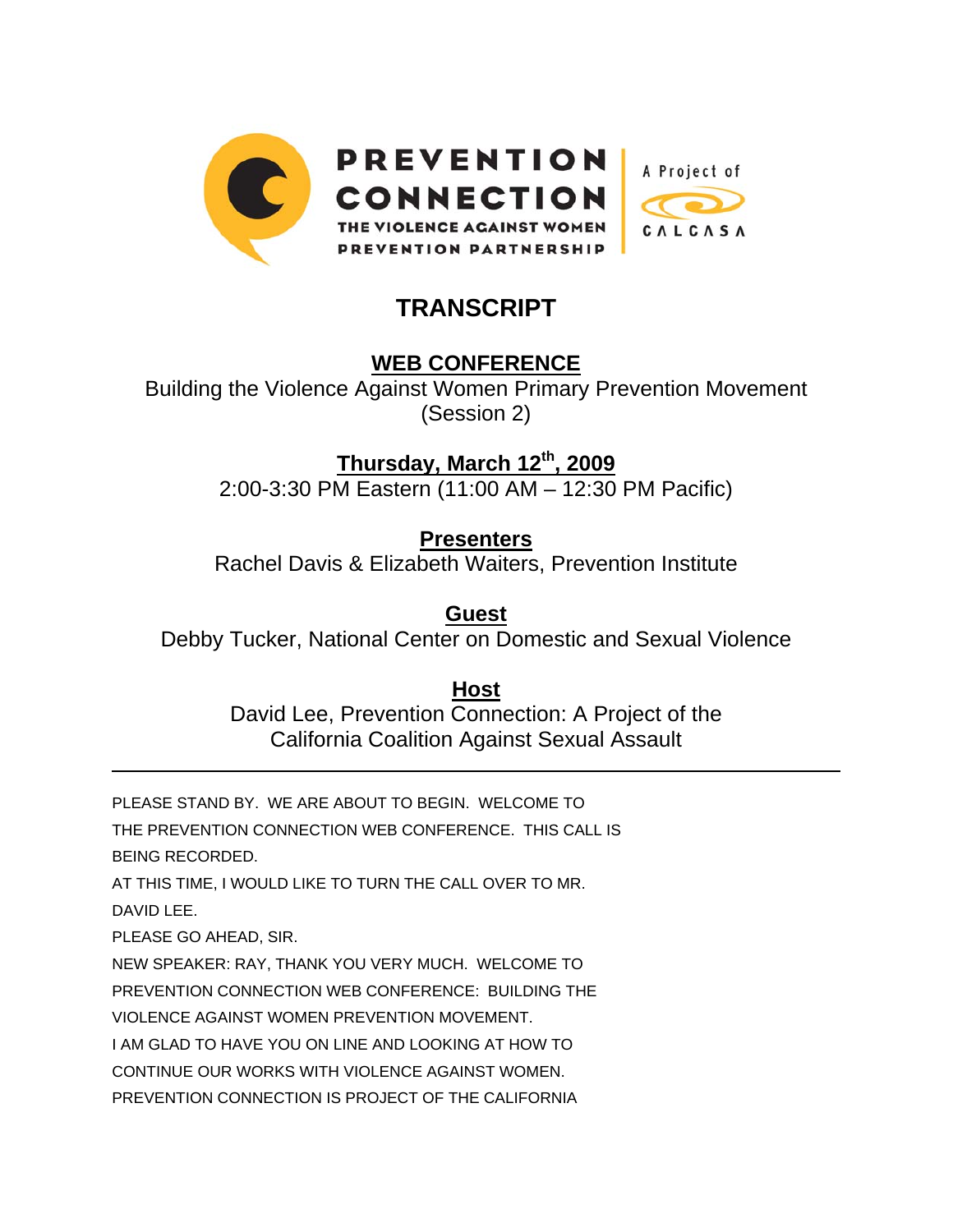COALITION AGAINST SEXUAL ASSAULT.

YOU SEE A PICTURE OF OUR TEAM HERE. THAT WORKS ON THIS EFFORT. AND THAT WE PROVIDE A WIDE VARIETY OF SERVICES AND IF YOU WANT TO CONTACT US, WE ENCOURAGE YOU, IF YOU HAVE QUESTIONS OR COMMENTS, TO PLEASE CONTACT MYSELF OR CHAD WHO ARE OUR MAIN CONTACTS FOR PREVENTION CONNECTION. PREVENTION CONNECTION, YOU CAN FIND US ON THE WEB SITE AT WWW.PREVENTCONNECT.ORG. WE PROVIDE A WIDE VARIETY OF ON-LINE PROGRAMS TO ADVANCE PRIMARY PREVENTION OF VIOLENCE AGAINST WOMEN. WE HAVE OUR PODCASTS WHICH ARE INTERVIEWS OF PEOPLE WHO ARE DOING DIFFERENT WORK AROUND PRIMARY PREVENTION AND VIOLENCE AGAINST WOMEN.

WE HAVE ON-LINE PRESENTATIONS THAT ARE SHORTENED WEB TAKING THE CONTENT FROM WEB CONFERENCES AND SHORTENING THEM IN GRAPHS TO GET MORE IP DEPTH INFORMATION. WIKI THAT I WILL TALK ABOUT SHORTLY.

LISTSERV HAS OVER A THOUSAND PEOPLE THROUGHOUT THE COUNTRY WHO ARE INVOLVED IN TALKING ABOUT VIOLENCE AGAINST WOMEN PREVENTION ISSUES.

WE HAVE -- IT IS A LOT OF MESSAGES BUT A GREAT WAY TO CONNECT WITH OTHER PEOPLE WHO ARE DOING SIMILAR WORK. AS YOU KNOW, YOU CAN SIGN UP FOR WEB CONFERENCES AND READING CLUBS.

I'LL TALK ABOUT THAT IN A MINUTE.

YOU CAN JOIN US ON FACEBOOK WHERE WE ARE STARTING OUR BLOG AND SOON YOU WILL BE COMING.

WILL BE TWITTER WITH US SO WE CAN MOVE FORWARD TO USE ON-LINE TECHNOLOGY AND ADVANCE WHAT WE DO.

ON TO OUR WEB SITE, YOU WILL FIND THE MATERIALS AND ARCHIVES INCLUDING RECORDINGS OF OUR PREVIOUS WEB CONFERENCES.

SO IT IS A GREAT WAY TO GET INFORMATION EVEN IF YOU ARE NOT ABLE TO MAKE OUR EVENTS. OUR NEXT READING CLUB IS GOING TO BE HELD MARCH 30 AND WE WILL REPEAT IT ON MARCH 30.

A READING CLUB IS A SMALL WEB CONFERENCE FOR PEOPLE TO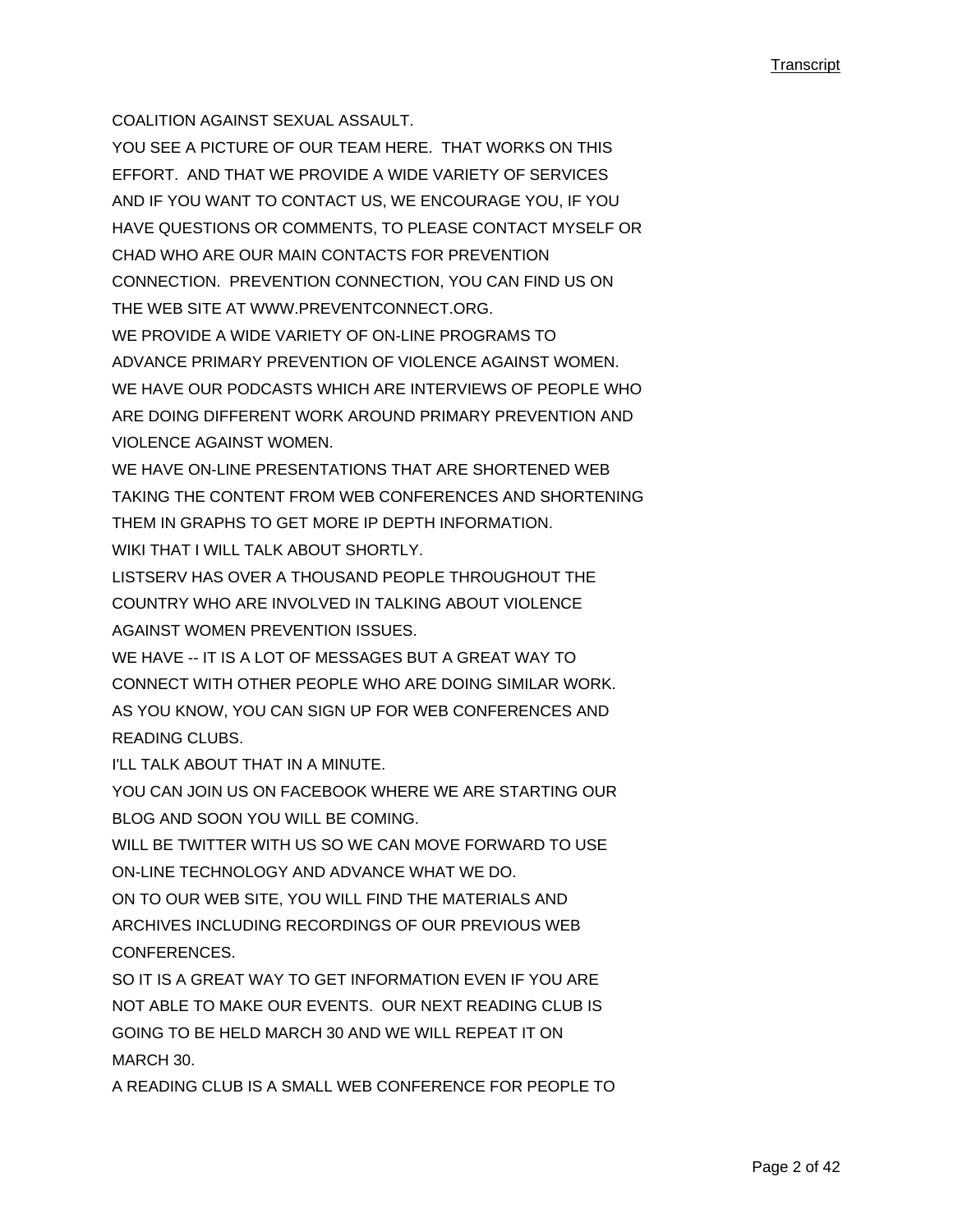TAKE AN ARTICLE, A RECENT ARTICLE FROM THE LITERATURE AND DISCUSS IT ABOUT ITS IMPLICATIONS FOR VIOLENCE AGAINST WOMEN PREVENTION WORK. WE'LL BE TAKING THE ARTICLE, IDENTIFYING COMMON PRACTICES AND COMMUNITY BASED RAPE PREVENTION PROGRAMS WRITTEN BY STEPHANIE TOWNSEND AND REBEKAH CAMPBELL. I KNOW, I WONDER IF STEPHANIE IS -- STEPHANIE IS INDEED ON THE LINE TODAY FOR THE SESSION AND TAKING THEIR ARTICLE AND WE'LL BE DISCUSSING THAT TO BE ABLE TO LOOK AT IMPLICATIONS.

WE ENCOURAGE YOU TO BE ABLE TO SIGN UP. STEPHANIE SENT A MESSAGE SAYING, YES, SHE IS HERE. SO THIS IS A GREAT OPPORTUNITY TO DISCUSS THE LITERATURE AND THINK ABOUT HOW THAT APPLIES TO THE WORK THAT WE DO. OUR PREVENTION CONNECTION WIKI IS SOMETHING THAT I AM VERY EXCITED ABOUT.

IT IS A WIKI WHICH IS USER GENERATED WEB SITE WHERE WE COLLECT IDEAS AND HAVE YOU, MEMBERS OF THE PREVENTION CONNECTION AUDIENCE ADD MATERIALS AND EDIT DIFFERENT PEOPLE'S IDEAS TO BUILD THE COLLECTION OF THE PRACTICE, THE EVIDENCE OF PRACTICE AROUND PRIMARY PREVENTION OF VIOLENCE AGAINST WOMEN.

SO I ENCOURAGE YOU TO VISIT THAT AND ENCOURAGE YOU TO JOIN AND BE ABLE TO ADD CONTENT AND LEARN MORE ABOUT THE WORK THAT YOU ARE DOING AND WORK WITH OTHERS THROUGHOUT THE COUNTRY AND INDEED THROUGHOUT THE WORLD. AND I KNOW SOMEONE SAID THAT THEY CAN'T HEAR ANYTHING. THEY NEED TO CALL IN.

WHICH I'M NOW GOING TO SAY, CALL IN. FOR AUDIO. OKAY. AND, SO THAT IS -- I'M SENDING THAT MESSAGE.

I WANT TO TALK A LITTLE BIT ABOUT HOW TO USE THIS TECHNOLOGY, THE WAY THAT YOU WILL BE ABLE TO USE THIS TECHNOLOGY IS, WHAT YOU -- IS SOMETHING THAT WE ARE USING, TRYING TO WRITE A MESSAGE AT THE SAME TIME AS DOING THIS.

AND MARGO IS ALREADY DOING THIS. CHAD IS DOING IT.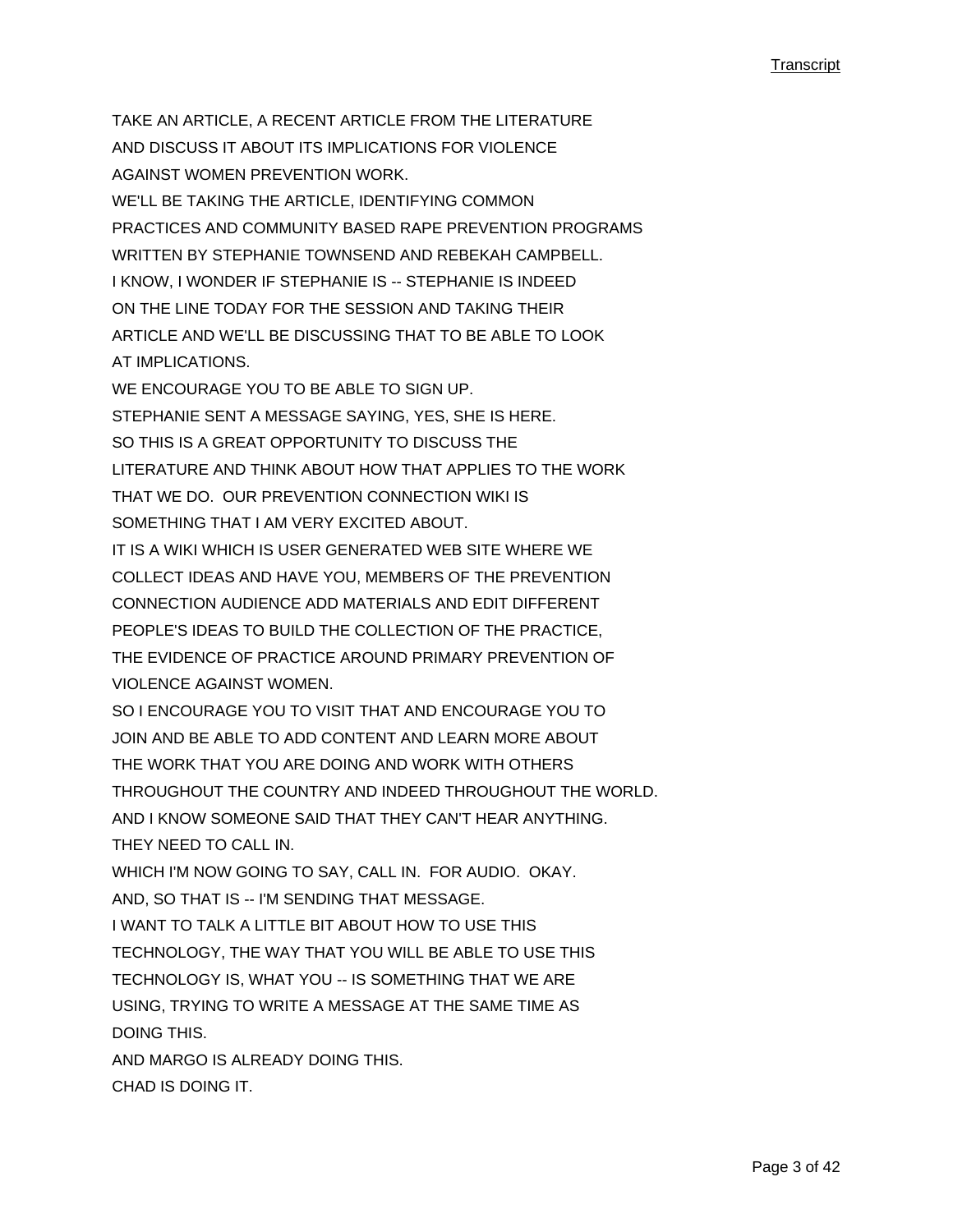I DON'T NEED TO DO THAT.

GREAT.

THANK YOU.

SO IN THIS, YOU CAN SEE MANY FEATURES THAT ARE ON YOUR BAR ON THE RIGHT AND THE WAY, FIRST THING I WANT TO DO IS PRACTICE RAISING YOUR HAND.

RAISING THE HAND FEATURE IS A FEATURE THAT WE CAN BE ABLE TO USE TO BE ABLE TO SEE WHAT GOES ON AND WHAT YOU DO IS LOOK RIGHT ABOVE MY PICTURE. YOU'LL SEE MY HAND. I WANT EVERYONE TO RAISE THEIR HAND. AND LET'S DO **THAT** 

THIS IS AWAY THAT WE CAN SEE HOW YOU ARE PARTICIPATING. GO AHEAD AND RAISE YOUR HAND IF YOU ARE ABLE TO HEAR MY VOICE. GREAT. I SEE THAT I HAVE 47, 48, 50 OF YOU. WE'RE GETTING TO HALF OF YOU HAVE RAISED YOUR HAND. **GREAT** 

THIS IS AWAY THAT WHEN WE ASK YOU TO ASK QUESTIONS LATER ON, YOU CAN RAISE YOUR HAND AND WE'LL BE ABLE TO UNMUTE YOUR PHONES SINCE YOUR PHONES ARE MUTED. WE'LL LOWER EVERYONE'S HANDS RIGHT NOW.

THAT IS WAY THAT IF YOU HAVE QUESTIONS WE'LL BE ABLE TO ANSWER THE QUESTIONS. WE ALSO HAVE QUESTIONS AND ANSWERS WHERE WE CAN ASK QUESTIONS ABOUT THE AUDIENCE AND LEARN MORE ABOUT WHO YOU ARE.

SO WHAT I AM GOING TO DO IS POSE A QUESTION FOR YOU, THE FIRST -- AND THE QUESTION SEEMS TO HAVE -- I AM LOOKING TO, I, I UPLOADED THE QUESTIONS AND THEY DID NOT ENTER INTO THIS SYSTEM. SO LET'S GO SEE IF I CAN OPEN UP THESE -- OH. THESE QUESTIONS. I WANT TO LEARN MORE ABOUT WHO IS IN THE AUDIENCE TODAY. SO, I -- THE QUESTION FEATURED WHAT WE ARE GOING TO DO IN THE TEXT CHAT I WOULD LIKE YOU TO WRITE DOWN THE TYPE OF ORGANIZATION THAT YOU ARE WITH SO WE CAN GET A SENSE OF WHO IS IN THE AUDIENCE. SO CAN YOU GO OVER IN THE TEXT CHAT AND THE WAY THAT YOU DO THAT IS THAT YOU WILL GO OVER AND GO IN THE BOX ON THE BOTTOM AND CLICK THE ARROW.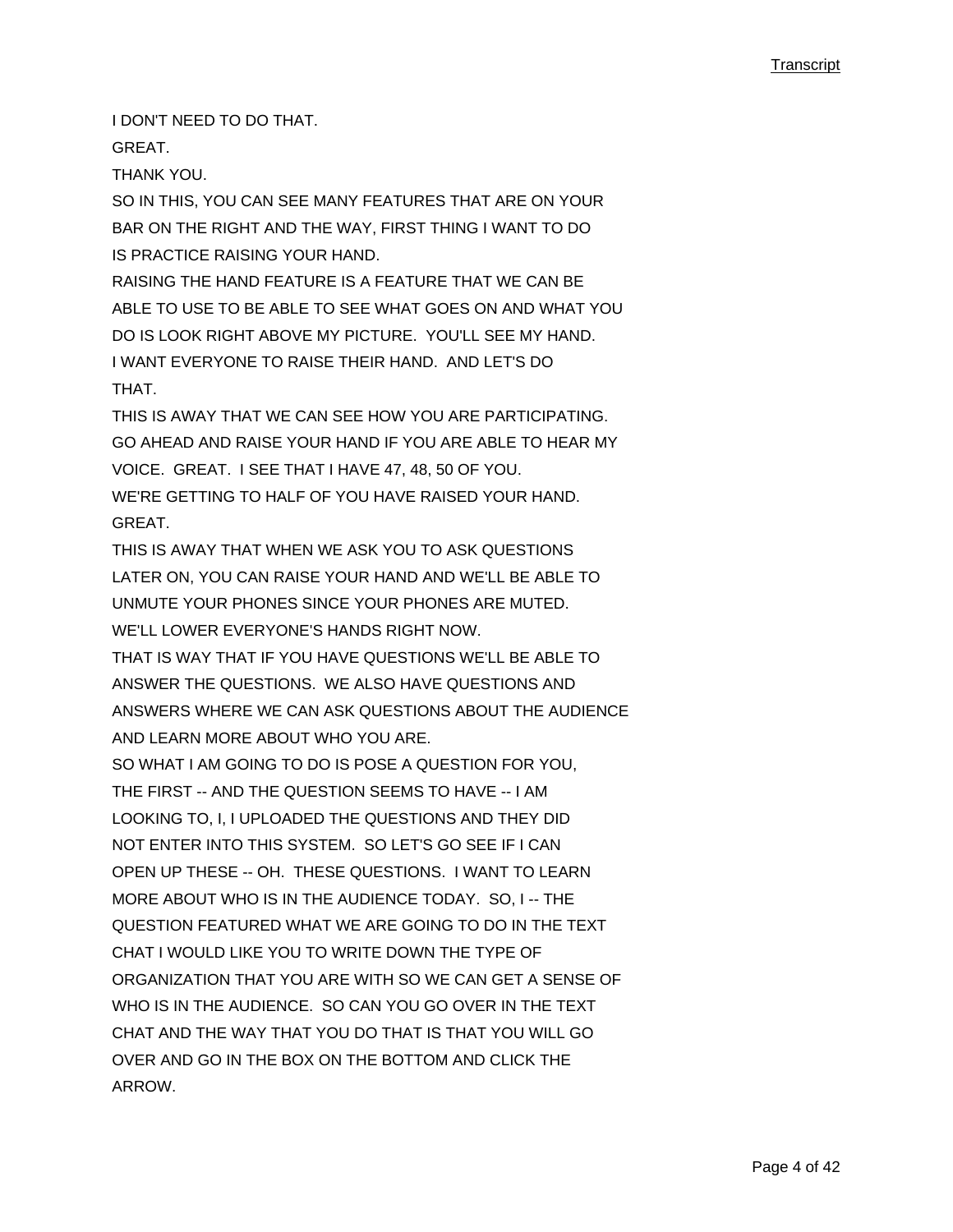THERE.

I SEE THAT WE HAVE STATE GOVERNMENT, ARMY RESERVE, OH, THERE IS PEOPLE JUST GOING THROUGH.

COALITION, TEEN VIOLENCE DATING, MEN'S CRISIS CENTER, VIOLENCE, NON-PROFIT, THE ARMY, FROM THE UNIVERSITY OF MINNESOTA, 501C-3 HELP LINE, STATE GOVERNMENT, FAMILY COUNCIL, BUFFALO STATE COLLEGE, WE HAVE A WIDE VARIETY OF PROGRAMS.

I SEE A LOT OF COLLEGES HERE. I SEE A LOT OF MILITARY IN THIS.

WHICH IS GREAT. THIS IS REALLY GREAT.

I THINK WE HAVE SOMEONE FROM AUSTRALIA ON THE LINE. WE ARE INDEED INTERNATIONAL NOW. AND THAT MUST BE 4 IN THE MORNING, I BELIEVE IN AUSTRALIA AND CANADA, TOO. SO WE ARE INDEED INTERNATIONAL.

AND, AS SOMEONE SAID, WOW!

LET'S -- LET'S -- CAN YOU PLEASE RAISE YOUR HAND, IF THIS IS THE FIRST TIME YOU HAVE BEEN ON A PREVENTION CONNECTION WEB CONFERENCE? PLEASE RAISE YOUR HAND, IF THIS IS THE FIRST TIME YOU ARE ON A PREVENTION CONNECTION WEB CONFERENCE. GREAT. WHAT I AM SEEING IS, THIS IS VERY EXCITING TO SEE, WE HAVE 38 PEOPLE HAVE RAISED THEIR HAND.

THIS IS THEIR FIRST TIME.

WELCOME TO PREVENTION CONNECTION.

I HOPE YOU ENJOYED THE TECHNOLOGY AN ENJOY GETTING A CHANCE TO INTERACT WITH A LOT OF PEOPLE. SO, THAT IS A LITTLE BIT ABOUT LEARNING WHO THE AUDIENCE IS.

NOW YOU ARE LEARNING ABOUT THE TEXT CHAT. WE ALSO DO HAVE POWER POINT SLIDES, THE COPIES OF THE SLIDES ARE AVAILABLE AT WWW PREVENTCONNECT.ORG. SO YOU WILL HAVE THE INFORMATION AVAILABLE THERE. SO IF YOU WANT TO BE ABLE TO DO THIS, BE ABLE TO REVIEW THE MATERIAL, IF YOU FOUND THE TEXT CHAT TOO SMALL, BUT YOU CAN DO IS UNDOCK.

I'M GOING TO CIRCLE THE UPPER RIGHTHAND CORNER OF THESE TEXT CHAT BOX. IF YOU CLICK ON THAT BOX, I'LL PUT A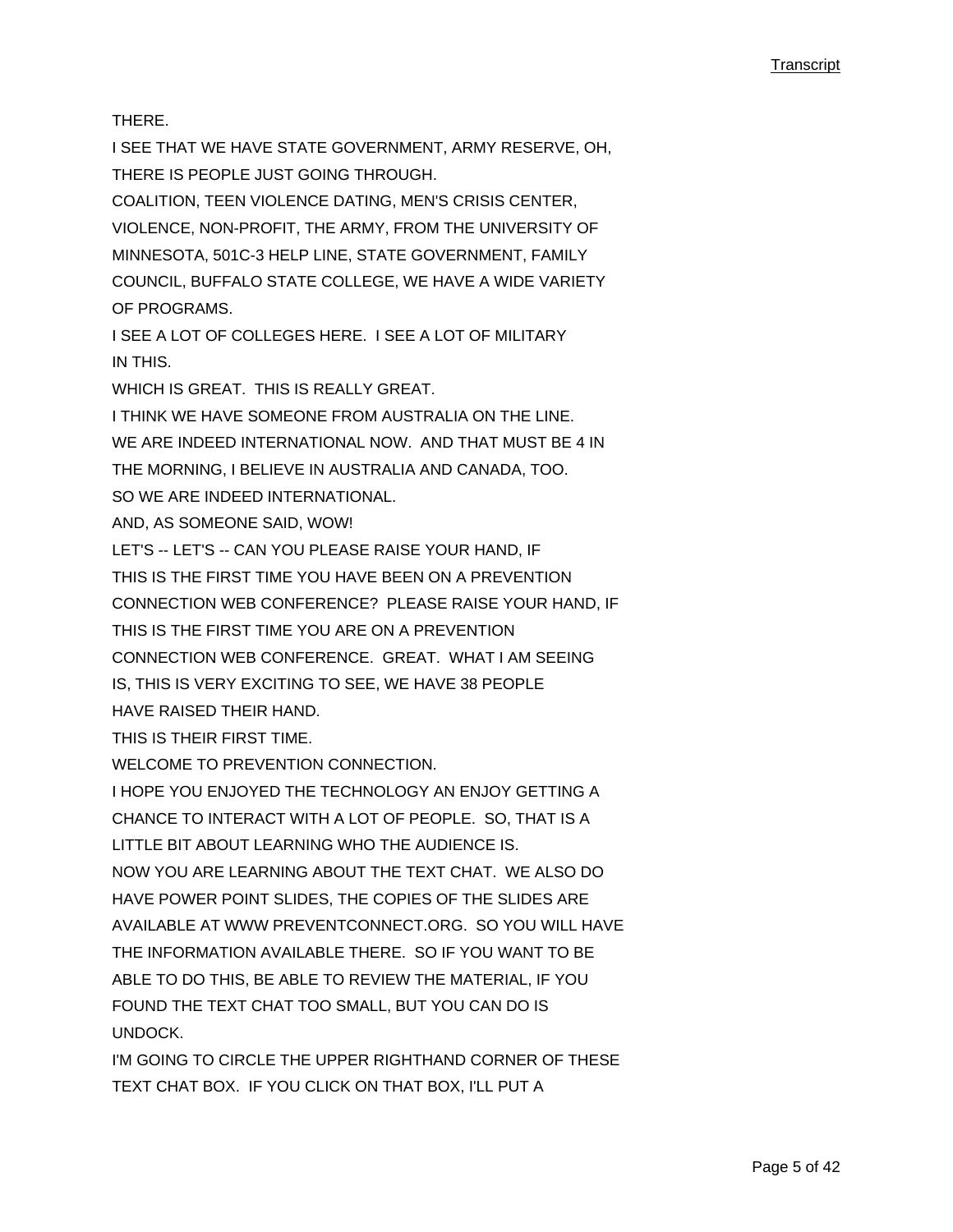CHECK THERE.

THEN THAT WILL EXPAND WHAT IS CALLED UNDOCK AND MAKE THE BOX A LITTLE EASIER. SOME PEOPLE LOVE OUR TEXT CHAT BECAUSE IT GIVES A CHANCE FOR YOU TO HAVE A CONVERSATION. SOME PEOPLE FIND IT DISTRACTING. IF IT IS DISTRACTING, MAKE IT SMALL AND DON'T LOOK AT IT.

IF YOU FIND IT HELPFUL, WE ENCOURAGE YOU TO ENTER IN. WE WILL DO BRAIN STORMING AN ASKING QUESTIONS WITHIN THE TEXT CHAT TODAY. FOR PREVENTION CONNECTION, WE WANT TO BE ABLE TO LET YOU KNOW, IF YOU HAVE ANY TROUBLE, YOU CAN SEND A PRIVATE TEXT CHAT TO US EXPLAINING YOU HAVE A LITTLE BIT OF A CHALLENGE. I SEE PEOPLE ASKING ABOUT HOW TO RAISE THEIR HAND AND NOW THEY ARE LEARNING HOW TO DO THAT. CALL I LINK TECHNICAL ASSISTANCE AT 800-799-4510 OR

CONTACT CALCASA AT 888-922-5227.

FOR PREVENTION CONNECTION WE USE THE TERM VIOLENCE AGAINST WOMEN AND WE MEAN THIS IN A VERY BROADWAY. WE ARE TALKING ABOUT DOMESTIC VIOLENCE. WE ARE ALSO TALKING ABOUT SEXUAL ASSAULT.

WE ARE LOOKING AT ALL TYPES OF RELATIONSHIPS, NOT JUST HETEROSEXUAL RELATIONSHIPS BUT WE ARE LOOKING AT VIOLENCE ACROSS THE LIFESPAN.

WE ARE LOOKING AT PREVENTION CONNECTION TO HOW TO PREVENT VIOLENCE BEFORE IT STARTS AND HOW TO BE ABLE TO MAKE CONNECTIONS TO OTHER FORMS OF VIOLENCE AND OTHER OPPRESSIONS. VIOLENCE AGAINST WOMEN WORKS IN PARTNERSHIP WITH MANY ORGANIZATIONS INCLUDING SEVERAL NATIONAL ORGANIZATIONS THAT WE ARE ALSO FUNDED BY THE CDC. INCLUDING THE NATIONAL SEXUAL VIOLENCE RESOURCE CENTER, THE NATIONAL YOUTH VIOLENCE RESOURCE CENTER AND VAW-NET. WE ENCOURAGE YOU TO VISIT THEIR WEB SITES. WITH THAT, I AM VERY PLEASED TO BE ABLE TO HAND OVER IT TODAY, A VERY IMPORTANT PARTNER THAT WE WORK WITH, WITH PREVENTION CONNECTION AT PREVENTION INSTITUTE WHO HAS BEEN PUT TOGETHER TODAY'S PRESENTATION.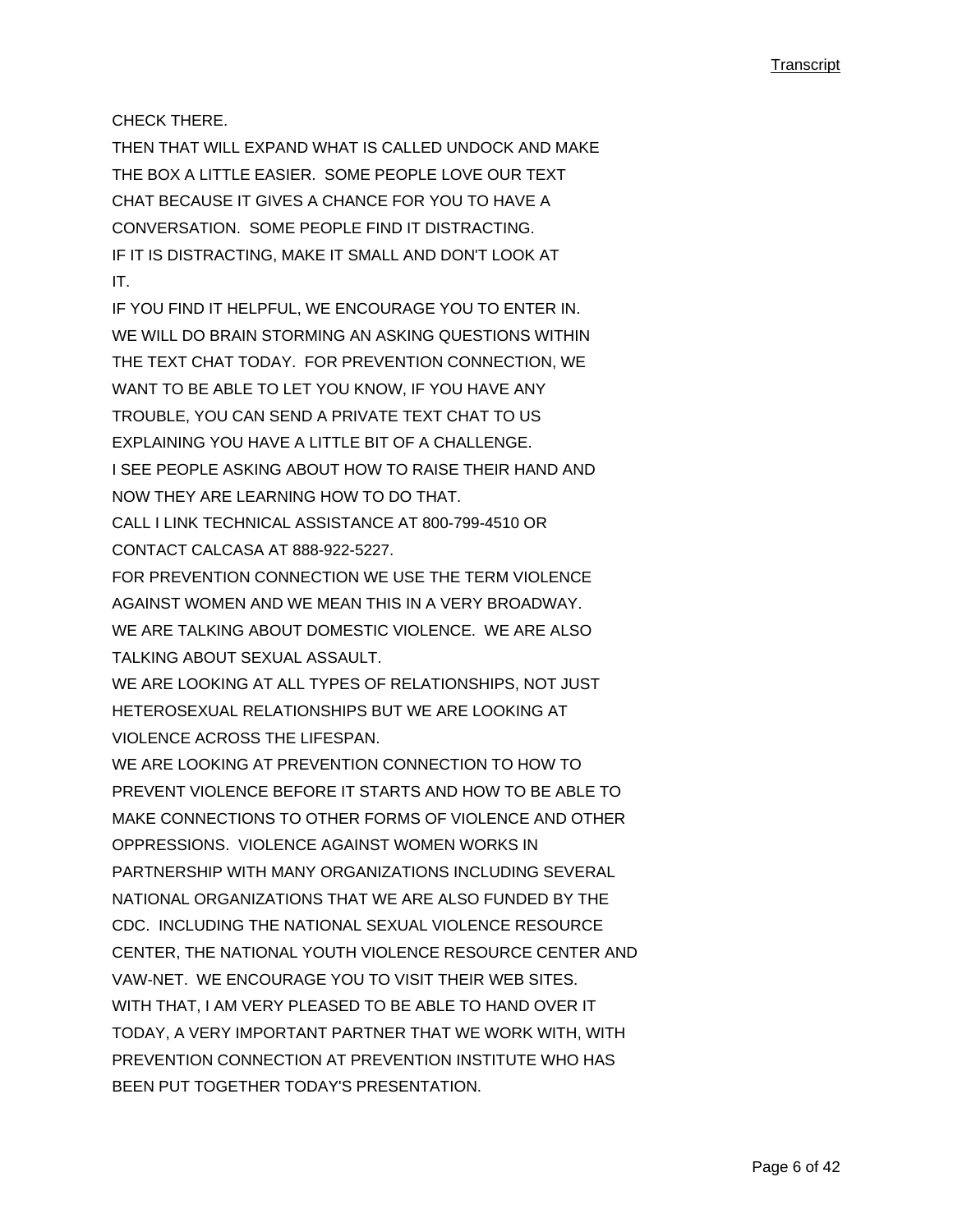SO I AM REALLY PLEASED TODAY TO HAVE ELIZABETH WAITERS AND RACHEL DAVIS OF PREVENTION INSTITUTE AND THEY ARE GOING TO START TALKING ABOUT BUILDING THE MOVEMENT OF -- BUILDING THE VIOLENCE AGAINST WOMEN PREVENTION **MOVEMENT** I THINK I GOT THAT A LITTLE BIT WRONG HERE. SO WELCOME RACHEL AND LIZ. IT IS GREAT TO HAVE YOU HERE. NEW SPEAKER: THANK YOU, DAVID. IT IS REALLY IMPORTANT YOU GET THE ORDER OF THE WORDS RIGHT, I THINK. HI, EVERYONE. THIS IS RACHEL. AND I'M HERE WITH LIZ. NEW SPEAKER: THIS IS LIZ. HI FOR THOSE WHOSE FIRST TIME THIS IS, WELCOME. FOR THE REST OF YOU, WELCOME BACK. NEW SPEAKER: WE ARE GOING TO START TODAY WITH AN OVERVIEW OF THE SUCCESSES AND THE VIOLENCE AGAINST WOMEN PREVENTION MOVEMENT AND THEN REVIEW THE ELEMENTS OF PRIMARY PREVENTION. MOVING INTO A DESCRIPTION OF THE ELEMENTS OF SUCCESSFUL SOCIAL JUSTICE MOVEMENTS AND THEN INTO AN INTERACTIVE DISCUSSION WITH OUR GUEST PANELIST. AND THOSE OF YOU JOINING US BY PHONE AND COMPUTER, ON THE ROLE OF PRIMARY PREVENTION, IN THE FUTURE, OF THE VIOLENCE AGAINST WOMEN PREVENTION MOVEMENT. THAT IS REALLY THE CONVERSATION WE WANT TO HAVE TODAY. NEW SPEAKER: WE HAVE A REALLY EXCITING GUEST WITH US, DEBBY TUCKER WHO IS JOINING US FROM TEXAS. SHE SAID TEXAS TIME. SHE IS WITH THE NATIONAL CENTER ON DOMESTIC AND SEXUAL VIOLENCE AND WE ARE GOING TO SPECIAL THE LINES TO HER IN A LITTLE BIT. BUT FIRST, LET'S GO OVER OUR LEARNING OBJECTIVES FOR TODAY. ON THIS NEXT SLIDE YOU'LL SEE, OUR FIRST OBJECTIVE, IT

IS TO IDENTIFY THE ELMS OF SUCCESSFUL SOCIAL MOVEMENTS. AND THEN, TO IDENTIFY THE KEY ELMS OF SUCCESSES THE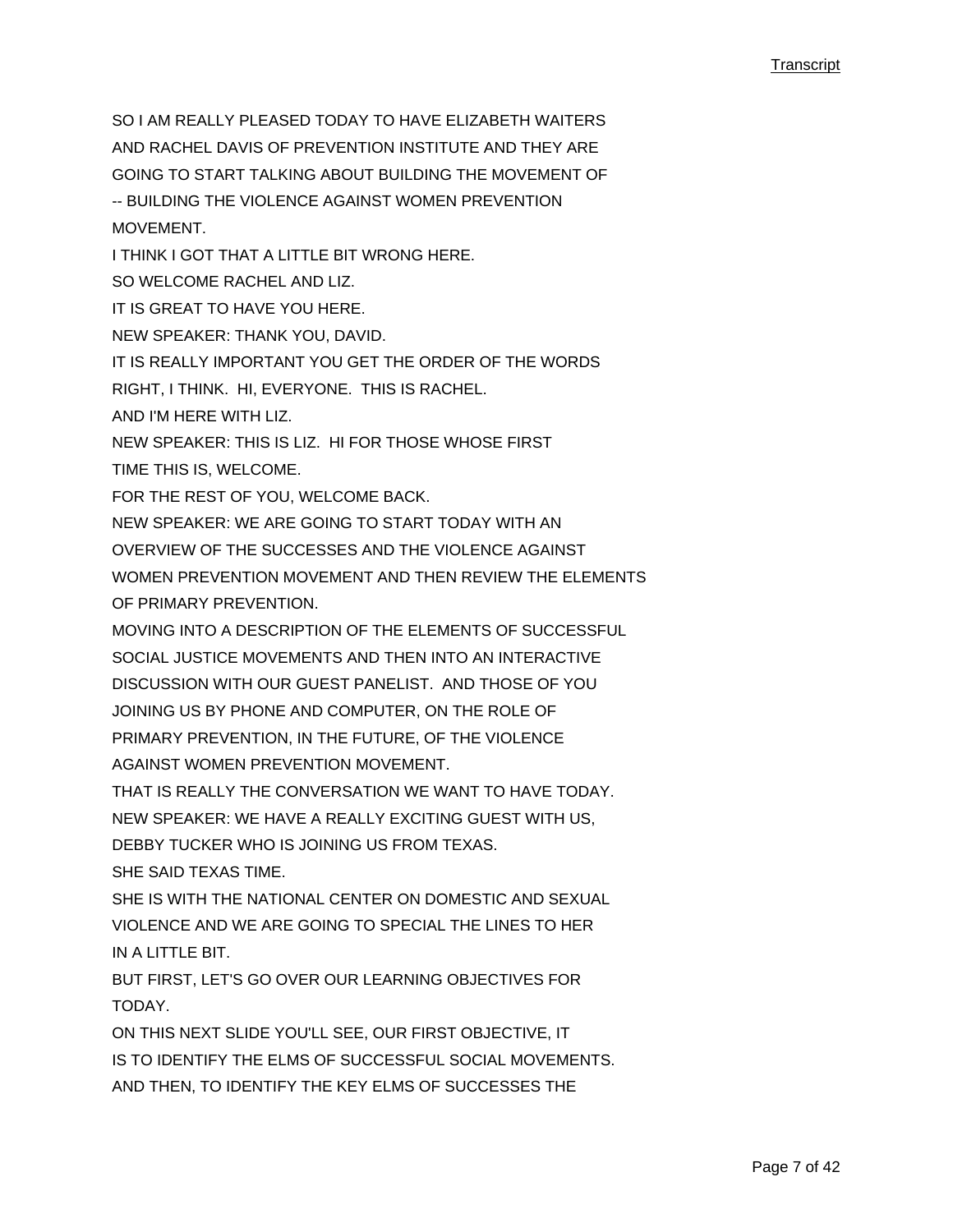VIOLENCE AGAINST WOMEN MOVEMENT.

AND TO ALSO IDENTIFY OPPORTUNITIES TO INCORPORATE THE PRINCIPLES OF PRIMARY PREVENTION INTO THE MOVEMENT TO END VIOLENCE AGAINST WOMEN.

NEW SPEAKER: AND IF I COULD ADD A MENTAL LEARNING OBJECTIVE, I THINK WHAT WE ALL WANT TO DO IS LEARN TOGETHER FROM EACH OTHER, FROM ALL OF YOU WITH OUR GUESTS AND FROM THE CONVERSATION ABOUT HOW WE CAN MAKE THE MOVEMENT STRONGER.

SO THAT IS REALLY THE PURPOSE OF TODAY.

WE ARE PROBABLY BRINGING MORE QUESTIONS THAN ANSWERS AND, WE ARE EXCITED ABOUT THE OPPORTUNITY TO USE THIS KIND OF TECHNOLOGY AND FORMAT TO TALK WITH PEOPLE, YOU KNOW, FROM ALL OVER THE COUNTRY AND INDEED THE WORLD. >>> SO LET'S MOVE ON TO THE NEXT SLIDE. CREATING A WORLD WITHOUT VIOLENCE AGAINST WOMEN. WE ACTUALLY, IN A PREVIOUS WEB FORUM, WE ASKED PEOPLE WHAT WOULD A WORLD, A WORLD WITHOUT VIOLENCE AGAINST WOMEN LOOK LIKE? AND THESE ARE THE KIND OF RESPONSES WE GOT: PLAYFUL, POWER WOULD BE EQUAL, HARMONY, SERENITY, ALL OF THESE, AND MORE WHICH WE HEARD FROM PEOPLE. I'M SURE IF WE ASK YOU NOW, YOU COME UP WITH BOTH SIMILAR AND MUCH MORE EXPANSIVE VISION OF WHAT A WORLD WOULD LOOK LIKE WITHOUT VIOLENCE AGAINST WOMEN. OF COURSE, ACHIEVING THIS WORLD WILL TAKE WIDE SCALE SOCIAL CHANGE AND MANY OF THE WIDE SCALE SOCIAL CHANGES THAT HAVE HAPPENED IN THE U.S. INDEED OTHER PARTS OF THE WORLD, WERE THE RESULT OF MOVEMENTS WHICH ARE AT THE HEART OF OUR DISCUSSIONS TODAY. NEW SPEAKER: SO LET'S START BY TALKING ABOUT MOVEMENTS IN GENERAL FOR A MINUTE. I MEAN, I AM GOING TO ASK YOU, WE WILL HAVE A TEXT CHAT RIGHT HERE AND GIVE YOU A CHANCE TO GET STARTED INTO THE CONVERSATION. I'M THROWING THIS OUT TO ALL OF YOU OUT THERE, WHICH MOVEMENTS COME TO MIND WHEN YOU THINK OF SOME OF THE MONUMENTAL SOCIAL CHANGES THAT HAVE TAKEN PLACE IN THE U.S. OR OTHER COUNTRIES? GO AHEAD AND TAKE A MINUTE TO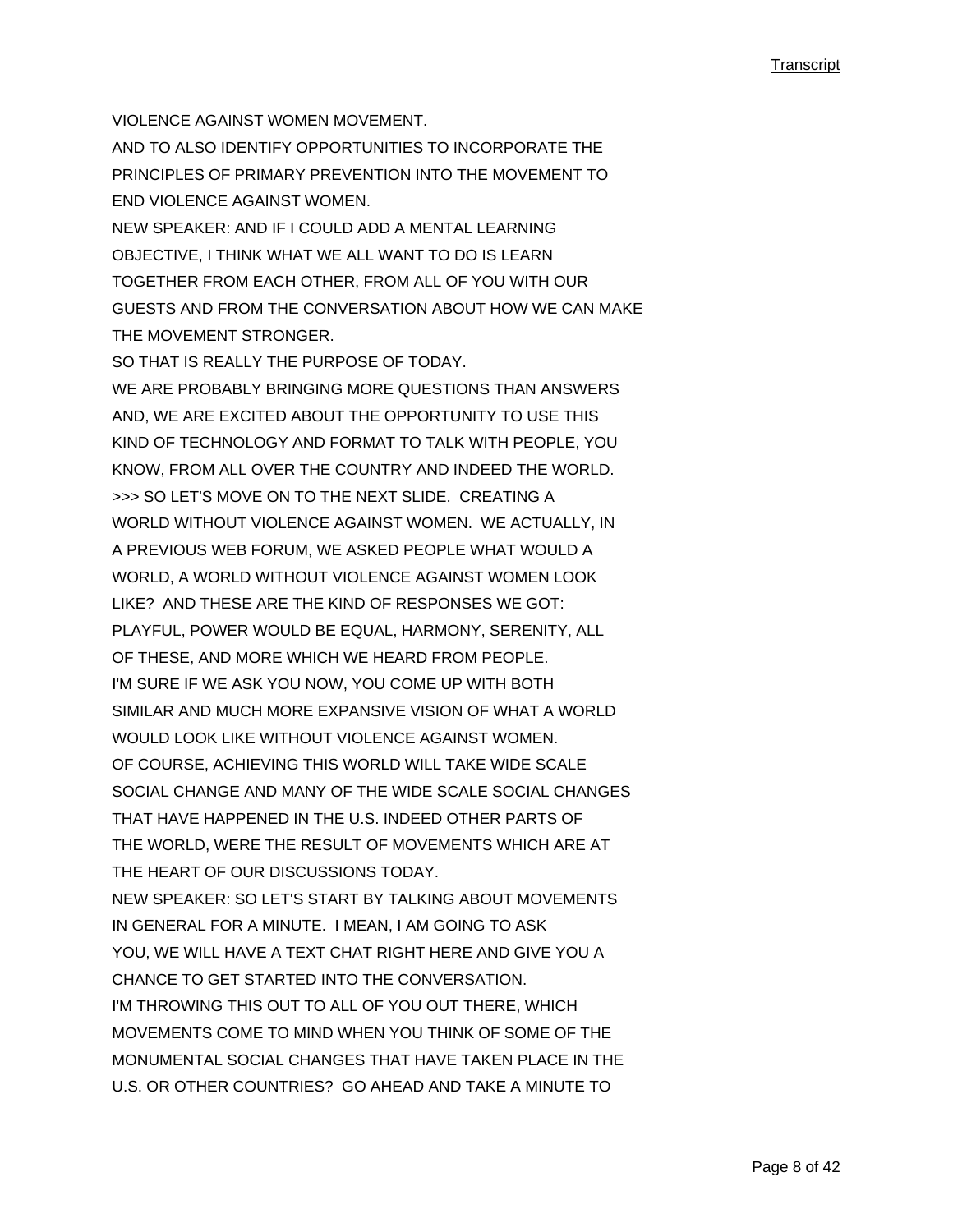TEXT CHAT IN. GREAT. A LOT OF RESPONSES ARE COMING IN ALREADY. NEW SPEAKER: WE ARE GOING TO START READING SOME OF THIS OFF WHILE SOME OF YOU ARE STILL TYPING. ANTI-VIOLENCE, VOTING FOR WOMEN, THE IV MOVEMENT. NEW SPEAKER: A LOT ON THE WOMEN'S MOVEMENT. NEW SPEAKER: THE PABLO REBELLION. THAT IS GREAT. CHILD SUPPORT. DISABILITY RIGHTS. STAY IT FOR ME. NEW SPEAKER: ZAFFATISTAS, AN INTERNATIONAL PERSPECTIVE TODAY. THAT IS GREAT. NEW SPEAKER: THANK YOU. NEW SPEAKER: LABOR MOVEMENT. SANCTUARY MOVEMENT. FAMILY PLANNING. EXCELLENT. NEW SPEAKER: GREAT. SO WHILE THE REST OF YOU ARE TYPING THESE IN, AND, YOU KNOW, WE KEEP ARCHIVES OF THIS, SO, PLEASE IF YOU HAVEN'T ALREADY, AND, WANT TO CONTRIBUTE, PLEASE DO. AR RIVES WILL BE AVAILABLE AFTER. BUT WHAT WE WANT YOU TO DO NOW IN TERMS OF THINKING ABOUT ALL OF THESE MOVEMENTS THAT YOU JUST NAMED, WHAT MADE THESE MOVEMENTS SUCCESSFUL? WHAT ARE SOME CHARACTERISTICS OR SOME MILESTONES OR SOME PIECES THAT REALLY CONTRIBUTED TO THE SUCCESS OF THE MOVEMENT. IF YOU CAN JUST TEXT CHAT THAT IN, THAT WOULD BE GRATE. WE'LL GIVE YOU A COUPLE SECONDS TO THINK ABOUT IT IN SILENCE AND THEN WE'LL START SHARING WITH YOU. NEW SPEAKER: GREAT. REALLY GOOD AT SWITCHING GEARS HERE. SO I'VE SEEN THINGS LIKE SOLIDARITY AS PART OF THE SUCCESSES. NEW SPEAKER: YEAH, THERE IS ALSO, YOU KNOW, THE PEOPLE SAID IT IN DIFFERENT WAY, BUT BOTTOM-UP, GRASSROOTS. NEW SPEAKER: COLLABORATION HAS COME UP. COALITION. BUILDING. NEW SPEAKER: RESOURCES HAVE COME UP IN A COUPLE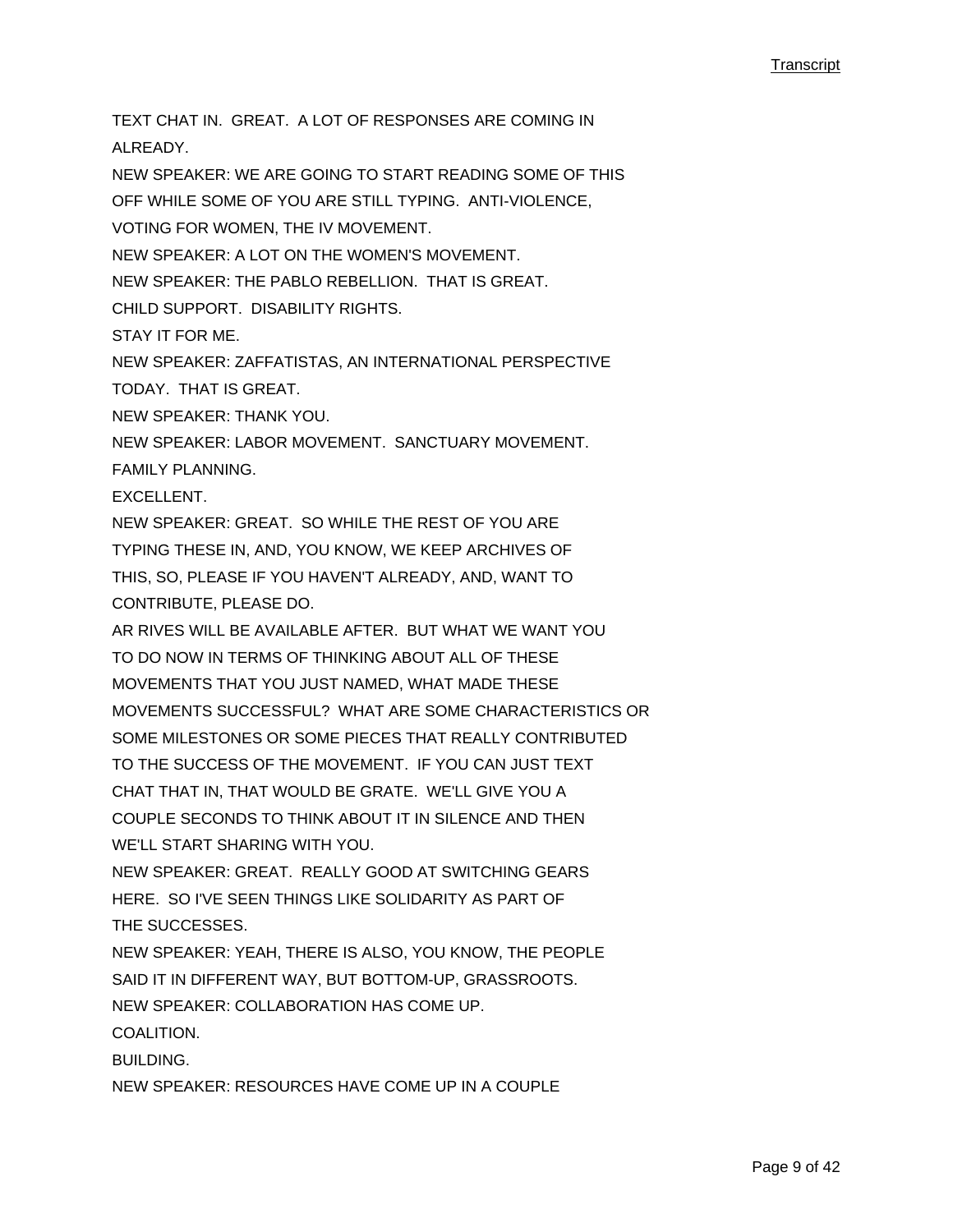DIFFERENT WAYS.

NEW SPEAKER: FIRELESS FUNDRAISING STAFF.

NEW SPEAKER: WORK!

YES, THESE THINGS TAKE A LOT OF WORK. GREAT. THESE ARE ALL THE KINDS OF ELEMENTS THAT WE ARE THINKING **ABOUT.** 

THINKING ABOUT HOW CAN WE MOVE THESE MORE ON LOCAL STATE AND NATIONAL LEVELS TO REALLY ADVANCE PRIMARY PREVENTION IN THE MOVEMENT. SO FEEL FREE TO CONTINUE TO TYPE THOSE IN IF YOU HAVEN'T HAD A CHANCE TO ALREADY. TODAY, AND I'M GOING TO START TO TRANSITION US A BIT AS YOU ARE FINISHING THAT UP.

TODAY, WE ARE GOING TO BE DISCUSSING THE VIOLENCE AGAINST WOMEN MOVEMENT HISTORICALLY, CURRENTLY AND WHERE IT NEEDS TO GO. AND IN PARTICULAR, WE'LL BE DISCUSSING THE VIOLENCE AGAINST WOMEN PREVENTION MOVEMENT IN TERMS OF IMPLICATIONS FOR ADVANCING PRIMARY PREVENTION TO SIGNIFICANTLY REDUCE VIOLENCE AGAINST **WOMEN** 

WE WANT TO FIRST ACKNOWLEDGE THAT THE CURRENT VIOLENCE AGAINST WOMEN MOVEMENT IS EMBEDDED IN MANY OF THE MOVEMENTS THAT YOU JUST MENTIONED SUCH AS THE WOMEN'S MOVEMENT, THE LABOR MOVEMENT AND THE CIVIL RIGHTS. AND, ALSO, THE CONVERSATION WE ARE HAVING AND THAT WE HAVE BEEN HAVING AND PUTTING THIS TOGETHER AND TALKING TO FOLKS, ABOUT WHAT WE WANT TO DO TODAY, WE REALIZE IT IS A DIFFERENT CONVERSATION THAN IT WOULD HAVE BEEN FIVE YEARS AGO.

NOW, THERE IS REALLY A GROWING UNDERSTANDING OF THE VARIOUS ASPECTS OF PREVENTION AND MORE FOLKS WORKING ON THE ISSUES TOGETHER. THE PREVENTION CONNECTION COMMUNITY IS THE SHIP, AS THE NEW FUNDING SOURCES SUCH AS IN CALIFORNIA THAT WE HAVE FUNDING FOR TRAINING AND TECHNICAL ASSISTANCE AND PRIMARY PREVENTION AND STATE INITIATIVE.

SO BUILDING ON THE SUCCESS, WHAT ARE THE IMPLICATIONS FOR FUTURE DIRECTIONS OF THE VIOLENCE AGAINST WOMEN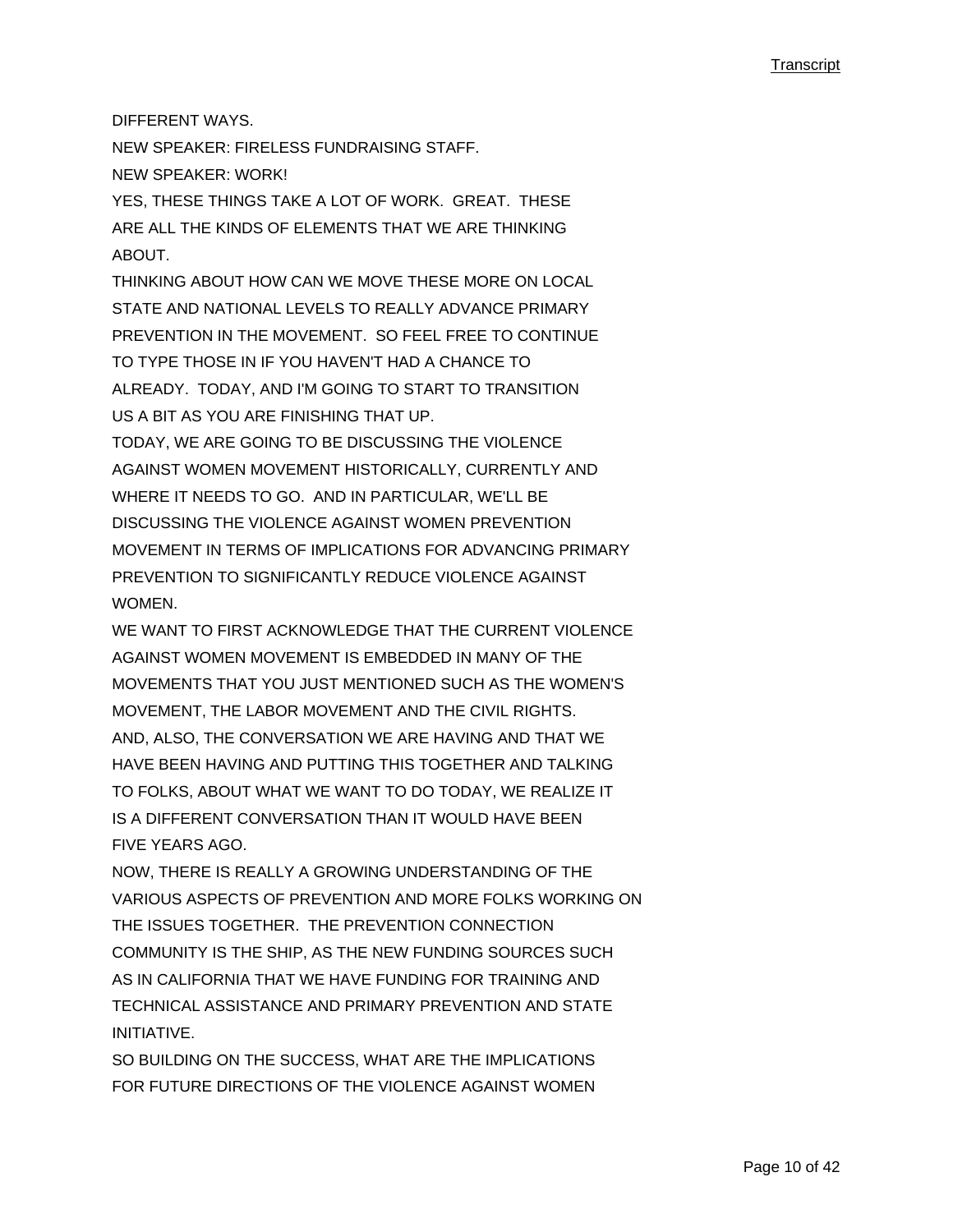PREVENTION MOVEMENT IN RELATION TO ENVIRONMENTAL CHANGE AND PRIMARY PREVENTION? LIZ.

>> WELL, YEAH.

THAT IS WHAT BRINGS US TO THE HEART OF THE DISCUSSION HERE OF THE JUMPING OFF POINT AS IT IS. WHAT WE REALLY WANT TO GET AT IS, WHAT IT IS. WHAT IS THE STRUCTURAL NATURE OF WHAT IS NEEDED TO END VIOLENCE AGAINST WOMEN. TODAY, WE WILL TRY TO FIGURE OUT WITH EVERYONE HERE, HOW TO APPLY THE ELEMENTS OF SUCCESSFUL SOCIAL MOVEMENT TO PRIMARY PREVENTION VIOLENCE AGAINST WOMEN. AND WHAT WE MEAN IS PRIMARY PREVENTION IS STOPPING VIOLENCE AGAINST SOMETHING FROM OCCURRING IN THE FIRST PLACE. JUST TO GIVE US A BRIEF REVIEW, HERE WE HAVE PREVENTION WHICH IS A SYSTEMATIC PROCESS THAT HELPS PROMOTE THE VIOLENCE IN BEHAVIORS AN REDUCES THE LIKELIHOOD AND FREQUENCY OF VIOLENCE AGAINST WOMEN. PRIMARY PREVENTION.

WHAT IS IT THAT YOU CAN DO TO STOP VIOLENCE AGAINST WOMEN BEFORE IT OCCURS? WE WANT TO DISTINGUISH BETWEEN PRIMARY PREVENTION AND OTHER TYPES OF PREVENTION AND WHEN WE ARE TALKING ABOUT PRIMARY, IT IS REALLY ABOUT WHERE OR WHEN THE ACTION TAKES PLACE. SO IF YOU LOOK AT THIS NEXT SLIDE, IT IS REALLY ON A CONTINUUM WHERE PRIMARY ACTIVITIES TAKE PLACE BEFORE AND THEN AT THE SECONDARY LEVEL, WE HAVE PREVENTION ACTIVITIES THAT FOCUS ON THE MORE IMMEDIATE RESPONSES AFTER VIOLENCE HAS ALREADY OCCURRED.

AT THE TERTIARY LEVEL, WE ARE DEALING WITH LONG TERM RESPONSES TO VIOLENCE.

IT IS REALLY ON THIS CONTINUUM.

NEW SPEAKER: YEAH, I THINK WHAT IS REALLY IMPORTANT IS THAT OF COURSE EFFORTS AT ALL THREE OF THESE STAGES IN THE CONTINUUM ARE REALLY IMPORTANT AND IN MANY WAYS THEY ARE MUTUALLY SUPPORTIVE IN REINFORCING. OF COURSE, BY FOCUSSING ON THE PRIMARY PREVENTION PIECE WE DON'T WANT TO MINIMIZE THE IMPORTANCE OF THE OTHER ONE.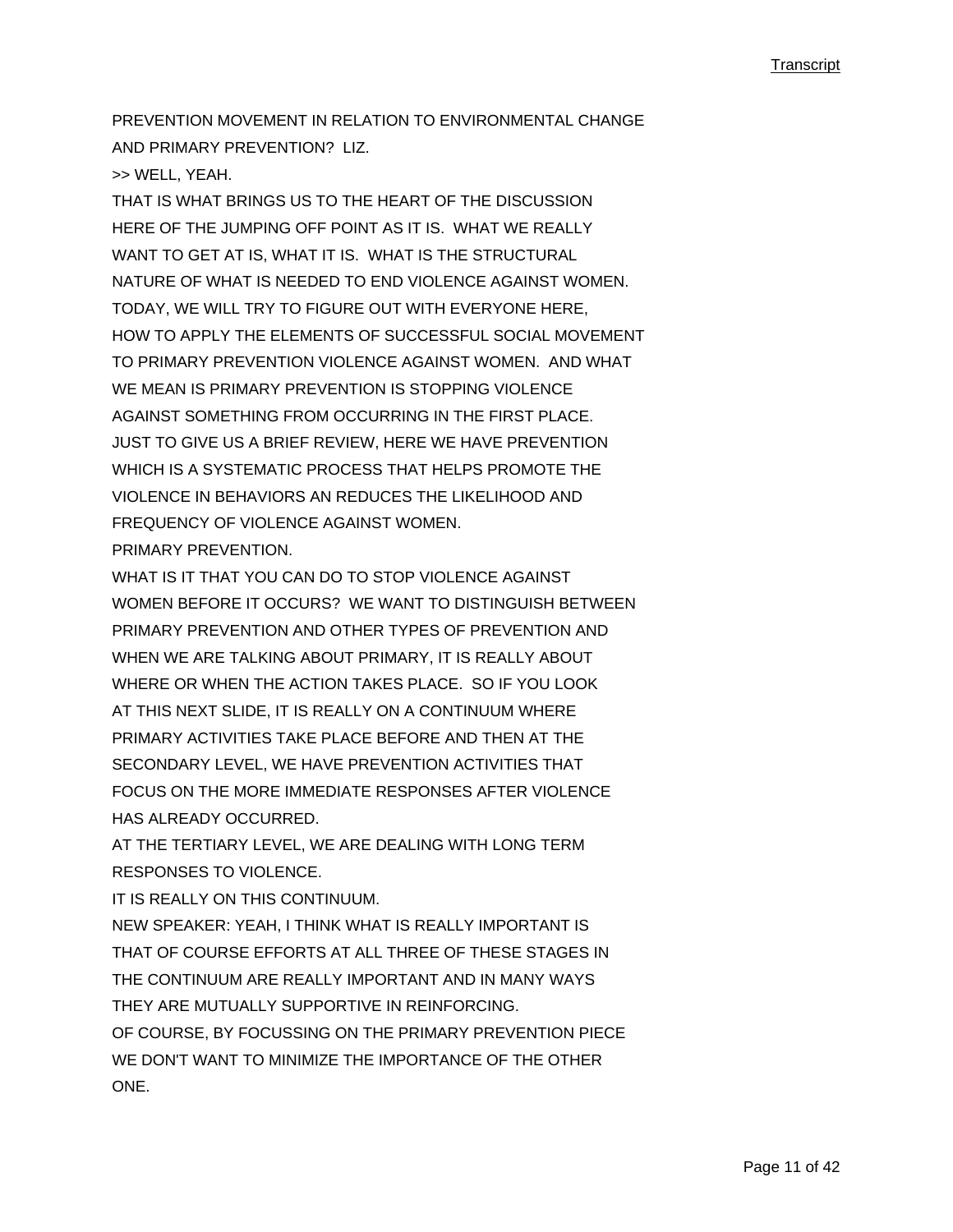WE ALSO REALLY WANT TO MAKE SURE AND FOCUS TODAY ON HOW TO ADVANCE MORE OF THE PRIMARY PREVENTION. NEW SPEAKER: WE FIND THAT THE MORE WE CAN MOVE UPSTREAM TO THE PRIMARY PREVENTION IT ALLEVIATES A LOT OF THE STRAIN AT SECONDARY AND TERTIARY LEVELS. NEW SPEAKER: GREAT.

I AM GOING TO READ A PORTION OF THE QUOTE FROM TRANSFORMING COMMUNITIES NATIONAL ADVISORY COMMITTEE THAT REALLY GETS AT THE HEART OF WHERE WE ARE GOING IN THIS CONVERSATION. THE PREVENTION AND VIOLENCE AGAINST WOMEN AND GIRLS IS A PROCESS OF CHANGING ATTITUDES, BEHAVIORS, BELIEVES, AND INSTITUTIONAL NORMS OF ACCEPTABLE VIOLENCE AND DISCRIMINATION THROUGH AN EVOLUTIONARY AND REVOLUTIONARY PROCESS. AND THESE ARE THE THINGS THAT WE NEED TO DO TO GET TO THE CREATION OF A SAFE, JUST, EQUITABLE AND HEALTHY ENVIRONMENT. SO THAT WOMEN AND GIRLS AND MEN AND BOYS MAY LIVE VIOLENT FREE LIVES.

THIS STATEMENT REFLECTS MANY OF THE SENTIMENTS THAT WERE EXPRESSED IN THE WORLD WITHOUT VIOLENCE AGAINST WOMEN VISION, THAT WE ARE ELUDED TO EARLIER. AND IT ALSO HIGHLIGHTS THE NEED TO ADDRESS THE ENVIRONMENTAL CONTRIBUTORS TO VIOLENCE AGAINST WOMEN. IN CHANGING NORMS, IT IS ONE WAY TO INSTITUTE ENVIRONMENTAL CHANGE.

NEW SPEAKER: THAT IS RIGHT. WHEN WE TALK ABOUT NORMS WHAT WE ARE REALLY TALKING ABOUT IS WAYS OF THINKING AND BEHAVING THAT ARE TAKING FOR GRANTED. OFTEN BASED IN CULTURE AND TRADITION, THESE NORMS SANCTION BEHAVIOR AND ARE REALLY MORE THAN A HABIT. AND HERE, PREVENTION INSTITUTE, WE LIKE TO THINK OF NORMS AS BEHAVIOR SHAPERS.

NEW SPEAKER: WE'VE IDENTIFIED FIVE KEY NORMS THAT CONTRIBUTE TO VIOLENCE AGAINST WOMEN. AND THESE AREN'T THE ONLY NORMS BUT THESE ARE NORMS THAT YOU ARE GOING TO SEE OVER AND OVER AGAIN WHEN WE ARE TALKING ABOUT THE ENVIRONMENTS THAT ARE CONDUCIVE TO VIOLENCE AGAINST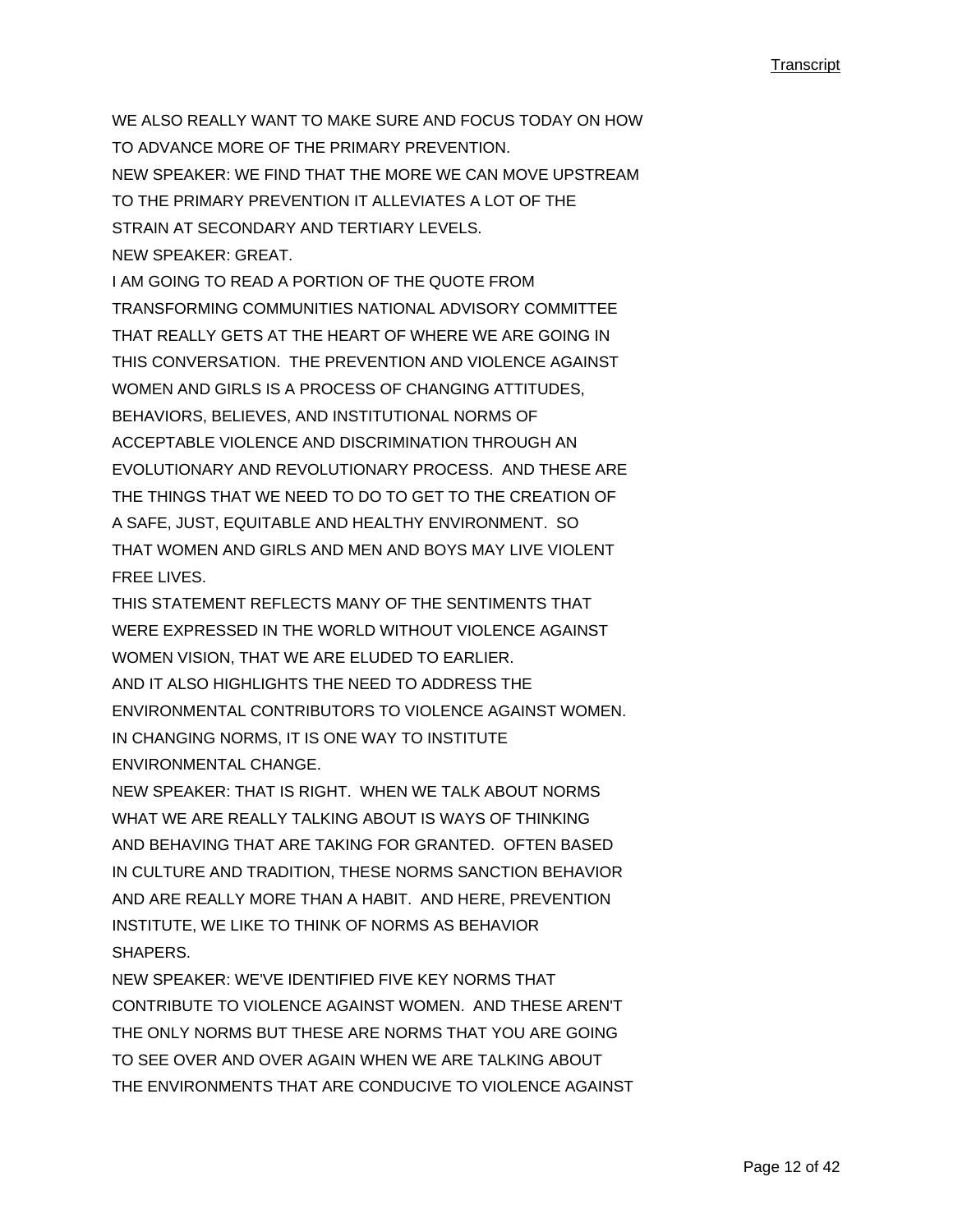WOMEN. THE FIRST OF THE NORMS IS, JUST THE GENERAL ACCEPTABILITY OF VIOLENCE. VIOLENCE IS EVERYWHERE. THAT IS THE WAY IT HAS ALWAYS BEEN.

THAT IS THE WAY WE ARE. THE SECOND NORM HAS TO DO WITH THE PERCEPTIONS OF TRADITIONAL MASCULINITY. HOW WE THINK OF WHAT IT MEANS TO MEAN MALE IN THIS CULTURE. WHICH IN TURN RELATES TO LIMITED ROLES FOR WOMEN. THERE IS ALSO A NORM AROUND THE VALUE PLACED ON POWER. EVEN, AND ESPECIALLY WHEN IT MEANS HAVING POWER OVER OTHERS. FINALLY, THERE IS THE NOTION OF VIOLENCE AGAINST WOMEN IS SOMETHING WE CAN AND SHOULD IGNORE. THE NOTION OF PRIVACY OR SILENCE.

FOR EXAMPLE, THINKING THAT DOMESTIC VIOLENCE IS A PRIVATE MATTER. SO WHEREAS SECONDARY AND TERTIARY PREVENTION EFFORTS ARE DEFINITELY NEEDED, TO ADDRESS THE IMMEDIATE AND LONG TERM CONSEQUENCES OF VIOLENCE AGAINST WOMEN, AT THE PRIMARY APPROACH LEVEL THAT WE CAN START TO ADDRESS THE NORMS THAT CONTRIBUTE TO ENVIRONMENTS THAT ALLOW VIOLENCE AGAINST WOMEN TO OCCUR AND SHIFTING THESE NORMS IS FUNDAMENTALLY GOING TO REQUIRE A MOVEMENT.

NEW SPEAKER: SO LET'S TALK MORE ABOUT THE MOVEMENT. WHEN WE ASK YOU, WHAT ARE SOME EXAMPLES OF SUCCESSFUL MOVEMENT, SOME OF YOU TALKED ABOUT THE VIOLENCE AGAINST WOMEN MOVEMENT. THIS SLIDE THAT YOU ARE SEEING RIGHT NOW, AND THERE IS A LOT OF DETAIL ON HERE.

IT IS HARD TO READ EVERY DETAIL.

IT IS A TIME LINE AS MILESTONES IN THE VIOLENCE AGAINST WOMEN MOVEMENT. BEGINNING WITH THE VISION TO END VIOLENCE AGAINST WOMEN MOVEMENT THE MOVEMENT HAS GROWN AND EVOLVED FOR MORE THAN 30 YEARS.

BROKEN SOCIETY COLLECT SILENCE, RATE OF CONSCIOUSNESS, CHANGE OF PRACTICE IN PUBLIC SYSTEM AND REALLY FORGE NEW POLICIES AROUND PREVENTION OF VIOLENCE AGAINST WOMEN AND OF COURSE, ALL OF THESE THINGS HAPPENED WHILE RUNNING RAPE CRISIS CENTERS AN DOMESTIC VIOLENCE CENTERS AN 24 HOUR HOT LINES AND SUPPORTING SURVIVOR,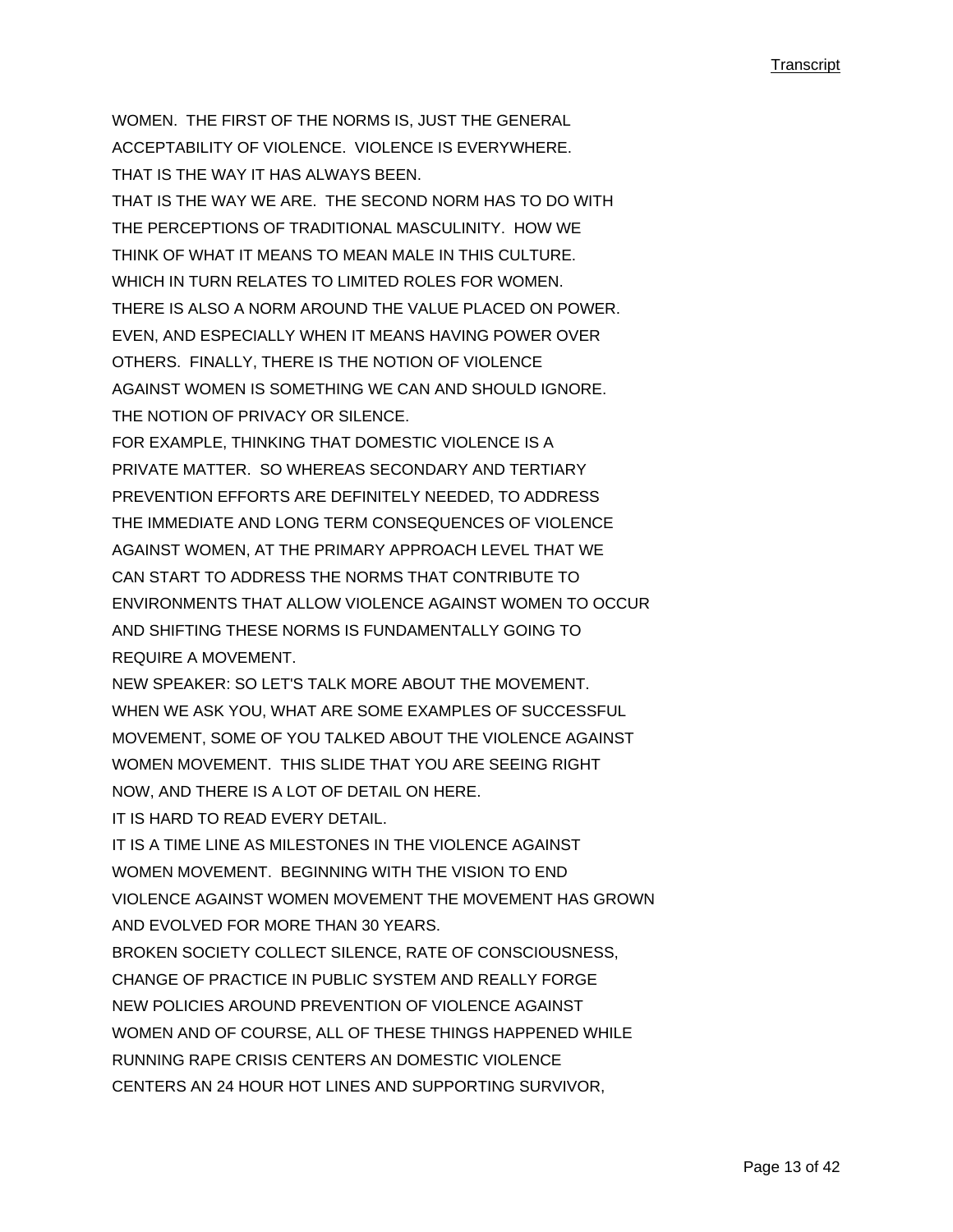FAMILIES AND FRIENDS AN COMMUNITIES.

NEW SPEAKER: WE LIKE STARTING WITH THIS SLIDE BECAUSE IT REPRESENTS THE RICH HISTORY OF STRUGGLE AND ACCOMPLISHMENT WITHIN THE VIOLENCE AGAINST WOMEN **MOVEMENT** 

AND WE WANT TO EMPHASIZE THAT THE RESPONSE TO VIOLENCE AGAINST WOMEN TO MERGE FROM THE MOVEMENT, IT WASN'T A GOVERNMENT RESPONSE.

IT WASN'T A HEALTHCARE RESPONSE, IT WAS WOMEN FROM ALL WALKS OF LIFE WHO STOOD TOGETHER AND SAID, THIS IS UNACCEPTABLE. THIS HAS TO CHANGE. AND, IT WAS WOMEN WHO BROUGHT ENTIRE COMMUNITIES TOGETHER TO ACHIEVE THIS LEVEL OF CHANGE. IT IS THIS, THE FOUNDATION ON WHICH WE ARE CONTINUING TO BUILD COMMUNITY-OWNED PREVENTION EFFORTS.

NEW SPEAKER: YEAH, AND OBVIOUSLY AS THEY COMMENT ON THE TEXT CHAT, INDICATES THE TIME LINE IS NOT FINISHED. ADDING WHITE HOUSE COUNSEL ON WOMEN AND GIRLS IS REALLY IMPORTANT AND VERY LATE BREAKING IN TERMS OF HOW FAR THINGS HAVE COME.

SO, BUILDING ON THAT ADDITION, TO THE TIME LINE, WE WOULD LIKE ALL OF YOU TO TEXT CHAT FOR THE MINUTE, TO THE MILESTONES LISTED HERE AND NOT LISTED, WHICH ONES DO YOU CONSIDER TO BE THE MOST SIGNIFICANT TO MOVING FORWARD AND WHY?

NEW SPEAKER: AGAIN, WE'LL GIVE YOU A FEW SECONDS TO TEXT CHAT IN. GREAT. WE ARE SEEING A LOT OF PEOPLE MENTION VAWA, ACT.

MAJOR VICTORY.

BEGINNING OF GRASSROOTS EFFORTS UP THERE. VAWA AND VOCA. WOMEN'S RIGHTS.

NEW SPEAKER: NUMBER OF FOLKS TALKED ABOUT THE INITIATION OR OPENING OF RAPE CRISIS CENTERS. AND SHELTERS OPENING. ALL OF THESE HAVE BEEN REALLY IMPORTANT.

IMPORTANT TO US AS A MILESTONE. NEW SPEAKER: RPE FUNDS.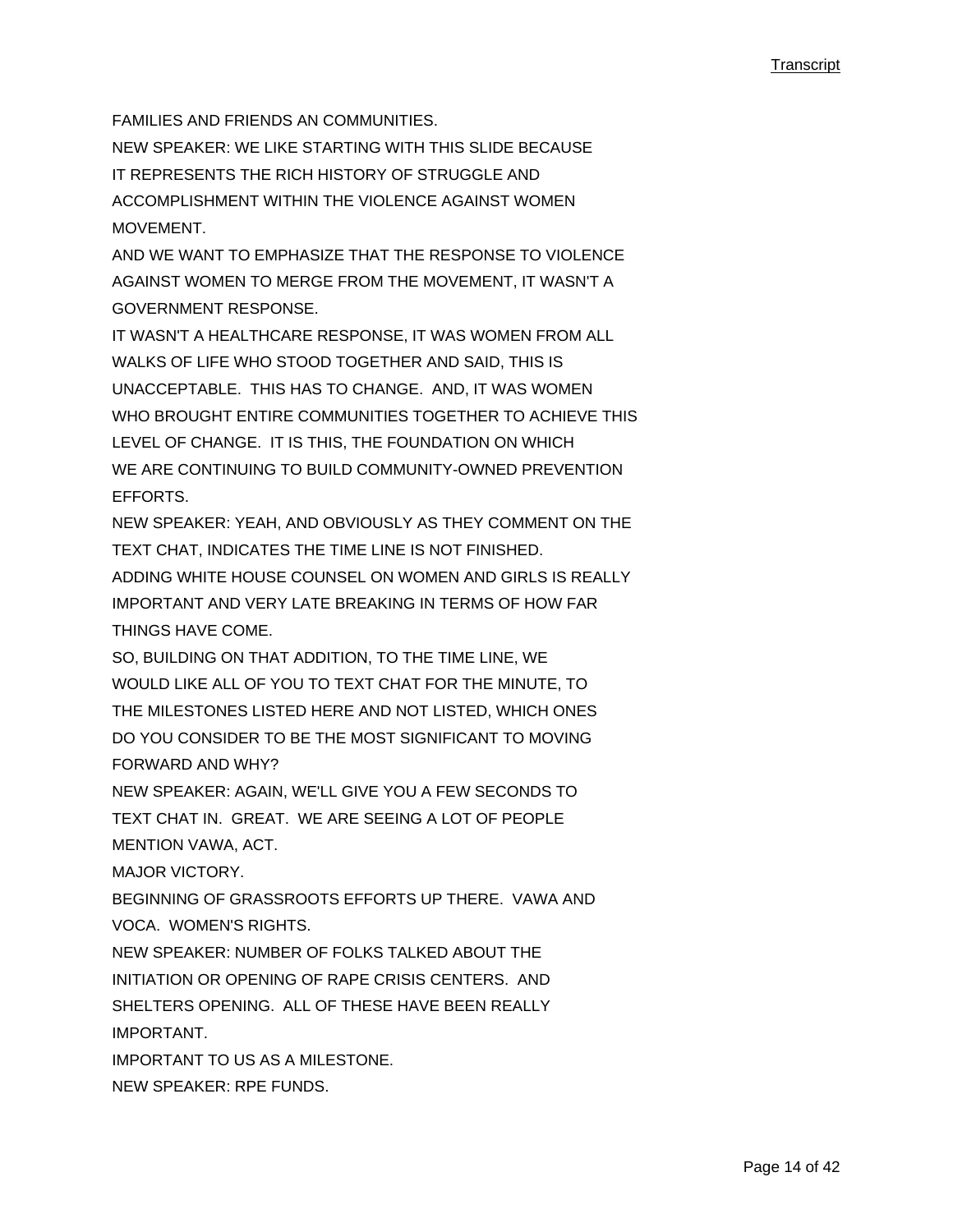YES.

NEW SPEAKER: SO GO AHEAD AND CONTINUE TO WRITE IN SPECIFIC MILESTONES YOU THINK THAT HAVE BEEN MOST SIGNIFICANT AND WHY. AS YOU DO THAT, WE ARE GOING TO WELCOME OUR GUEST. LIZ.

NEW SPEAKER: YEAH.

I'M REALLY PLEASED AS ALL OF US HERE TO HAVE WITH US TODAY DEBBY TUCKER WHO IS THE EXECUTIVE DIRECTOR OF THE NATIONAL CENTER ON DOMESTIC AND SEXUAL VIOLENCE. DEBBY, WELCOME.

THANK YOU SO MUCH FOR JOINING US TODAY.

NEW SPEAKER: THANK YOU ALL.

IT IS FUN.

I'M ENJOYING READING WHAT PEOPLE ARE WRITING AND THINKING WITH EVERYBODY.

NEW SPEAKER: GREAT.

I AM GOING TO ASK YOU THE SAME QUESTION HERE. OF THE MILESTONES LISTED, WHICH TWO OR THREE DO YOU CONSIDER TO BE SOME OF THE MOST IMPORTANT? AND WHY? NEW SPEAKER: WELL, FOR ME, I ALWAYS GO BACK TO THE BEGINNING AND HAVING BEEN PART OF ESTABLISHING THE FIRST RAPE CRISIS CENTER IN TEXAS AND ONE OF THE FIRST 30 IN THE COUNTRY, I START FROM THAT PLACE, WE CAME TOGETHER WITHOUT A CLUE ABOUT HOW WE WERE GOING TO DO ANYTHING THAT WE SET OUT TO DO. AND WE DID IT. WE CREATED ORGANIZATIONS, SERVICES, ROUSING, ACTIVITIES THAT LED TO CHANGES IN OUR COMMUNITIES, OUR STATE, OUR NATION AND MANY PEOPLE HAVE MENTIONED THE VIOLENCE AGAINST WOMEN ACT AND I DO SHARE IN THAT AS BEING A MAJOR, MAJOR MILESTONE. THE FACT THAT IT IS EVEN CALLED THE VIOLENCE AGAINST WOMEN ACT IS REVEALING. AND ACKNOWLEDGES WHAT THE PROBLEM REALLY IS. AND IT WAS INCREDIBLY FUN TO WORK WITH PEOPLE AROUND THE COUNTRY. MANY OF WHOM I'D ONLY KNOWN THROUGH PHONE CALLS, YOU KNOW, TO ACTUALLY MEET IN PERSON AND WRITE THAT LEGISLATION AND BE ABLE TO PASS IT. NEW SPEAKER: EXCELLENT. DEBBY, I MEAN, ONE OF THE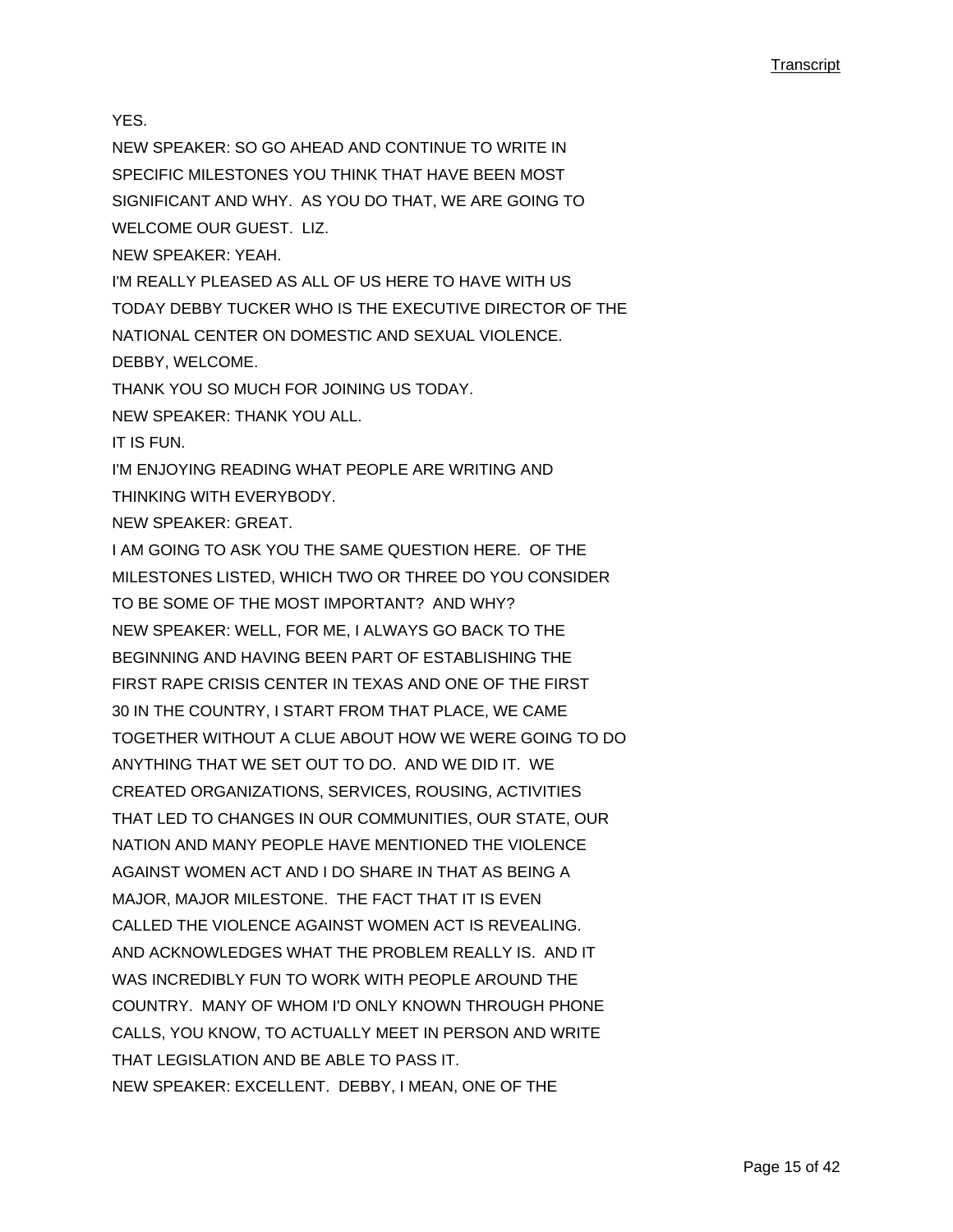THINGS YOU MENTIONED WERE ACTIVITIES THAT LED TO THESE CHANGES. IN TERMS OF THE PASSAGE OF VAWA, WHAT WERE SOME OF THE ACTIVITIES?

NEW SPEAKER: WELL, YOU KNOW, SOME FUNDAMENTAL THINGS THAT MADE A DIFFERENCE WAS THAT A NUMBER OF PEOPLE IN OUR STATE HAD GOTTEN EXPOSED TO THE CONCEPTS OF OUR MOVEMENT AND UNDERSTOOD WHAT IT WAS THAT WE WANTED TO ACCOMPLISH AND THEN THEY GREW UP AND GOT ELECTED TO CONGRESS. SO IT REALLY HELPED TO BEGIN TO REACH THE POINT WHERE WE SENT PEOPLE INTO LEADERSHIP ROLES WHO WERE ALREADY SENSITIZED WITHIN THEIR OWN STATES. AND CERTAINLY, A HUGE DIFFERENCE WAS THE FACT THAT PRESIDENT CLINTON HIMSELF UNDERSTOOD DOMESTIC VIOLENCE, UNDERSTOOD SEXUAL VIOLENCE AND WAS WILLING TO WORK WITH US TO CRAFT THIS LEGISLATION. SO, YOU KNOW, I THINK THAT IT WAS ONE OF THOSE THINGS CALLED A TIPPING POINT. WHERE ENOUGH PEOPLE AND ENOUGH KEY POSITIONS UNDERSTOOD THE CRITICAL IMPORTANCE OF ACTING AND WERE WILLING TO DO SO.

NEW SPEAKER: GREAT.

THANK YOU SO MUCH. 12

NEW SPEAKER: THANK YOU, DEBBY. WE ARE GOING TO, AS YOU KNOW, DEBBY, BUT TO LET EVERYBODY ELSE DO, WE ARE GOING TO GO THROUGH A LITTLE BIT OF THE RESEARCH BASIS OF WHAT CHARACTERISTICS HAVE BEEN OF SUCCESSFUL MOVEMENTS. OF COURSE, WE ARE GOING TO ASK YOU ABOUT EACH OF THOSE IN RELATIONSHIP TO THE MOVEMENT AS WE DO THAT. SO, LET'S, LET'S START AS MY COMPUTER GOES OFF. HERE WE GO. JUST TO LET YOU KNOW THAT WE WROTE A PAPER, A COUPLE OF YEARS AGO, ON LAYING THE GROUND WORK FOR A MOVEMENT TO REDUCE HEALTH. AND THEN, AS PART OF THAT WORK, WE DID A REVIEW AND LIZ DID THE RESEARCH ON THIS AND WE DID A REVIEW OF ONE OF THE CHARACTERS OR ELEMENTS OF SUCCESSFUL SOCIAL MOVEMENT AND THAT WAS REALLY BASED ON LITERATURE FROM SOCIAL MOVEMENT, COLLECTIVE ACTION, POLITICAL COMMUNICATION AND HEALTH COMMUNICATION.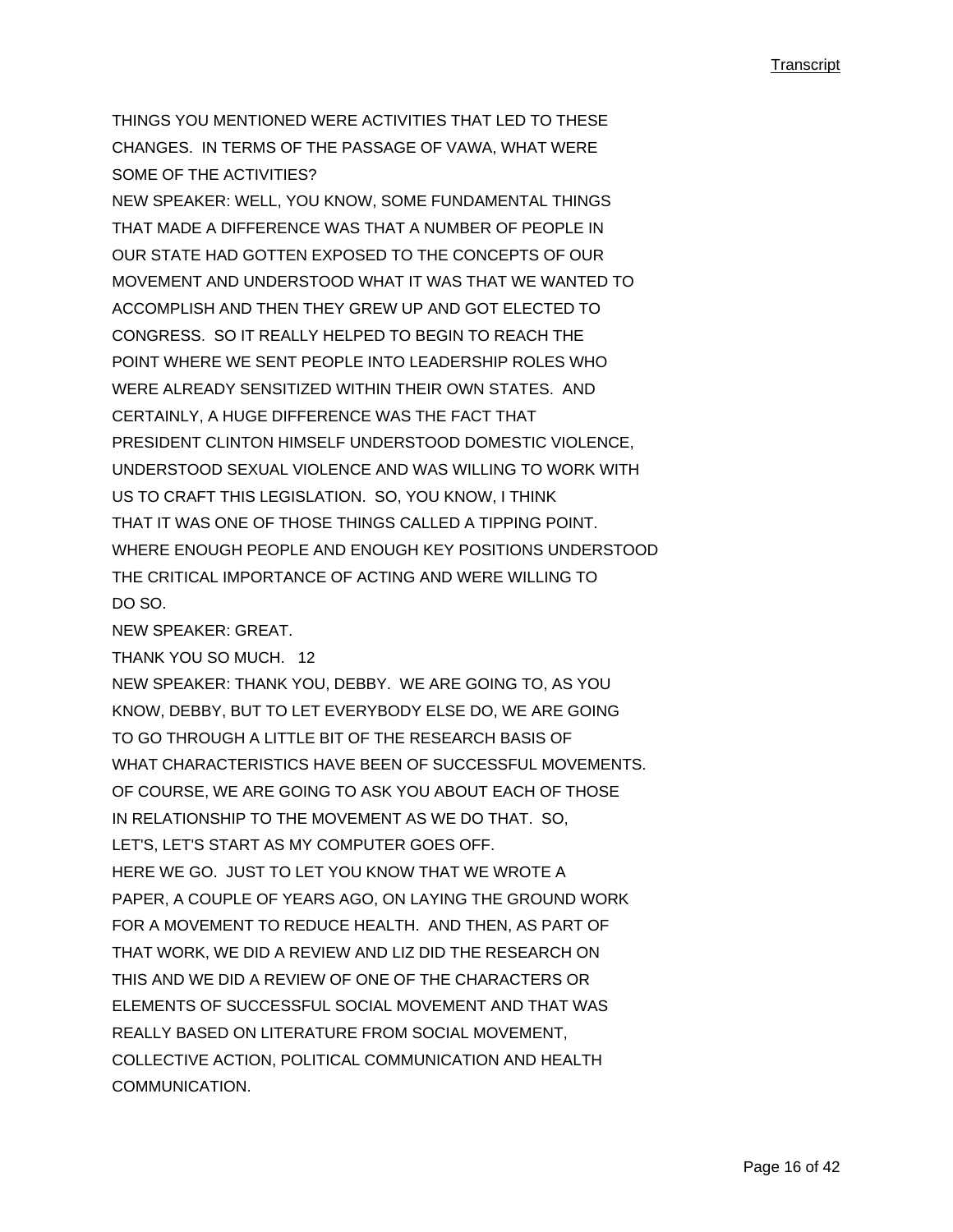THAT IS THE RESEARCH BASIS WE ARE TRYING ON TODAY TO TALK BOTH ABOUT THE MOVEMENT AND ADVANCING THE PRIMARY PREVENTION MOVEMENT.

NEW SPEAKER: AND BASED ON THIS RESEARCH, WE HAVE IDENTIFIED SIX MAJOR ELEMENTS THAT WE FOUND TO BE COMMON TO MANY OF THE SOCIAL MOVEMENTS THAT WERE MENTIONED IN THE TEXT CHAT.

THESE ELMS YOU CAN SEE HERE ARE FRAMING, CLEARLY ARTICULATED GOALS, RESOURCE MOBILIZATION WHICH INCLUDES HUMAN RESOURCES AS WELL AS TANGIBLE AND INTANGIBLE RESOURCES.

POLITICAL OPPORTUNITY, LEADERSHIP AND MEMBERSHIP. WE WILL DISCUSS EACH OF THESE IN LITTLE MORE DETAIL IN GENERAL AND IN RELATION TO VIOLENCE AGAINST WOMEN PREVENTION MOVEMENT. IN PARTICULAR, AND WE ARE GOING TO ASK DEBBY TO COMMENT ON SOME OF THESE THROUGHOUT IN RELATION TO LESSENS THAT WE CAN LEARN FROM THE VIOLENCE AGAINST WOMEN MOVEMENT AND THEN AT THE END OF THIS PART OF THE PRESENTATION, WE ARE GOING TO OPEN UP THE LINES TO OUR AUDIENCE AND THEN WE ARE GOING TO ASK DEBBY SOME POINTED QUESTIONS ABOUT WHAT IT IS GOING TO TAKE IN RELATIONSHIP WITH THESE ELEMENTS TO MOVE US INTO MORE OF A PRIMARY PREVENTION PERSPECTIVE. SO LET'S GO AHEAD AND START WITH THE VERY FIRST ONE.

NEW SPEAKER: FRAMING REFERS TO HOW A MOVEMENT PRESENTS ITS GOALS AN KEY ELEMENTS INCLUDE ARTICULATION OF CLEAR POLICY GOALS AN TRANSLATION OF PUBLIC HEALTH LANGUAGE AND PROTEST TO EASILY UNDERSTOOD TERMS AN SIMPLE LANGUAGE ABOUT WHAT WORKS FOR DIVERSE GROUPS AN POLICY OPTIONS THAT CAN TAKE ADVANTAGE OF POLITICAL OPPORTUNITIES.

NEW SPEAKER: AND WHEN WE DRILL DOWN A LITTLE BIT MORE, SOME OF THE MOST WIDELY ACCEPTED FRAMES HAVE BEEN UNIVERSAL AND THAT THEY AFFECT US ALL AS OPPOSED TO AFFECTING JUST A SPECIFIC POPULATION. THEY HAVE BEEN ATTRIBUTABLE TO THE EXTERNAL ENVIRONMENT AS OPPOSED TO A RISING FROM THE INDIVIDUAL. THEY HAVE ALSO BEEN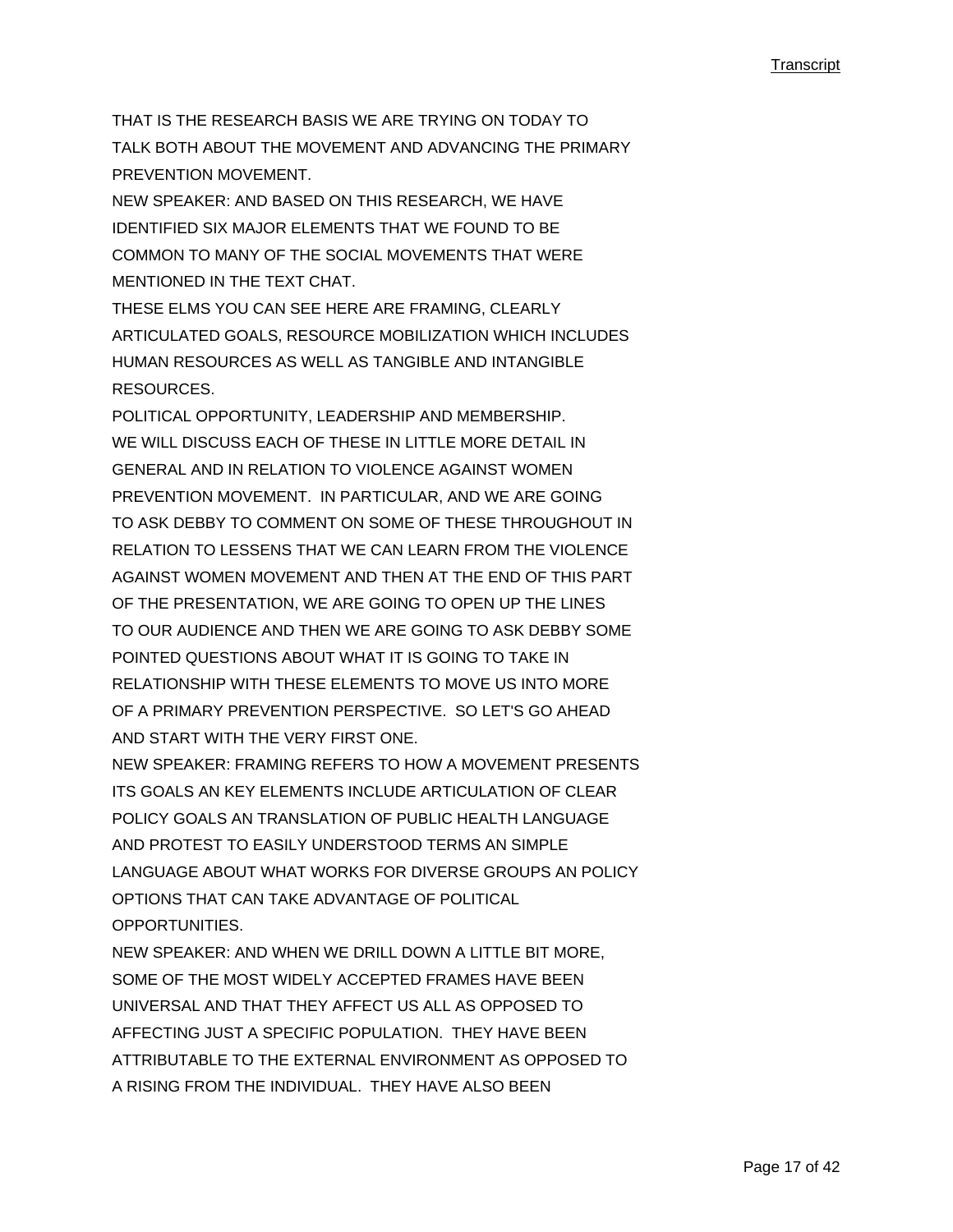INCURRED BY INNOCENT VICTIMS OR BY PEOPLE WHO ARE INVOLUNTARILY AT RISK AND HAVE BEEN DEFINED BY SCIENCE, PUBLIC HEALTH OR OTHER PERCEIVED AUTHORITY FIGURES AS VIABLE THREATS TO PUBLIC HEALTH AND HAVE BEEN CAUSTICALLY LINKED TO HEALTH ISSUES. SO NOT ALL OF THESE MAY, MAY OR NOT APPLY TO VIOLENCE AGAINST WOMEN. BUT WE WANT TO TALK ABOUT THESE A LITTLE BIT IN TERMS OF HOW THE VIOLENCE AGAINST WOMEN, WHICH FRAMES HAVE BEEN MOST EFFECTIVE IN THE VIOLENCE AGAINST WOMEN PREVENTION MOVEMENTS. SO DEBBY, I WANT TO ASK YOU, HOW HAS FRAMING CONTRIBUTED TO ADVANCING THE VIOLENCE AGAINST WOMEN PREVENTION MOVEMENT? AND WHICH FRAMES HAVE BEEN THE MOST EFFECTIVE? WELL, I THINK TO ANSWER THAT, WE HAVE TO START WITH SOME OF THE THINGS THAT WE HAVE DECIDED THAT MAY HAVE HELD US BACK FROM A REALLY EFFECTIVE PREVENTION FOCUS AND THAT IS WE SORT OF STARTED WHERE WE WERE AND CRIMES AGAINST WOMEN WERE NOT VIEWED AS SIGNIFICANT OR IMPORTANT. MOST OF THEM WERE TREATED AS PRIVATE, INDIVIDUAL PROBLEMS AND NOT SOMETHING THAT

AFFECTED EVERYONE.

AND SO, BEING ABLE TO MOVE FORWARD WITH A FRAME THAT SAID, NO, IN FACT, ANY ACT OF AGGRESSION AGAINST A WOMAN WHETHER PHYSICAL, SEXUAL OR OTHERWISE SHOULD BE CONSIDERED A CRIME WAS PROBABLY OUR MOST SIGNIFICANT FRAME THAT WE PUT ON THINGS AT THAT TIME. NOW, AT THE VERY SAME TIME THAT I SAY THAT, I AM MINDFUL OF THE FACT THAT IT MAY HAVE BEEN DELAYED OUR ABILITY TO SEE THE ISSUE, BROADLY AND TO APPLY PREVENTION PRINCIPLES. NEW SPEAKER: DID YOU WANT TO OPEN IT UP? NEW SPEAKER: DAVID.

NEW SPEAKER: YES.

NEW SPEAKER: SORRY.

I THINK IN THE TEXT CHAT, THERE IS A REALLY GREAT DISCUSSION THAT IS GOING ON OF LOOKING AT SOME OF THE LIMITS OF -- I THINK THE POINT YOU MADE, DEBBY WAS REALLY AN IMPORTANT ONE.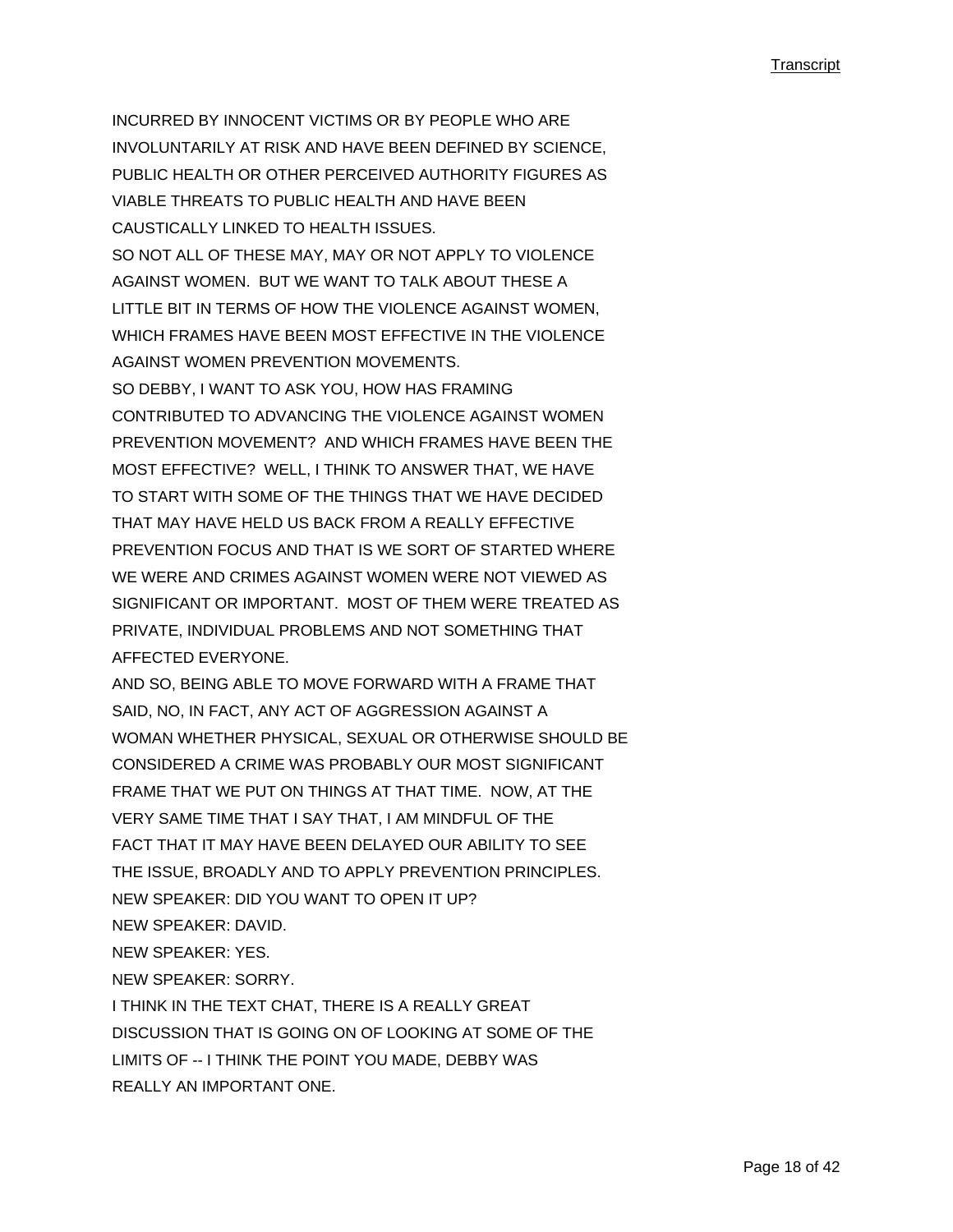THAT WHILE THERE WAS SOME LEVEL OF ADDRESSING ISSUES WITH VAWA, IT WAS FOCUSED WAS PRIMARILY AROUND THE CRIMINAL JUSTICE RESPONSE AND IN SOME WAYS, THAT MAKES IT A CHALLENGE. IT IS FOR US TO THINK ABOUT HOW TO MOVE TO A PREVENTION FRAME, IS SOMETHING THAT WE WANT TO BE ABLE TO DRAW IN THE LESSONS WE LEARN FROM THAT. BUT WE ALSO KNOW THAT THERE NEEDS TO BE MORE WORK AND THAT THERE ARE SIGNIFICANT LIMITATIONS IN THE WORK THAT WAS DONE, FOR EXAMPLE, THE VIOLENCE AGAINST WOMEN ACT. SO THAT IS PART OF -- I THINK THERE IS REALLY A USEFUL CONVERSATION THERE TO BE ABLE TO MOVE FORWARD AND WHAT WE WANT TO DO TODAY IS USE THIS AS AN OPPORTUNITY TO THINK ABOUT WHAT STEPS CAN WE TAKE TO BE ABLE TO ADVANCE THAT PREVENTION FRAME. BECAUSE THAT IS IMPORTANT FRAME TO COMPLEMENT THE OTHER

ACTIVITIES BECAUSE THOSE ARE INSUFFICIENT TO BE ABLE TO ADDRESS THE ISSUES THAT WE ARE SEEING.

NEW SPEAKER: EXACTLY.

I MEAN, IT IS TAKING THE AFTER THE FACT STRATEGY AND WHAT WE HAVE TO DO, I MEAN, IF WITH I CAN COMPARE IT TO MOSQUITOS AN MALARIA, YOU KNOW, AND INOCULATING PEOPLE AGAINST MALARIA, EDUCATING ABOUT MOSQUITOS ALL OF THAT, OR OTHER AS SPENDS OF PREVENTION OR INTERVENTION, BUT NOW WE WANT TO FIGURE OUT HOW TO DRAIN THE SWAMP. NEW SPEAKER: YEAH, THAT IS A REALLY POWERFUL AND IMPORTANT METAPHOR IN TERMS OF WHAT -- WHERE WE WANT TO GO. AND I THINK THAT IT IS INTERESTING TO THINK ABOUT A FRAME THAT WAS SO IMPORTANT AT THE TIME IN TERMS OF UNDERSTANDING THE GIRLS AS CRIMES AND NOT ACCEPTABLE AND NOT OKAY AND WHERE THAT SETS US UP NOW IN TERMS OF GETTING BEYOND THE CRIMINAL JUSTICE FRAME TO THE PUBLIC HEALTH DRAIN OF DRAINING THE SWAMP.

NEW SPEAKER: EXACTLY

WE HAVE AN OPPORTUNITY NOW TO REALLY FOCUS IN THE NEXT FEW YEARS IN CREATING AN EVEN STRONGER UNDERSTANDING IN YOUNGER AND YOUNGER PEOPLE THAT ANY FORM OF CONTROL OF POWER AND EXERCISE, OVER ONE ANOTHER, WHETHER BASED ON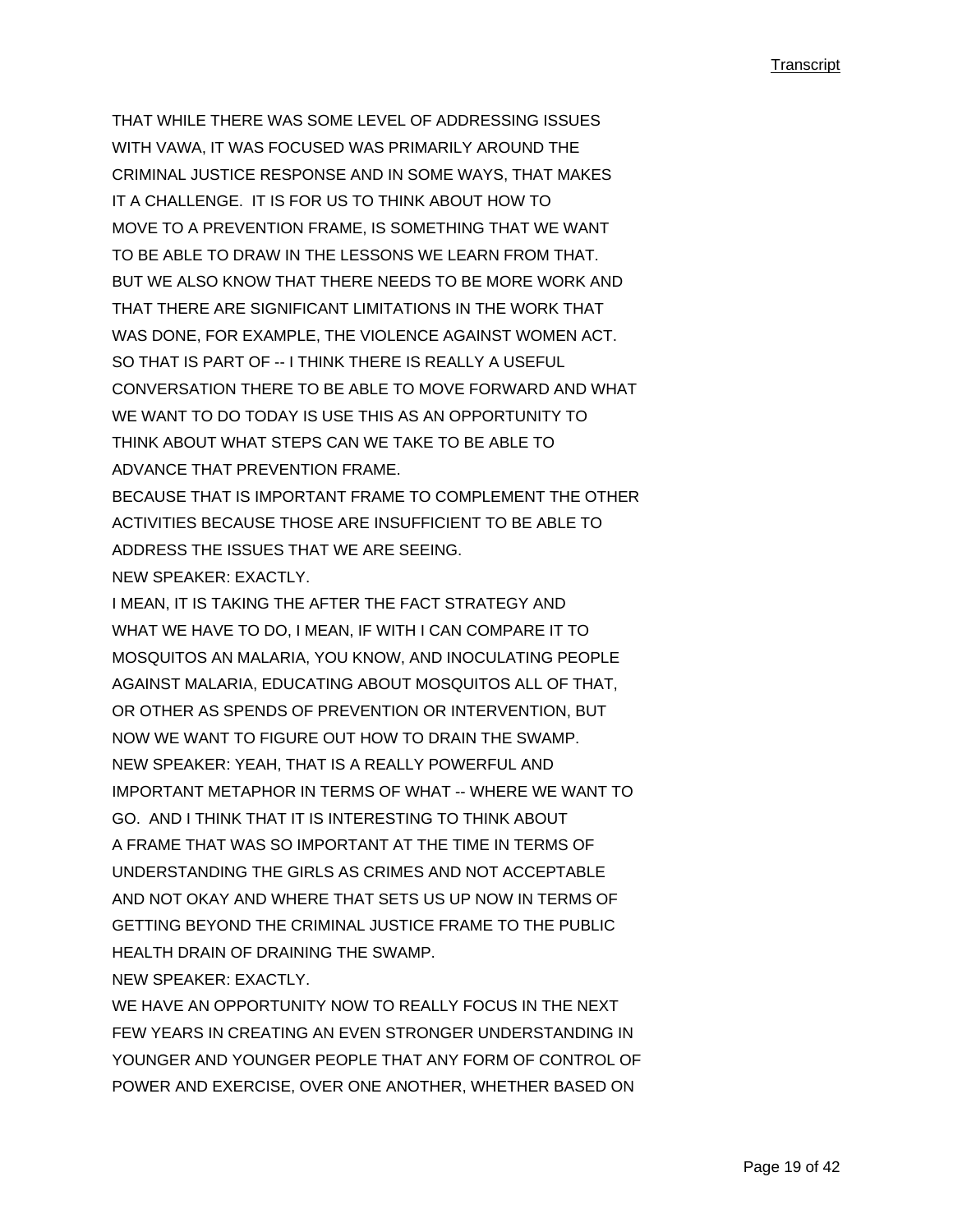GENDER, RACE OR SEXUALITY OR ANY OF THAT IS SOMETHING THAT THEY THEMSELVES DON'T WANT TO ENGAGE IN. AND WANT RESPECTFUL, MUTUALLY SUPPORTED RELATIONSHIP. SO THE WORK THAT IS BEING DONE TO REACH OUT TO YOUNG PEOPLE IS SO CRITICAL.

NEW SPEAKER: AND I SAW AN EARLIER COMMENT IN THE TEXT CHAT ABOUT THE INTERGENERATIONAL ALLIANCES. AS CRITICAL TO MOVING US FORWARD AS WELL. I THINK THIS RELATES TO THE NEXT ELEMENT WE WANT TO TALK ABOUT. A GOAL.

I TRANSITION THERE, BECAUSE THE WAY THAT YOU JUST DESCRIBE THAT, DEBBY, YOU SOUND LIKE A CLEARLY ARTICULATED GOAL IN HELPING YOUNG PEOPLE UNDERSTAND THE POWER OVER, NOT THE WAY THAT IT THERE ARE OTHER WAYS. SO, YOU KNOW, THIS NOTION OF CLEARLY ARTICULATED GOALS HAS BEEN REALLY IMPORTANT AND SUCCESSFUL MOVEMENT. AND, INCLUDES REALLY A DESCRIPTION OF THE SPECIFIC CHANGES WANTED. THE GOALS HAVE TO BE BALANCED WITH WHAT IS ACHIEVABLE AND TO USE RESEARCH TO BOAST THE PROBLEMS AN HIGHLIGHT AVAILABLE SOLUTIONS. IN TERMS OF PRIMARY PREVENTION WE OFTEN FOCUS ON GOALS THAT ADDRESS CHANGING THE NORMS THAT FACILITATE VIOLENCE AGAINST WOMEN. 15

AND, I GUESS, YOU KNOW, I'M WONDERING, DEBBY, IF YOU WANTED TO ADD ANYTHING TO WHAT YOU JUST SAID ABOUT SORT OF JUST CLEARLY ABOUT WHERE WE NEED TO GO, OR IF YOU HAVE ANY THOUGHTS ABOUT THAT?

NEW SPEAKER: YEAH, I THINK THAT IT IS ALL BUILDING ON ITSELF.

AND, WE FIRST HAD TO GET THE MAJORITY OF THE PEOPLE IN OUR COUNTRY TO AGREE THAT VIOLENCE AGAINST WOMEN WAS AND IS A PROBLEM. AND, AND THAT WE, IN OUR FIRST GOAL, I THINK THAT WAS ACTUALLY TO GET THAT DONE AND AS THE SOCIETY WE ELECTED TO DEFINE IT MUCH MORE CLEARLY AS THE CRIME. BUT NOW WE GET THE OPPORTUNITY TO KIND OF PULL BACK A LITTLE BIT, LOOK MORE BROADLY AND THINK ABOUT THE THINGS THAT CONTRIBUTE TO THE BELIEF AND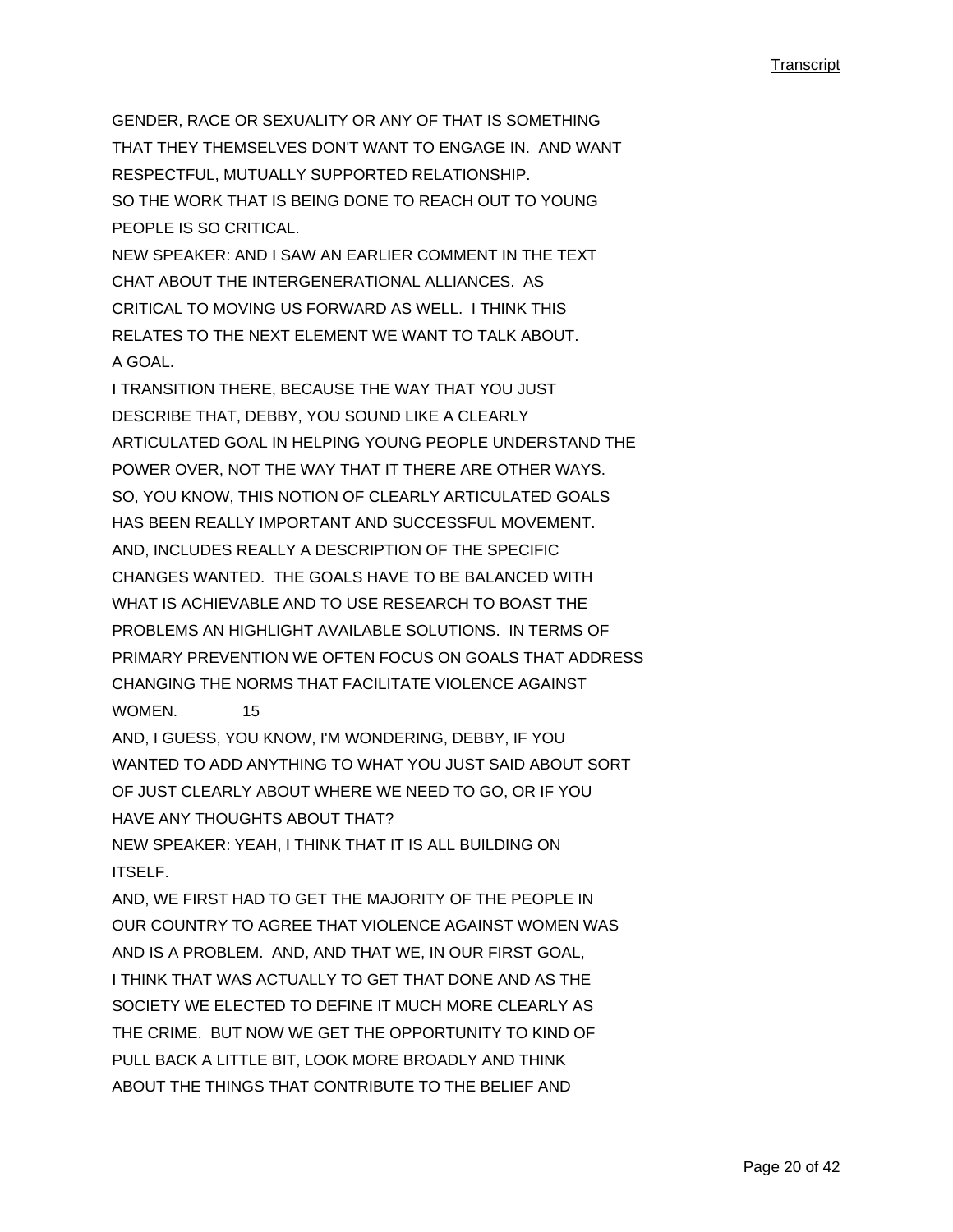ATTITUDES THAT ALLOW ANYBODY TO CONSIDER ENGAGING IN VIOLENCE.

NEW SPEAKER: YEAH, ONE THING THAT TRIKES ME ABOUT SORT OF THE PROGRESSION OF YOUR COMMENTS, TOO, IS THAT I THINK THAT THE FIRST THING YOU SAID, AT THE BEGINNING WE DIDN'T REALLY KNOW WHAT WE WERE DOING. AND WE WERE, YOU KNOW, SCRAMBLING AROUND AND NOW, THERE HAS BEEN SO MUCH LEARNING SO MANY PEOPLE COMING TOGETHER, REALLY THINKING AND REFLECTION AND LAYING THE FOUNDATIONS.

NOW WHAT YOU ARE TALKING ABOUT IS REALLY BEING STRATEGIC ABOUT WHERE TO GO NEXT WHICH IS WHERE IN PART WHY WE WANTED THIS CONVERSATION. SO LET'S TALK A LITTLE BIT ABOUT POLITICAL OPPORTUNITY. WHICH IS ABOUT A MOVEMENT CAPACITY TO ADVANCE IN BY TYING THEM IN POLITICAL CRISIS AND DOING SO SWIFTLY AND AGGRESSIVELY. AND IN THE ANTI-TOBACCO MOVEMENT, FOR EXAMPLE, ANTI PUBLICLY ANTI-SMOKING ELEVATED THE MOVEMENT GOALS AN ISSUES TO A NATIONAL LEVEL AND, YOU KNOW, I KNOW THAT THERE HAS BEEN JUST SO MANY THINGS THAT EVEN THIS WEEK, IN THE NEWS, WITH OPRAH HAS BEEN COVERING, LARRY KING DID A BIG SPECIAL ABOUT THIS ISSUE THE OTHER NIGHT. I MEAN, IT IS, YOU KNOW, NEW WHITE HOUSE OFFICE. SO WHY DON'T WE, AS A GROUP, WE'LL GIVE YOU A CHANCE TO TEXT CHAT THIS IN, WHAT HAVE BEEN SOME OF THE MAJOR POLITICAL OPPORTUNITIES FOR ADVANCING THE VIOLENCE AGAINST WOMEN MOVEMENT? AND WE'LL LET ALL OF YOU HAVE

NEW SPEAKER: HAVE A CHANCE TO TEXT IN FOR A SECOND HERE. GREAT. WE HAVE BEEN SEEING A LOT HERE. NICOLE SIMPSON, OJ SIMPSON CASE. COMING UP QUITE A FEW TIMES. MAKE IT BIGGER SO THAT WE COULD SEE IT. NEW SPEAKER: THE JENNIFER HUDSON SITUATION CASE. YEAH. WE ARE BACKING UP A LITTLE TO CATCH UP WITH SOME OF THESE. NEW SPEAKER: THAT IS THE CLICKING YOU HEAR. I SAW

HILLARY CLINTON'S NAME COME UP.

--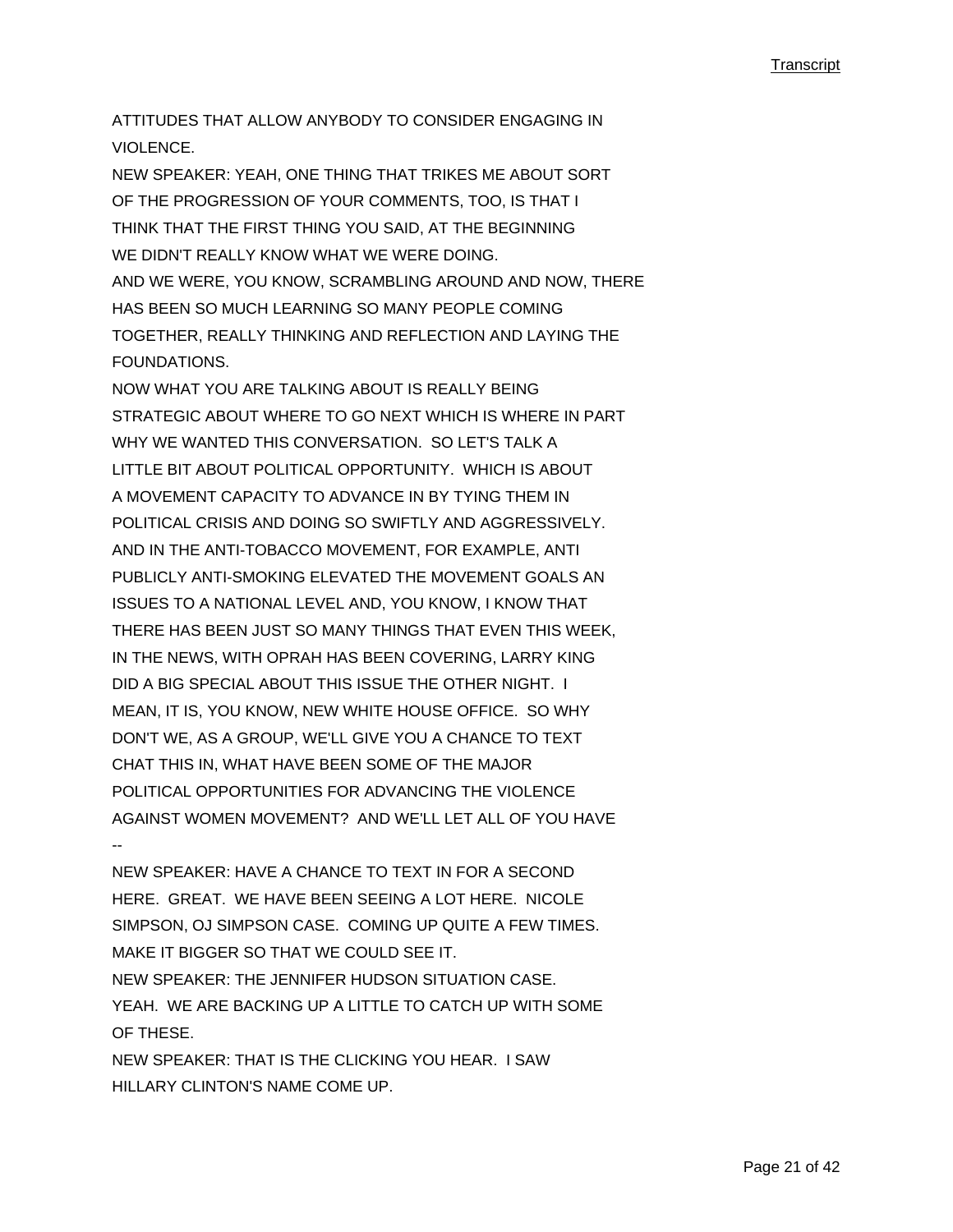CHRIS BROWN ANDRIANI WHICH IS IN THE NEWS AS WE SPEAK. JOE BIDEN'S VICE PRESIDENCY.

THESE ARE ALL REALLY GOOD EXAMPLES OF POLITICAL OPPORTUNITY TO START TALKING ABOUT WHAT IS GOING ON IN TERMS OF THE NORMS THAT ALLOW VIOLENCE AGAINST WOMEN TO TAKE PLACE. DEBBY, I WANT TO ASK YOU AS WELL, FOR THE AUDIENCE, PLEASE, AS I SAID EARLIER, PLEASE TEXT IN, VISIT THE ARCHIVES LATER BECAUSE THIS WILL BE CAPTURED THERE. I WANT TO OPEN THIS UP TO DEBBY.

IN TERMS OF POLITICAL OPPORTUNITIES, WHAT DID WE LEARN FROM SOME OF THE MAJOR POLITICAL OPPORTUNITIES THAT THE VIOLENCE AGAINST WOMEN PREVENTION MOVEMENT HAS BEEN ABLE TO CAPITALIZE ON?

NEW SPEAKER: WELL, ONE THING I HOPE YOU ALL HAVE LEARNED IS TO BE REALLY CAREFUL OF ANYBODY RUNNING FROM TEXAS. WE HAVE HAD MAJOR, MAJOR STEP FORWARD AND MAJOR STEP FORWARD AND IT IS SO EXCITING TO THINK ABOUT WHAT THE NEXT FEW YEARS COULD GIVE US. BECAUSE WE ARE SO MUCH MORE SOPHISTICATED THAN WE WERE IN UNDERSTANDING WHAT NEEDS TO HAPPEN AND WE ARE GOING TO HAPPEN MAJOR, MAJOR ALLIES, AS MANY OF YOU ALL HAVE MENTIONED IN THE TEXT. I MEAN, JOE BIDEN, HILLARY CLINTON, BARACK OBAMA AND MANY OTHER PEOPLE IN KEY ROLES IN LEADERSHIP RIGHT NOW IN OUR COUNTRY GET IT.

AS WE SAY AND REALIZE HOW SIGNIFICANT IT IS TO ADDRESS SEXUAL AND DOMESTIC VIOLENCE.

NEW SPEAKER: GREAT. THAT IS -- WANT TO SAY SOMETHING, RACHEL?

NEW SPEAKER: NO, I THINK THAT IS A REALLY IMPORTANT POINT.

I THINK, ONCE WE GO THROUGH THE ELEMENT, OPEN UP A PHONE LINE FOR EVERYBODY TO PARTICIPATE, I KNOW THERE WAS A DISCUSSION EARLIER ON ABOUT THE DISCUSSIONS ABOUT VIOLENCE AGAINST WOMEN ACT WITHIN THE CRIMINAL JUSTICE SYSTEM AND WE MIGHT WANT TO TALK A LITTLE BIT ABOUT, YOU KNOW, EVEN THE CURRENT CONTEXT WITH THE ADMINISTRATION, WITH THE OPPORTUNITIES WE HAVE, YOU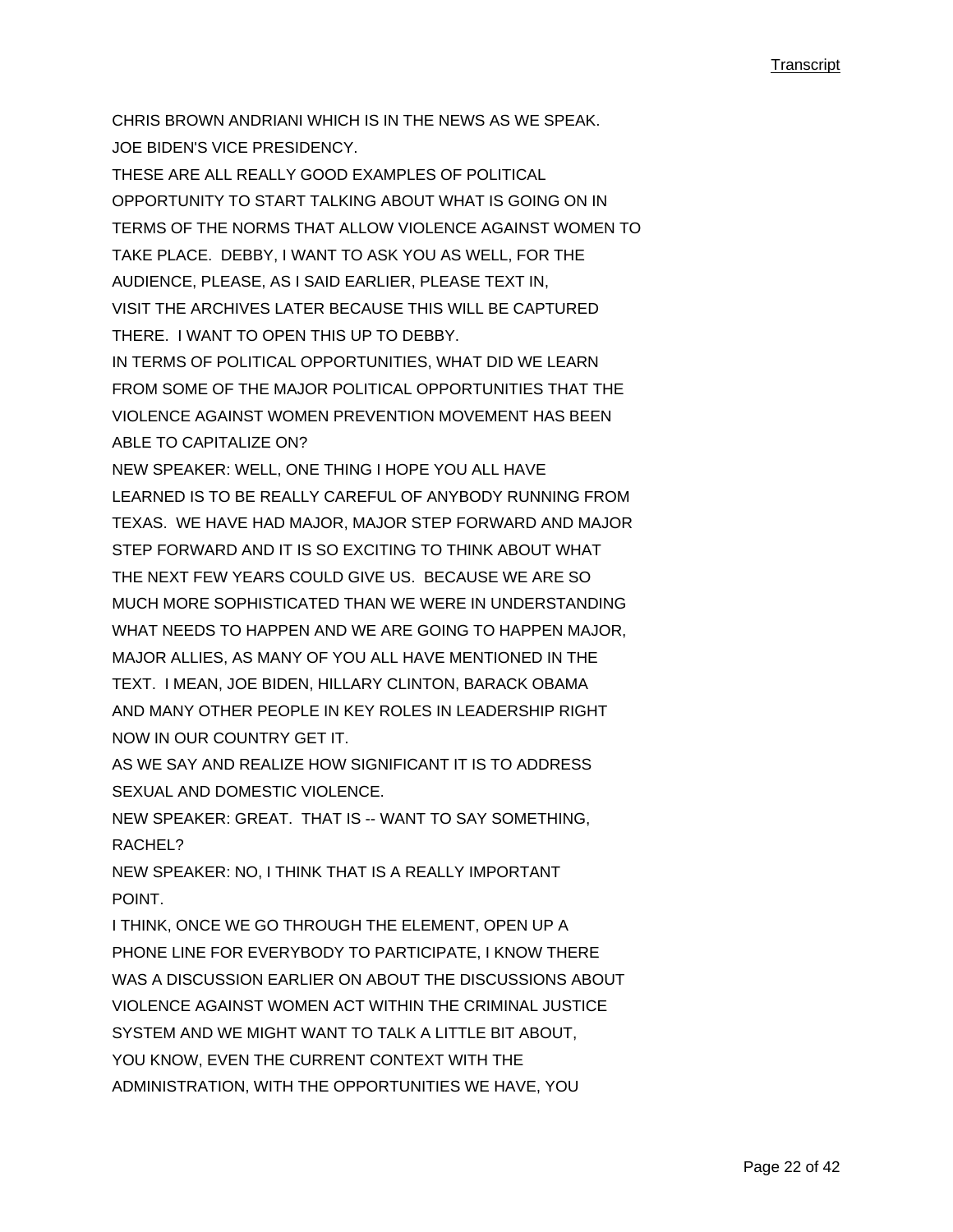KNOW, WHAT THOSE ISSUES ARE AND HOW WE MIGHT START TO ADDRESS THAT. AS WELL. TO HELP US GET THROUGH TO THE PRIMARY PREVENTION. AND THERE SEEMS TO BE A LOT OF FOCUS AN ATTENTION AND WILL TO DO SOMETHING ABOUT THIS RIGHT NOW.

NEW SPEAKER: WELL, THIS LINES VERY NICELY INTO THE NEXT ELEMENT, LEADERSHIP. AND ONE OF THE THINGS THAT HAVE BEEN COMMON TO MANY OF THE MOVEMENTS THAT WE HAVE BEEN TALKING ABOUT, THAT PEOPLE HAVE MENTIONED, IS THAT THEY HAVE HAD HIGHLY VISIBLE, CHARISMATIC LEADERS THAT CAN UNITE, MOTIVATE AND DIRECT GRASS ROOT EFFORTS. ALTHOUGH, SINGLE LEADERS ARE USUALLY BETTER TO COORDINATE A GRASSROOTS MOVEMENT EFFORT, A EFFORT TO PROVIDE CONTINUITY TO EFFORTS IN DIVERSE LOCATIONS AN OFTEN BETTER ABLE TO PREPARE MOVEMENTS TO DISSEMINATE POWER THROUGHOUT SOCIETY. SO, WHICHEVER LEADERSHIP STRUCTURE IS IN PLACE, THOUGH, IN ORDER TO BE SUCCESSFUL, THE LEADERSHIP HAS TO REPRESENT A UNITED VOICE THAT ARTICULATES A UNIFIED SENSE OF PURPOSE AND DIRECTION.

IN ORDER TO DO THAT, LEADERSHIP STRUCTURES HAS TO BE ABLE TO INCORPORATE THE BELIEFS, GOALS AND CONCERNS OF A DIVERSE MEMBERSHIP INTO THE GROUP'S MESSAGE MAKING SURE THAT THE MEMBERSHIP BODY IS REPRESENTED IN DECISIONS AND ACTIVITIES.

NEW SPEAKER: AND, YOU KNOW, WHEN I THINK ABOUT THE SUCCESSES IN THE MOVEMENT, IT DOES SEEM LIKE IT HAS BEEN A MUCH MORE GRASS ROOT THE LEADERSHIP RIGHT OUT. SO MANY PEOPLE INVOLVED. I'M CURIOUS, WHAT YOU THINK THAT WHAT YOU THINK ABOUT THE LEADERSHIP AND MOVEMENT OF SUCCESS, ABSOLUTELY.

NEW SPEAKER: ABSOLUTELY.

I WOULD AGREE THAT LEADERSHIP COMES FROM EVERY LEVEL IN THIS MOVEMENT AND THAT PEOPLE POP UP ALL OVER THE PLACE IN THEIR LOCAL COMMUNITIES AND THEIR STATES CREATING THE ENERGY AND EXCITEMENT TO BRING PEOPLE INTO A COMMITMENT TO THIS ALONG SIDE OF US. YOU KNOW, WE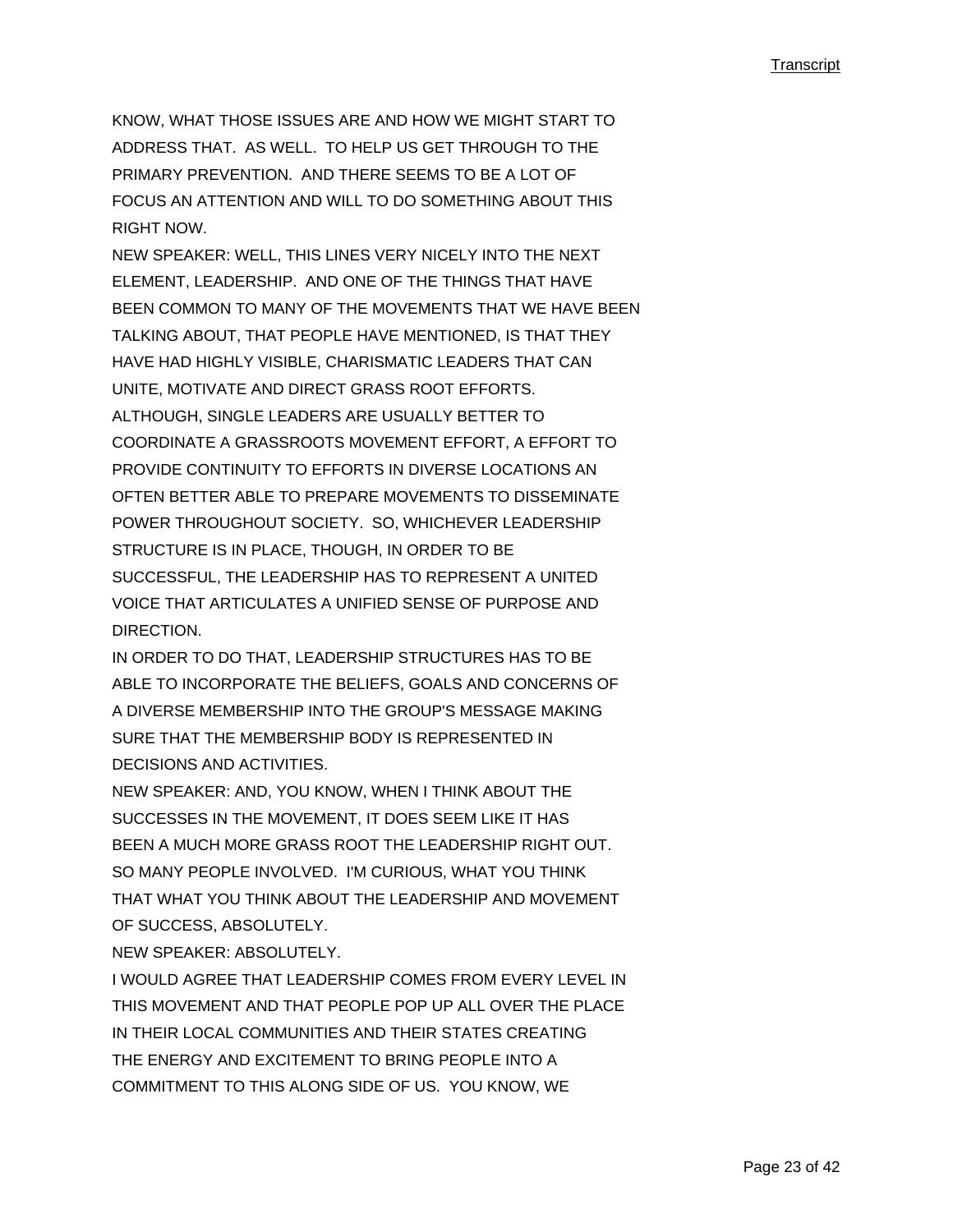CERTAINLY HAD A FEW CHARISMATIC LEADERS BUT FOR THE MOST PART, WHAT WE HAVE HAD IS A STEADILY BUILDING CADRE OF PEOPLE WILLING TO WORK WITH ONE ANOTHER ACROSS ALL TYPES OF LINES. THAT CONTINUES TO STRENGTHEN. IT IS EXCITING TO ME THAT MORE AND MORE PEOPLE ARE INVOLVED IN DOING THIS WORK AND THAT WE ARE SO MUCH BETTER, I THINK, AT BEING OPEN TO LEADERSHIP FROM A VARIETY OF PLACES.

NEW SPEAKER: NOW, IN THE FLIP SIDE OF THAT, WE ARE GOING TO MOVE ON.

THANK YOU, DEBBY. WHICH AGAIN, JUST LEADS VERY NICELY INTO THE NEXT ELM WHICH IS MEMBERSHIP. WHICH IS IN PARCEL OF LEADERSHIP AS WELL. SO IN TERMS OF MEMBERSHIP, PUBLIC SUPPORT AND ORGANIZED GRASSROOTS ACTIVISM ARE TWO OF THE MOST IMPORTANT ASPECT MOVEMENT OF ACTIVE. NON-ENGAGING IN GRASSROOTS SPACE LENDS TO THE IMPRESSION THAT THE MOVEMENTS GOALS HAVE BEEN CREATED BY AND FOR LOBBYIST INTERESTS AS OPPOSED TO HAVING EMERGE BY THE POPULISTS AND BY THE PEOPLE'S WELL-BEING.

THIS JUST MEAN THAT MOVEMENT MEMBERS HAVE TO FEEL THAT THEY ARE IN CONTROL AND THEIR GOALS ARE OBTAINABLE AND THEIR EFFORTS ARE WORTHWHILE.

NEW SPEAKER: AND MOVEMENT MEMBERSHIP HAS TO BE DIVERSE AND INCLUDE PEOPLE WHO PERSONALLY AFFECTED BY WHATEVER THE MOVEMENT IS TRYING TO CHANGE AS WELL AS PEOPLE WHO HAVE A SOCIAL RESOURCES TO ENGAGE IN MOVEMENT ACTIVITY. NEW SPEAKER: DEBBY, I WANT TO ASK YOU RIGHT NOW, IN TERMS OF MEMBERSHIP IN THE VIOLENCE AGAINST WOMEN MOVEMENT, WHAT HAVE BEEN THE KEYS TO SUCKS HES IN MOVEMENT THERE?

NEW SPEAKER: WELL, I WOULD SAY, THAT, YOU KNOW, WE STARTED OUT, MANY OF US, BEING THE ORIGINAL LEADERS, MANY BEING PRIVILEGED AND WHITE. AND WE SLOWLY BEGAN TO REACH OUT AND SAY, OKAY, WE ARE NOT REFLECTIVE OF OUR COMMUNITIES.

WE DON'T HAVE PEOPLE AT THE TABLE FROM ALL WALKS OF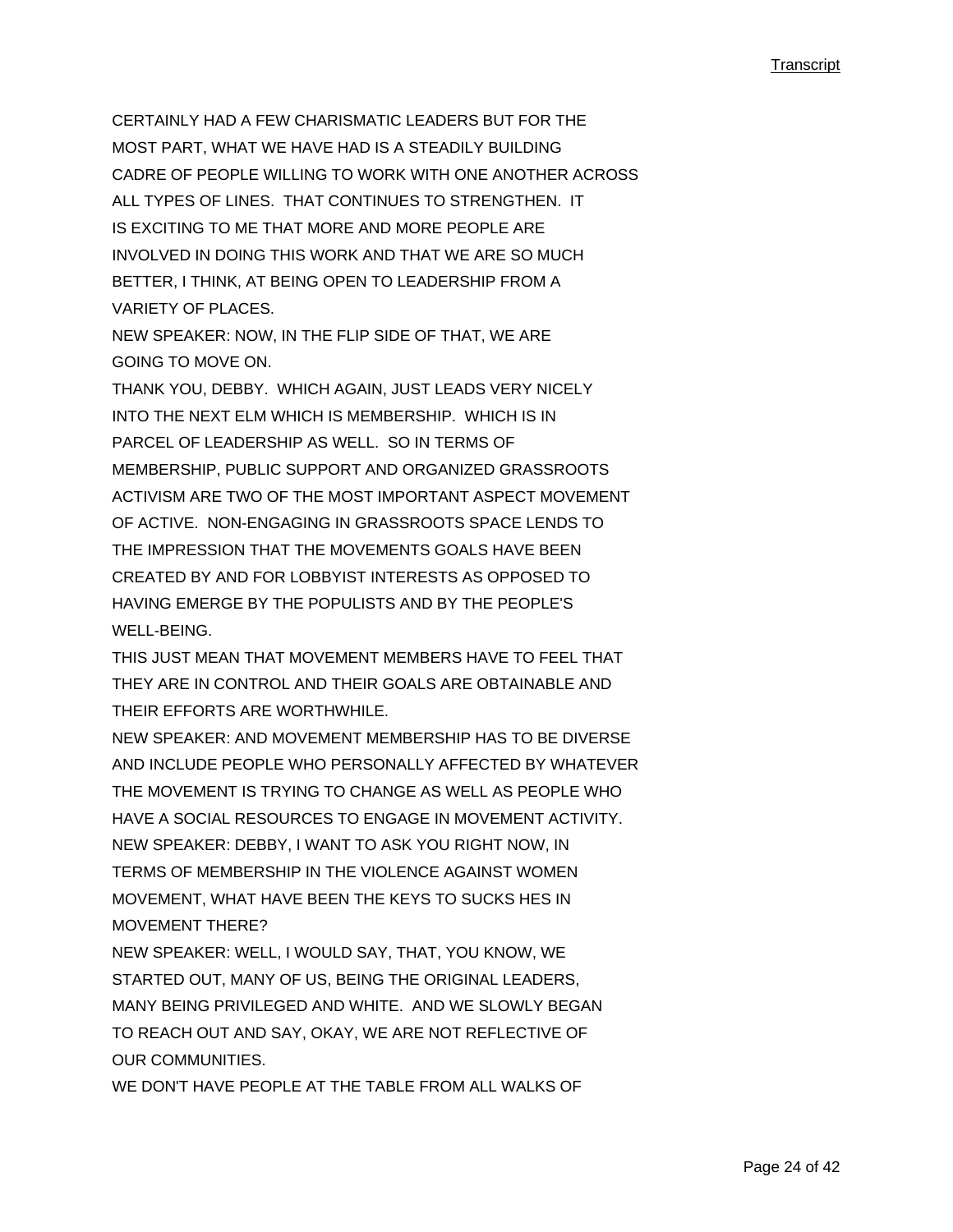LIFE, FROM ALL BACKGROUNDS, AND SO WE SET OUT IN A MUCH MORE DETERMINED WAY TO DEVELOP THOSE PARTNERSHIPS AND TO RECOGNIZE AS A MOVEMENT, UNTIL WE HAD MEMBERSHIP, THAT CROSS OVER THE LINES THAT TEND TO DIVIDE US, THAT THERE IS NO WAY TO SUCCEED AT OUR ULTIMATE GOALS. AND THAT WE HAD TO HAVE THE PERSPECTIVES AND EXPERIENCE AND GUIDANCE FROM A BROAD BASE OF PEOPLE TO HAVE THE IMPACT WE SOUGHT. SO IT IS NOT THAT WORK IS DONE BY ANY MEANS BUT I DO SEE A LOT OF ADVANCES IN ALL LEVELS, IN PEOPLE DRAWING INTO INVOLVEMENT, FOCUS FROM ALL OVER. NEW SPEAKER: VERY, VERY CRITICAL. THANK YOU, DEBBY. LET'S MOVE ON TO RESOURCE MOBILIZATION WHICH IS ABOUT HAVING ALL OF THE KEY ELEMENTS THAT WE JUST DISCUSSED IN PLACE IN ORDER TO BE READY TO TAKE ADVANTAGE OF POLITICAL OPPORTUNITIES WHEN THEY DO ARISE. THIS MEANS OF COURSE HAVING TANGIBLE RESOURCES SUCH AS MONEY, ACCESS TO MAILING LIST, AS WELL AS ACTIVE TO INTANGIBLE ASSETS LIKE ORGANIZATIONAL EXPERIENCE, SCIENTIFIC EXPERTISE, SOCIAL AND POLITICAL CONTACT. THIS IS WHERE HUMAN RESOURCES SUCH AS LEADERSHIP, MEMBERSHIP AND LEAD SUPPORTERS WILL BE CRITICAL TO ACHIEVING LARGE SCALE OUTCOME AS WELL AS HAVING PUBLIC SUPPORT AND ORGANIZED GRASSROOTS ACTIVIST BASE THAT IS ABLE TO ENGAGE IN LOCAL ACTION. NEW SPEAKER: WELL, OKAY.

SHOULD WE OPEN UP FOR QUESTIONS RIGHT NOW OR MOVE ON TO -- OR?

NEW SPEAKER: I THINK THAT, I THINK IT WOULD BE GOOD TO OPEN UP FOR QUESTIONS.

WHAT WE WOULD LIKE TO DO, THERE HAS BEEN SOME REALLY RICH DIALOGUE GOING ON IN THE TEXT CHAT. SOME OF WHICH WE HAVE BEEN ABLE TO KEEP UP WITH AS WE HAVE BEEN **TAI KING** 

AND A LOT WHICH WE HAVEN'T. SO, WHAT I WOULD LIKE TO DO THOUGH IS ENCOURAGE PEOPLE, ALSO TO GET ON THEIR PHONE LINES AND SO IF YOU WANT TO TALK, YOU CAN RAISE YOUR HAND. IN THE MOST CYBER SENSE OF THE WORD. AND,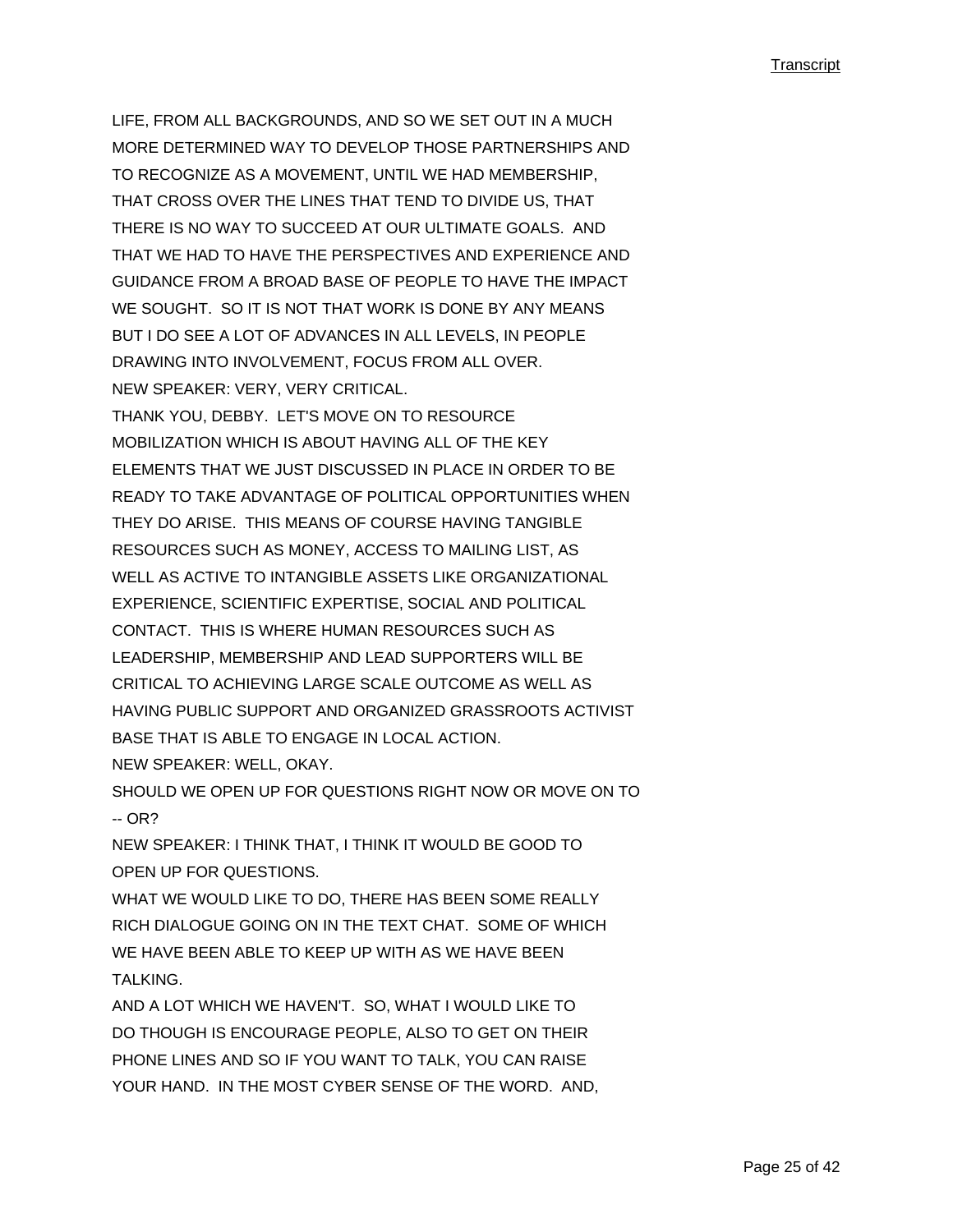WE CAN GET YOUR PHONE LINE OPEN AND THIS IS A CHANCE TO ASK SOME QUESTIONS AND THEN WE'LL OPEN IT UP TO A BROADER DISCUSSION. NEW SPEAKER: THAT IS PRETTY MUCH WITH THE KIND OF

TACTIC WITH THIS PORTION OF THE PRESENTATION.

THEN WE REALLY -- CHOMPING AT THE BIT HERE TO ASK MORE

POINTED QUESTIONS OF DEBBY.

NEW SPEAKER: HI.

NEW SPEAKER: SO IF YOU WANT TO -- IF YOU WANT TO BE

ASKING A QUESTION OR MAKE A COMMENT TO JOIN OUR

CONVERSATION, I WOULD PLEASE RAISE YOUR HAND OR YOU CAN PRESS STAR 1 ON YOUR PHONE.

IT WOULD BE NICE TO RAISE YOUR HAND SO WE KNOW THEY ARE COMING UP.

WE WILL BE ABLE TO DO THIS.

ALSO, THERE IS A LOT OF GREAT COMMENTS THAT PEOPLE ARE MAKING IN THE TEXT CHAT THAT WE DID NOT GET A CHANCE TO ADDRESS AND THAT IS NOT BECAUSE WE DIDN'T WANT TO. IT IS JUST BECAUSE WE WERE -- THERE IS A LOT GOING ON. SO DONNA BALDWIN AND G. POOL, IF YOU CAN PRESS STAR 1 ON YOUR PHONE. PRESS STAR 1 ON YOUR PHONE. AND, OPERATOR, DO YOU HAVE SOMEONE ON THE LINE YOU CAN OPEN UP?

NEW SPEAKER: HI THIS IS DONNA BALDWIN IN NEW MEXICO.

NEW SPEAKER: HI, SONYA.

NEW SPEAKER: I WANT TO COMMEND YOU.

THIS IS OUR FIRST TIME OF JOINING AND IT IS THE BEST

THAT WE HAVE EVER HAD DUE TO CONTENT. BUT ALSO, WE ARE SO ISOLATED THAT OUR VICTIMS HERE ARE FEDERALLY RECOGNIZED FRONTIER AREA.

OUR CLIENTS HAVE TO TRAVEL FROM 130-135 MILES TO GET FOOD, STAMPS, CASH, ASSISTANCE WITH ELECTRICITY, WE SEND A LOT OF TRAININGS AND CONFERENCES. AND WE DO WEBINARS AND WE DO TELECONFERENCING.

THE WAY YOU HAVE IT SET UP, THERE IS NO BACKGROUND NOISE.

WE CAN GIVE INPUT AND I COMMEND YOU.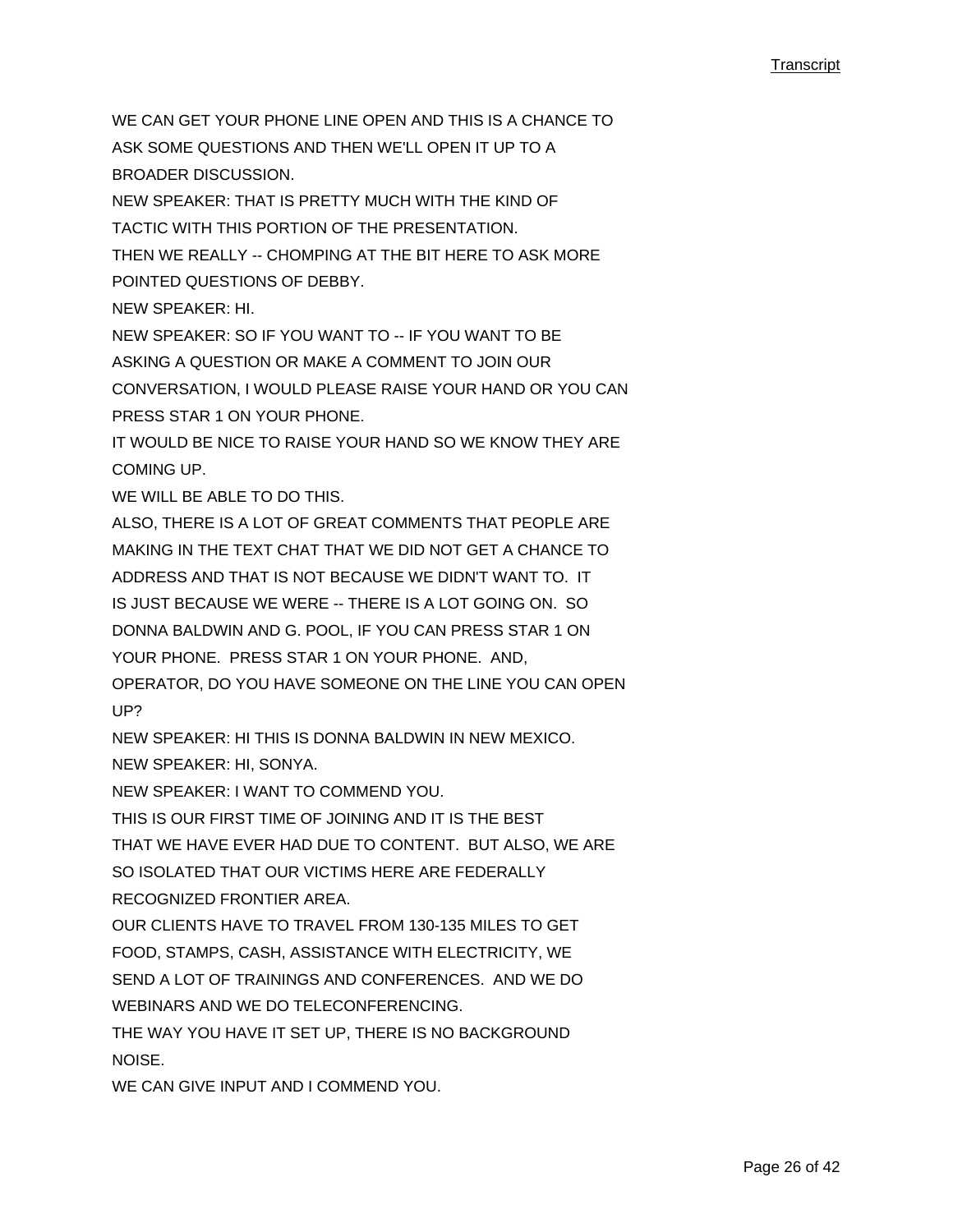IT IS A GREAT THING AND WE INTEND TO PARTICIPATE MORE FREQUENTLY.

NEW SPEAKER: GREAT. THANK YOU.

NEW SPEAKER: THANK YOU VERY MUCH. WE ARE REALLY GLAD TO HAVE SOMEONE FROM NEW MEXICO JOINING US. DO WE HAVE -- OPERATOR, DO YOU HAVE ANOTHER PHONE? NEW SPEAKER: OH, YES, I'M HERE.

I JUST WANTED TO SAY THIS IS THE FIRST TIME I HAVE DONE THIS. AND, BUT I HAVE NOTICED THAT THERE ARE VERY FEW MEN INVOLVED AND ONE OF THE QUESTIONS I WOULD LIKE TO KNOW IS, HOW CAN WE BECOME MORE INCLUSIVE AND GET MEN PERHAPS IN THE NEXT CONFERENCE TO JOIN IN THE CONVERSATION?

NEW SPEAKER: I, I WOULD LIKE TO HEAR AND ENCOURAGE FOLKS TO HAVE COMMENTS ON THAT, RAISE YOUR HAND OR TEXT CHAT THAT IN. I AM ALSO CURIOUS WHAT YOUR THOUGHTS ARE ABOUT THAT.

THAT QUESTION HAS BEEN COMING UP ON HERE, I THINK IT CERTAINLY THE MEMBERSHIP HAS EXPANDED TO REALLY INCLUDE MEN AS ALLIES AND SOME FOLKS HAVE BEEN ASKING, HOW CAN WE MAKE THIS MOVEMENT MORE RELEVANT TO MEN? DO YOU HAVE THOUGHTS ABOUT THAT?

NEW SPEAKER: I THINK THAT IT IS VERY DIFFICULT TO GET MEN TO ACCEPT THE SITUATION THAT LARGELY HAS BEEN CAUSED BY MEN BECAUSE PERHAPS THEY THINK THAT IT IS NOT THEM. IN ORDER TO MAKE A REALLY SIGNIFICANT DIFFERENCE, THEY HAVE TO CONVINCE OTHER MEN THAT SOMETHING NEEDS TO BE DONE AND IT IS JUST NOT EASY. NEW SPEAKER: THIS IS DAVID.

I WANTED TO NOTE THAT SEVERAL PEOPLE MENTIONED SEVERAL EXCITING EFFORTS GOING ON THROUGHOUT THE WORLD, PROGRAMS SUCH AS PROMUNDO, THE WHITE RIBBON CAMPAIGN, MEN CAN STOP RAPE, MEN STOPPING VIOLENCE.

MANY ARE THESE ORGANIZES THAT WE FEATURED ON PREVIOUS PREVENTION CONNECTION WEB CONFERENCES. AND THERE IS ACTUALLY TWO NATIONAL CONFERENCES TAKING PLACE IN THE NEXT FEW MONTHS THAT PREVENTION CONNECTION WILL BE AT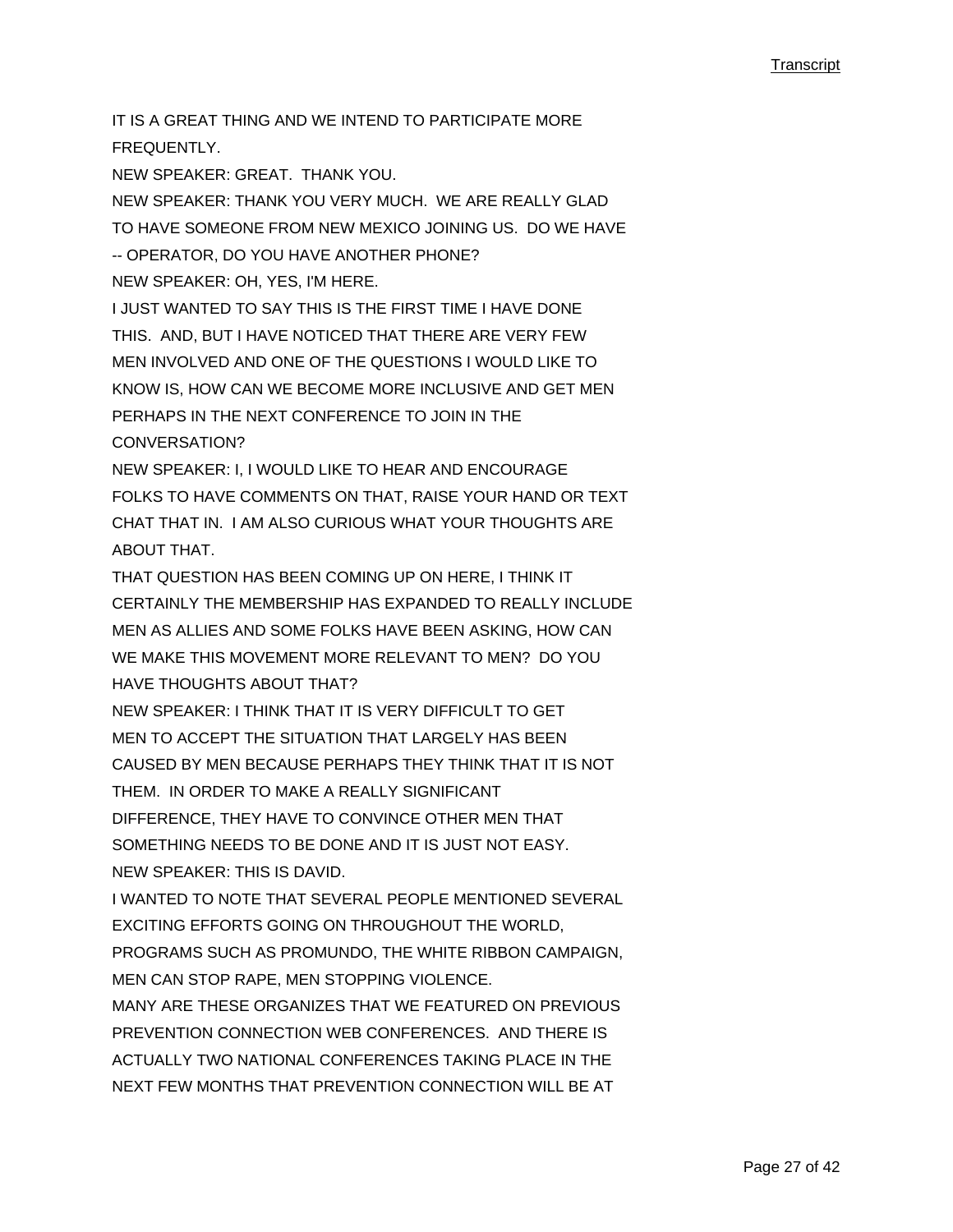AND DOING PODCASTS FROM THEM TO BRING THE VOICES OF THOSE CONFERENCES MOVING FORWARD. SO THAT IS IN A THEME THAT CLEARLY IS IMPORTANT AS WE ARE PROCEEDING. THANK YOU VERY MUCH. EMILY HAYNES. NEW SPEAKER: DAVID, THIS IS DEBBY. CAN I ADD SOMETHING? NEW SPEAKER: PLEASE DO. I WANTED TO HAVE THE OPERATOR, EMILY HAYNES AND JANICE JONES PLEASE PRESS STAR 1 TO OPEN UP YOUR PHONE LINES. >> THEN, DEBBY, WHY DON'T YOU GO AHEAD? NEW SPEAKER: WELL, I JUST WANTED TO ADD THAT SOMETHING SIMPLE THAT I DID WHEN I WAS DIRECTING LOCAL PROGRAMS THAT REALLY, REALLY WORKED FOR ME WAS THAT I MADE IT A POINT TO REACH OUT TO TRADITIONAL MEN'S GROUPS LIKE THE KIWANIS AND THE LIONS AND, YOU KNOW, OTHER MAMMALS AND THEY METAPHOR LUNCH WHICH MEANT THAT I OFTEN GOT A FREE LUNCH. AND I GOT AN OPPORTUNITY TO REALLY TALK ABOUT WHO WE WERE AND WHAT WE WERE DOING. AND, WE RECRUITED THERE AND IN FAITH-BASED ORGANIZATIONS, MANY TIMES, POWERFULLY IMPORTANT MEN WHO CAME IN TO VOLUNTEERING AND WORKING WITH THE ORGANIZATION AND SO I JUST WANTED TO SAY THAT SOMETIMES THE PERSONAL APPROACH IS THE MOST EFFECTIVE. NEW SPEAKER: THANKS, DEBBY. CAN YOU JUST COMMENT A LITTLE BIT FURTHER IN TERMS OF

WHAT KINDS OF -- HOW DID YOU FRAME THIS IN TERMS OF WANTING TO HAVE MEN ENGAGED THAT YOU THINK THAT, YOU KNOW, REALLY DID ENGAGE THOSE MEN.

THAT SOUNDS LIKE A REALLY IMPORTANT POWERFUL STRATEGY. NEW SPEAKER: WELL, I THINK THAT I WENT TO THEM WITH THE ATTITUDE THAT THEY WERE BOUND TO SHARE IN THE CONCERN THAT THOSE OF US ORGANIZING THE PROGRAMS HAD. THAT THEY WANTED A SOCIETY WHERE WOMEN AND CHILDREN WERE SAFE. THAT THEY WANTED TO HELP BUILD A STRONGER COMMUNITY AND THAT THEY UNDERSTOOD THAT RESPECTFUL AND MEN THAT COULD BE TRUSTED SO TO SPEAK NEEDED TO BE PART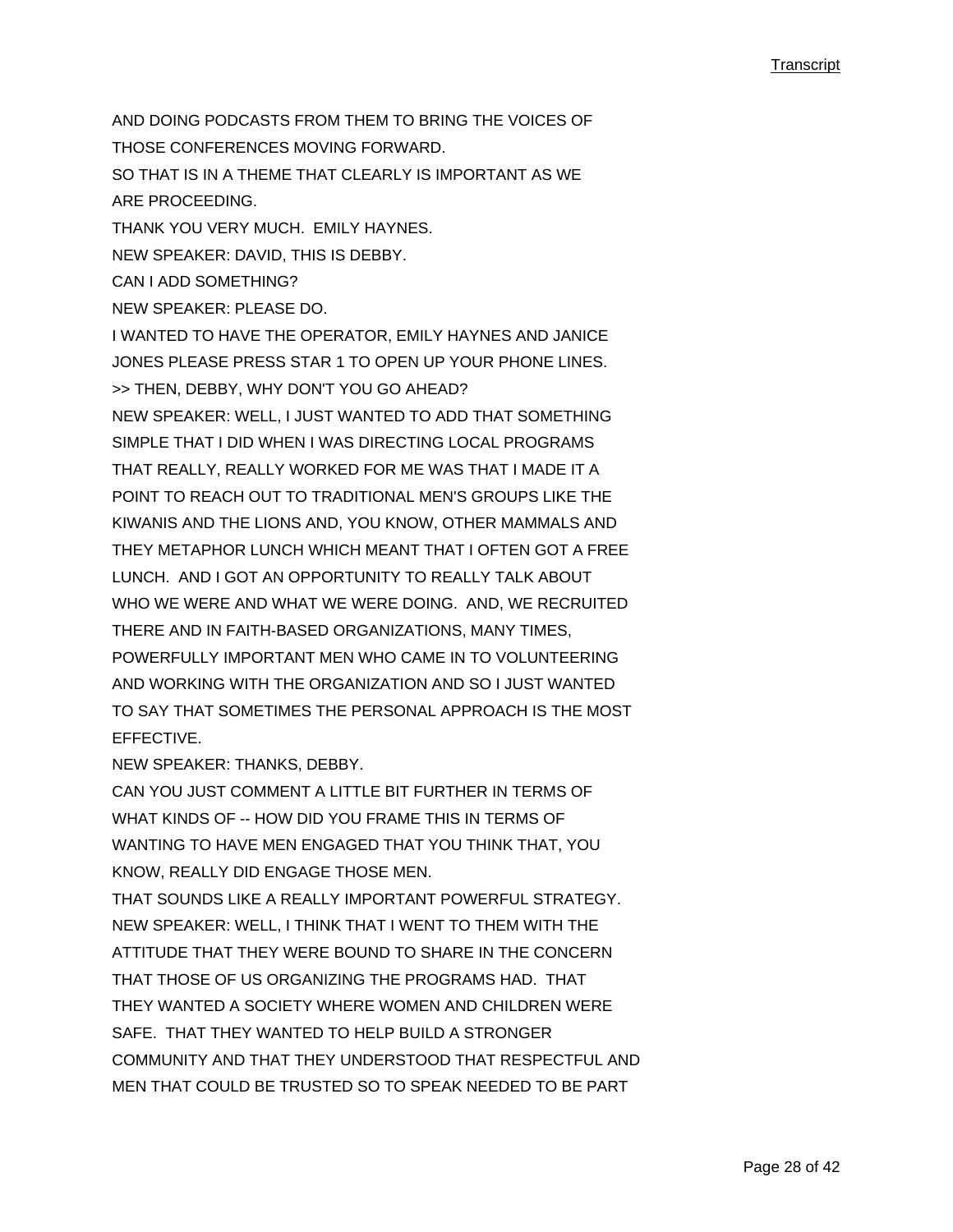OF LEADERSHIP. SO I JUST TOOK THE ATTITUDE THAT OF

COURSE YOU ALL AGREE WITH ME. NEW SPEAKER: YEAH.

NEW SPEAKER: AND, ALLEY NOT AS --

NEW SPEAKER: RIGHT, RIGHT. AND WHAT I OFTEN FOUND IS THAT ANY OF THESE PLACES THAT I WENT, THEY HAD THEIR OWN STORIES TO TELL. AND THEY HAD MEMORIES OF, YOU KNOW, VIOLENCE AS CHILDREN AND CONCERNS ABOUT THEIR MOTHERS AND THEY HAD BROTHERS AND FRIENDS THAT THEY WERE WORRIED ABOUT AND SO THEY WANTED TO TALK ABOUT THESE ISSUES.

NEW SPEAKER: GREAT.

THANK YOU. DO WE HAVE --

NEW SPEAKER: TWO MORE QUESTIONS.

NEW SPEAKER: EMILY HAYNES.

NEW SPEAKER: AND THEN WE'LL GO AHEAD AND START THE NEXT PART.

NEW SPEAKER: OPERATOR, DO WE HAVE ANOTHER LINE?

NEW SPEAKER: YES, WE'LL GO NEXT WITH JUDITH KELLY.

NEW SPEAKER: HI, JUDITH.

WELCOME.

JUDITH.

NEW SPEAKER: HI, MY NAME IS EMILY.

I THINK THEY PUT THE WRONG ONE.

NEW SPEAKER: HI, EMILY.

NEW SPEAKER: WE ARE GETTING MIXED SIGNALS HERE.

NEW SPEAKER: GREAT.

WELCOME EMILY.

NEW SPEAKER: HI.

I JUST WANTED TO COMMENT ON, I HAD MENTIONED A COUPLE

OF TIMES ABOUT STRANGER VIOLENCE AS OPPOSED TO DOMESTIC

VIOLENCE. IN NEW YORK, IT IS ONLY USUALLY CONSIDERED

HARASSMENT WHEN YOU BEAT YOUR WIFE OR GIRLFRIEND UP.

WHEREAS IN STRANGER VIOLENCE, USUALLY, THEY GET CHARGED

WITH ASSAULT. SO AS PART OF THE DOMESTIC VIOLENCE

COALITION UP HERE IN NEW YORK, WE ARE TRYING TO GO

PARALLEL AND SEE HOW VIOLENCE AGAINST WOMEN ISN'T TAKEN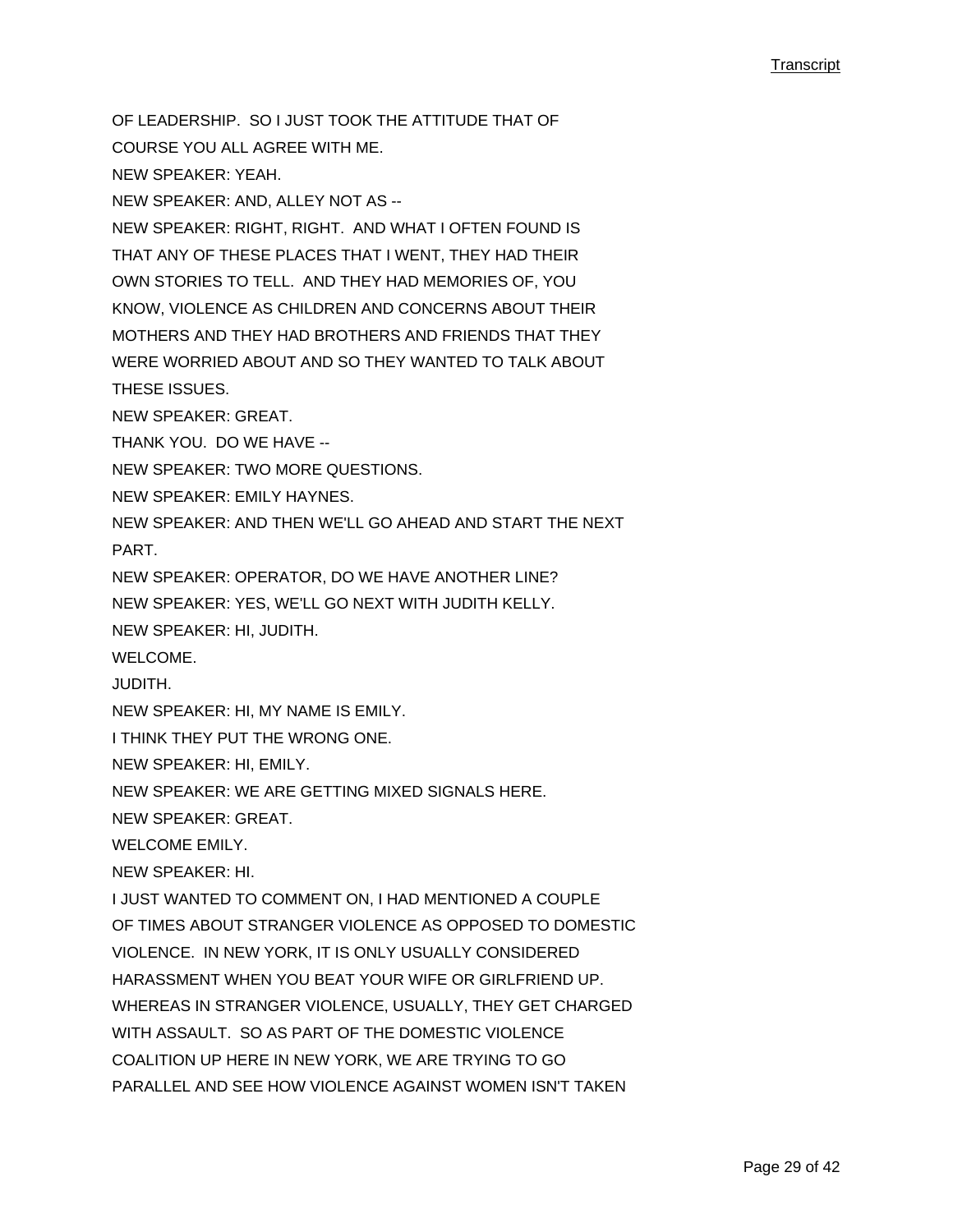AS SERIOUSLY AS VIOLENCE AGAINST STRANGERS.

I JUST WANTED TO MENTION THAT.

I WASN'T SURE IF ANY OTHER STATES HAD THAT PROBLEM AS WELL. AS FAR AS IN THEIR PENAL CODE.

NEW SPEAKER: I THINK, YOU KNOW, WHAT YOUR QUESTION BRINGS UP FOR ME AND GOES BACK TO THE NORMS THAT LIZ WAS TAKING ABOUT FROM THE BEGINNING ABOUT, YOU KNOW, THE FIVE KINDS OF NORMS THAT CAN REALLY CONTRIBUTE TO REALLY, THE CONDITIONS WHICH VIOLENCE AGAINST WOMEN CAN OCCUR.

CERTAINLY THAT ISSUE OF PRIVACY AND SECRECY IS ONE THAT COMES UP OVER AND OVER AGAIN.

I THINK IT IS REALLY, YOU KNOW, ONE THAT WE NEED TO ADDRESS AND GET PASSED AND THAT IS REALLY WHY WE WANT TO FOCUS ON THIS ISSUE OF MORE OF CHANGING THE CONDITIONS WHERE PRIVACY AND SECRECY CAN CONTRIBUTE TO THE PROBLEM AS WELL.

NEW SPEAKER: THANK YOU VERY MUCH. OPERATOR, DO WE HAVE ANOTHER PERSON ON LINE?

NEW SPEAKER: YES, WE HAVE JANICE JONES. PLEASE GO AHEAD.

NEW SPEAKER: HI, I AM CALLING FROM LAS VEGAS, NEVADA AND I JUST WANTED TO SAY THAT HERE, OUR EFFORTS HAVE REALLY BEEN GEARED TOWARDS THE SCHOOL SYSTEM AND TOWARDS YOUTH BECAUSE WE ARE TRYING TO BREAK A LOT OF THE SOCIAL NORMS.

I TOTALLY AGREE WITH YOUR BREAKDOWN OF, YOU KNOW, THE VIOLENCE AND TRADITIONAL STEREOTYPES WITH MEN AND THINGS LIKE THAT. SO WE HAVE HAD EXPERIENCE WITH GENDER FOCUS GROUPS SO, YOU KNOW, ALL GIRL GROUPS, ALL BOY GROUPS. AND SO WHAT WE FOUND IS THAT THE BOYS THAT, YOU KNOW, HAVE NOT COMMITTED A CRIME, THE BOYS THAT ARE NOT ABUSIVE, THEY SEND TO HARBOR SOME GUILT AND THAT KIND OF KEEPS THEM FROM STEPPING UP TO THE PI ATF

SO WE ARE JUST TRYING TO GET THEM TO SEE THAT, HEY, THIS IS EVERYBODY'S PROBLEM.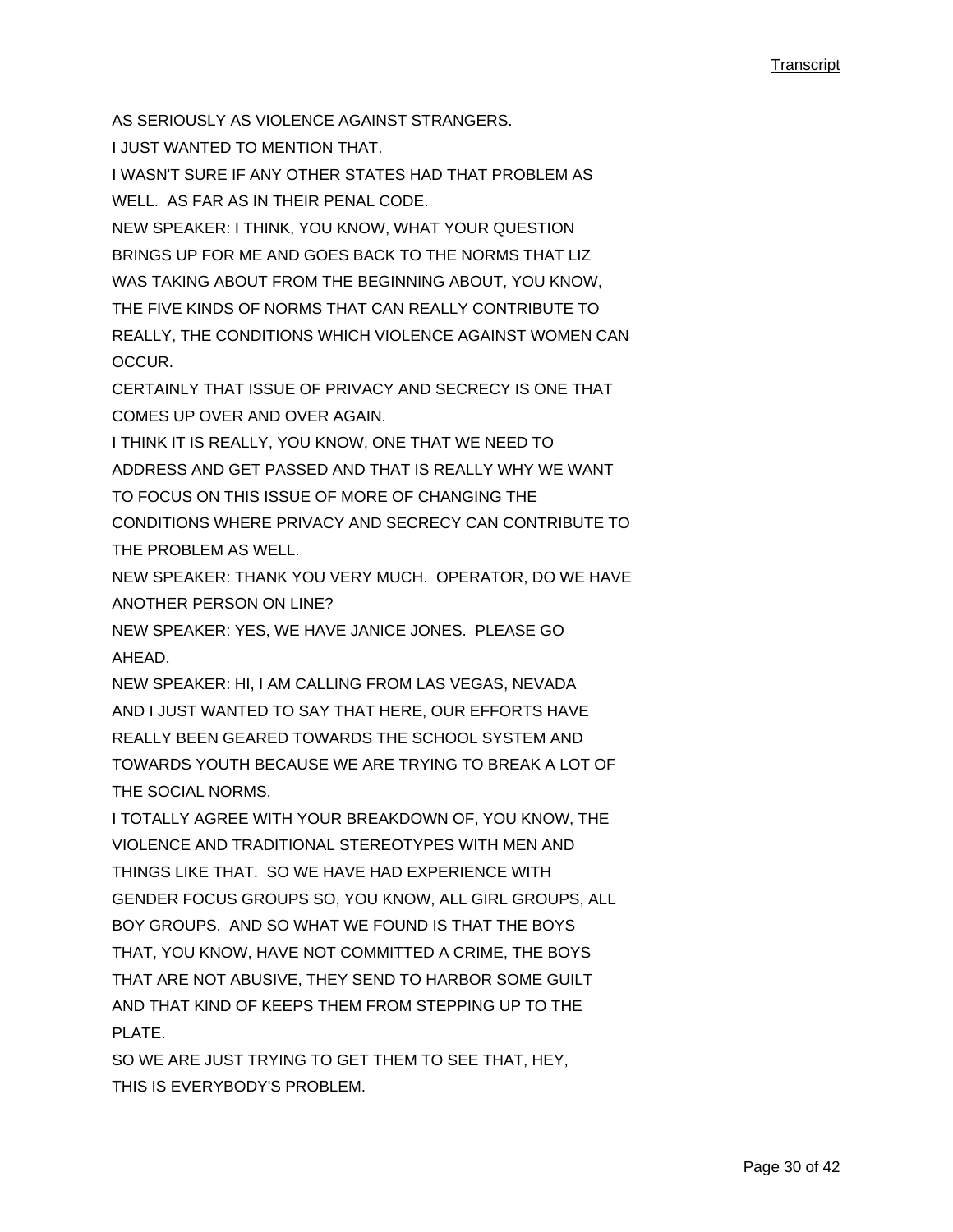YES, IT IS VIOLENCE AGAINST WOMEN AND VIOLENCE AGAINST CHILDREN. BUT IT IS EVERYONE'S PROBLEM. BUT, YOU KNOW, THAT YOU, TOO, CAN HAVE A HAND IN HELPING OUT. JUST HERE, THIS IS WHERE THOSE EFFORTS HAVE BEEN. ESPECIALLY HARD JUST BECAUSE WE HAVE TO DEAL WITH THE IMAGES THAT LAS VEGAS DISPLAYS. SO OUR KIDS KIND OF HAVE IT DOUBLY. NEW SPEAKER: WELL, THANK YOU FOR SHARING THAT. YOU KNOW, I THINK THAT ONE OF THE -- WE DID THE SAME FORUM, AS MANY OF YOU MAY KNOW, A COUPLE OF DAYS AGO AS WELL. ONE OF THE ISSUES THAT CAME UP, THERE WAS THIS NOTION OF HOW DO WE REALLY GET NOTICED OR ATTENTION OR MAKE PRIMARY PREVENTION RELEVANT? AND I THINK THAT WHAT YOU JUST SAID ABOUT, THIS IS REALLY EVERYBODY'S ISSUE, THE WAY THAT DEBBY WAS TALKING ABOUT, YOU KNOW, GOING INTO THE ROTARY CLUB AND REALLY MAKING THIS ABOUT SOMETHING THAT EVERYBODY CARES ABOUT, I THINK THAT IT IS REALLY TREMENDOUSLY IMPORTANT IN TERMS OF GROWING THE MEMBERSHIP AND THE FOLKS WORKING ON THIS ISSUE. SO, THANK YOU FOR SHARING THAT. AND I THINK THAT WE HAVE ANOTHER CALLER. NEW SPEAKER: YES, SO, IF -- SHIRLEY, I'M GOING TO MISPRONOUNCE YOUR NAME. SHIRLEY GOWANTLY AND STRAW OAK. PRESS STAR 1 SO WE CAN OPEN UP YOUR LINES. OPERATOR. DO YOU HAVE ANYONE ELSE ON THE LINE? NEW SPEAKER: THANK YOU. THIS IS SHIRLEY. I'M CALLING FROM SOUTHERN CALIFORNIA. WE HAVE A VERY SUCCESSFUL, AS FAR AS NUMBERS REACHED, PRIMARY PREVENTION PROGRAM IN THE SCHOOLS. BUT, WHAT I WANT TO KNOW IS, HOW CAN WE SHOW THE THUNDER THAT WE, THAT PRIMARY PREVENTION IS SUCCESSFUL? DO YOU KNOW WHAT I MEAN? NEW SPEAKER: HOW DO WE MAKE IT VISIBLE AND RELEVANT?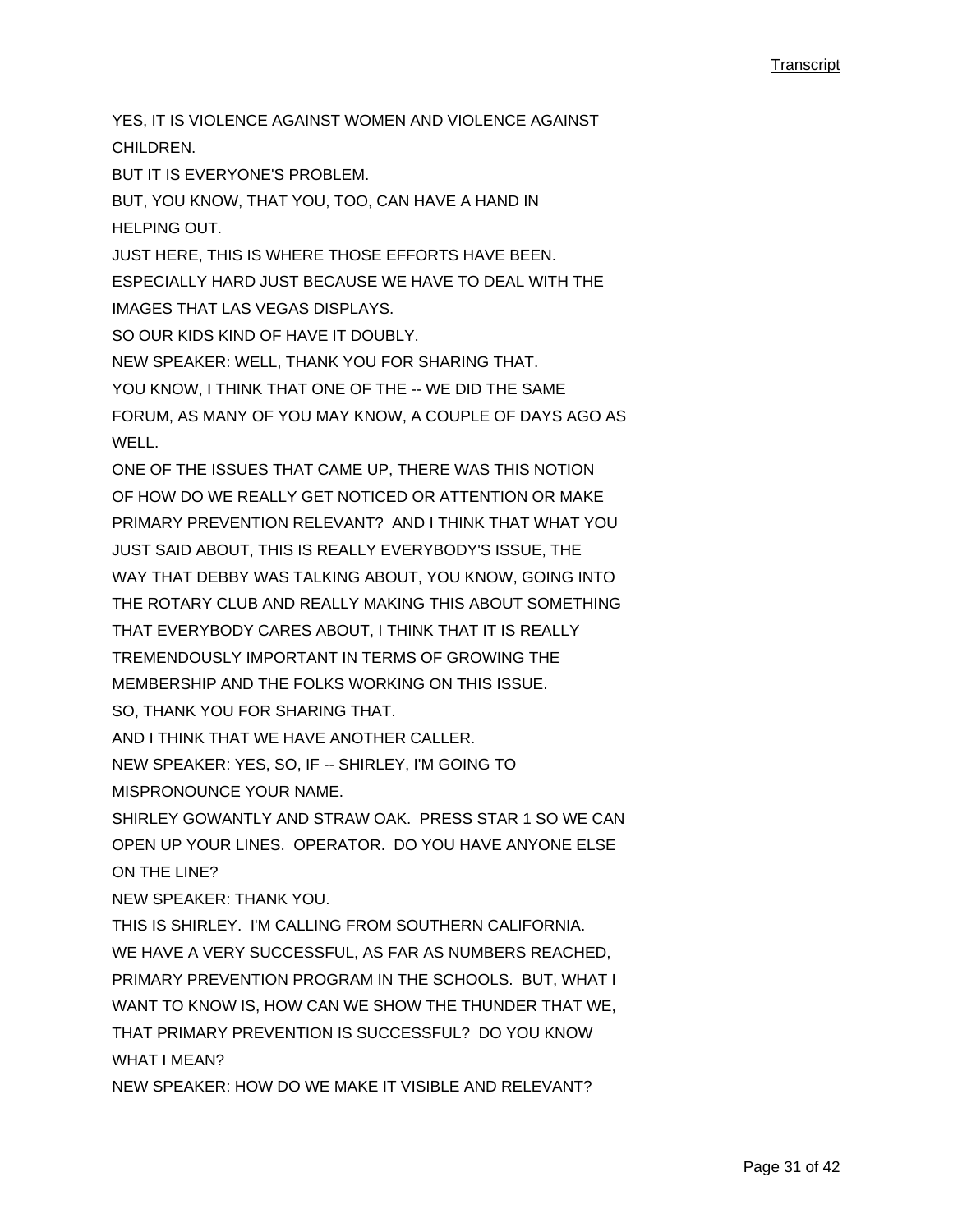NEW SPEAKER: HOW DO WE SHOW THAT IF I GO OUT AND TALK TO THIS MANY KIDS, THAT IT IS GOING TO PREVENT THEM. IT IS VERY DIFFICULT FOR US TO FOLLOW THESE STUDENTS HERE YEAR AFTER YEAR. HAS ANYBODY DONE THAT? I GUESS THAT IS WHAT I WOULD LIKE TO KNOW. TAKING A FRESHMAN CLASS AND STUDIED THEM THROUGH SENIORS TO SEE IF WHAT WE, WHAT WE TALK TO THEM ABOUT MADE ANY DIFFERENCE. BECAUSE THE THUNDER WANTS TO KNOW THAT. NEW SPEAKER: THAT IS A GREAT QUESTION AND ONE THAT WE CANNOT DO JUSTICE TO IN -- ON THIS TOPIC. WE ACTUALLY HAVE DONE A PREVIOUS WEB CONFERENCE ON HOW TO MEASURE -- HOW DO YOU MEASURE PRIMARY PREVENTION. THERE IS A LOT OF COMPLICATION. THERE IS REALLY GOOD WORK AND GOOD THINKING THAT PEOPLE HAVE DONE ON HERE. SO WHAT I WOULD DO IS, IF PEOPLE HAVE IDEAS OR RESOURCES TO ADD THOSE TO THE TEXT CHAT AND THAT IS SOMETHING THAT WE WILL BE RETURNING TO IN FUTURE PREVENTION CONNECTION WEB CONFERENCES BUT I THINK THAT RIGHT NOW, WE NEED TO FIND WAYS, PART OF IT TO THINK ABOUT THIS FROM A PERSPECTIVE AND MOVEMENT IS THAT A MOVEMENT, THE CIVIL RIGHTS MOVEMENT DID NOT USE EVALUATION REPORTS TO BE ABLE TO PROVE THAT THEY WERE

ABLE TO DO THEIR WORK.

A LOT OF IT IS ABOUT ESTABLISHING POLITICAL WILL AND CREATING THE DEMAND FROM PEOPLE, FROM THE COMMUNITY SAYING THIS IS ESSENTIAL FOR OUR COMMUNITIES AND THAT ALSO CONTRIBUTES TO CHANGE. NOT TO SAY THAT WE DON'T NEED THE OTHER THINGS BUT THAT THOSE THINGS IN THEMSELVES ARE NOT SUFFICIENT FOR US TO MOVE FORWARD. NEW SPEAKER: YEAH, YOU KNOW, DAVID, THAT IS A REAL EXCELLENT POINT.

IT REMINDS ME OF ONE OF THE PARTNERS THAT WE WORK WITH ON OUR VIOLENCE PREVENTION WORK IS DR. DEBRA, FROM THE HARVARD SCHOOL.

SHE PUT A LOT OF THE YOUTH VIOLENCE PREVENTION WORK IN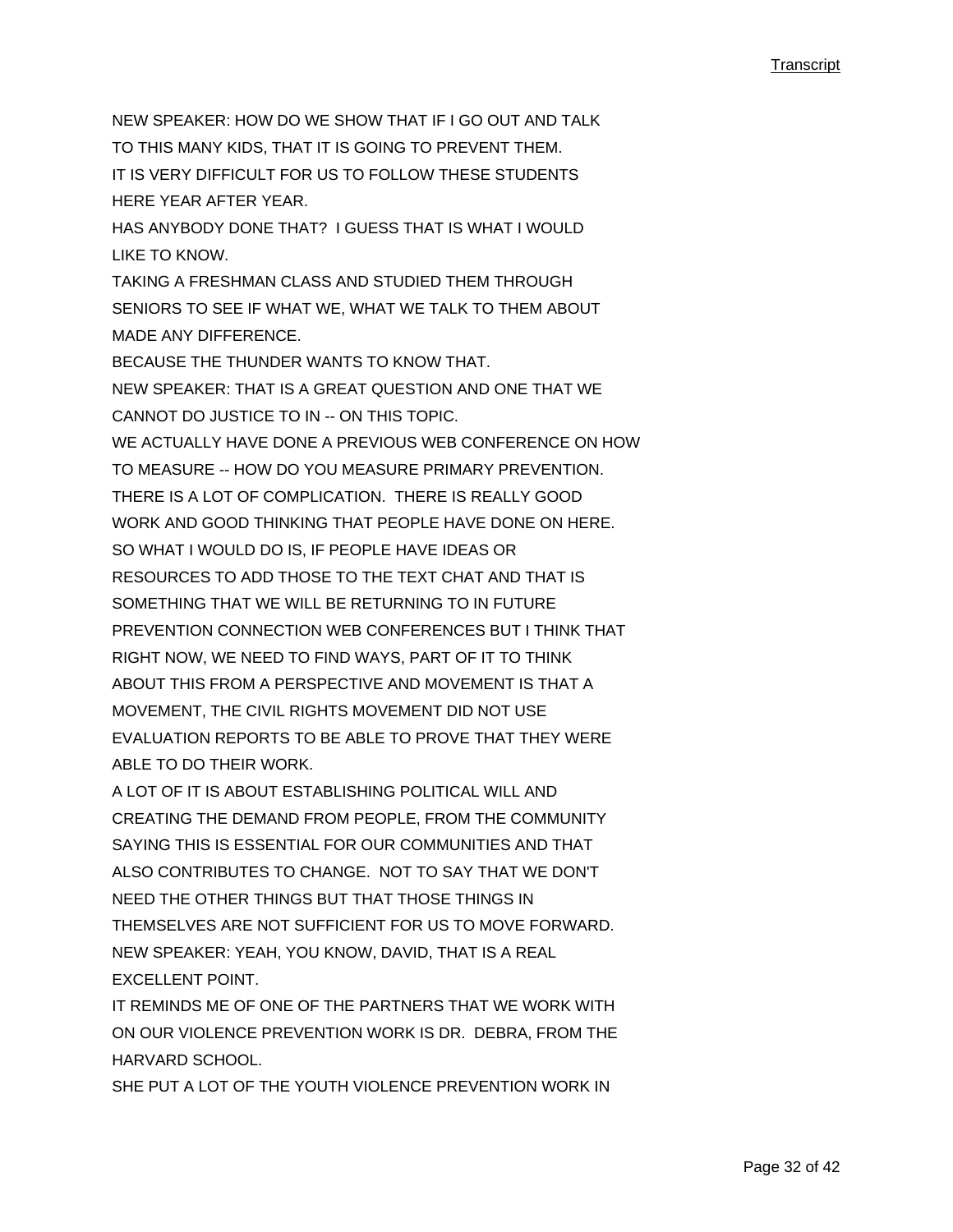THE CONTEXT OF A MOVEMENT.

AND ONE OF THE THINGS THAT SHE SAYS IS, IF WE HAD LEFT THE CIVIL RIGHTS MOVEMENT UP TO EVALUATORS, THEY WOULD HAVE TOLD ALL OF THE OTHER ROSES, NOT TO SIT ON THE BUS. NOT TO BECAUSE IT IS NOT WORKING. BUT IT REALLY WAS ABOUT ALL OF THE GROUND WORK THAT WAS LAID BEFORE THAT CULMINATED IN THAT BEING SUCH AN IMPORTANT, YOU KNOW, MILESTONE IN THE CIVIL RIGHTS MOVEMENT.

SO, I THINK THAT IS REALLY IMPORTANT POINT. AND THAT IS BEING SAID, DAVID, IS THE EVALUATION TRAINING IS ARCHIVED ON PREVENTION CONNECTION.

NEW SPEAKER: ABSOLUTELY.

NEW SPEAKER: PEOPLE CAN GET TO THAT AS WELL. AND I THINK THAT WE HAVE ONE OTHER CALLER AT THIS POINT.

- NEW SPEAKER: WE'LL GO NEXT TO --
- NEW SPEAKER: THIS IS STRONG OAK.

I'M WITH THE NEW ENGLAND LEARNING CENTER FOR WOMEN IN TRANSITION. IN MASSACHUSETTS.

I'M AN INDIGENOUS WOMAN AND I HAD A COUPLE OF THINGS TO RESPOND TO WHAT FOLKS HAVE SAID. ONE ABOUT THE DEMAND, THE MAN WHO WONDERED HOW MEN COULD GET MORE INVOLVED AND THE OTHER JUST ABOUT THE WHOLE GRASSROOTS THING. BECAUSE, I WAS ALLOWED TO CHOOSE A FOCUS COMMUNITY AND I CHOSE THE COMMUNITY THAT I AM A PART OF AND I WENT AND, YOU KNOW, IN THAT COMMUNITY AND THE TRIBAL NETWORK AND, MET WITH PEOPLE BY SOCIAL FIRES AND EVERYTHING. FROM THAT, THE COMMUNITY BEGAN TO SAY WHAT IT NEEDED.

NEW SPEAKER: VIOLENCE IN GENERAL. HEALTH EQUITY, AND ALL OF THE OTHER ISSUE.

WE THOUGHT THAT IT WOULD BE A LITTLE BIT OF BOTH. I WANT TO THROW THIS OUT TO YOU. WHEN YOU THINK ABOUT WHAT WE HAVE ACCOMPLISHED, WITH THE VIOLENCE AGAINST WOMEN MOVEMENT ALREADY, THE MILESTONES THAT WE HAVE REVISITED, SOME OF THE MAJOR MOVEMENT ELEMENTS THAT WE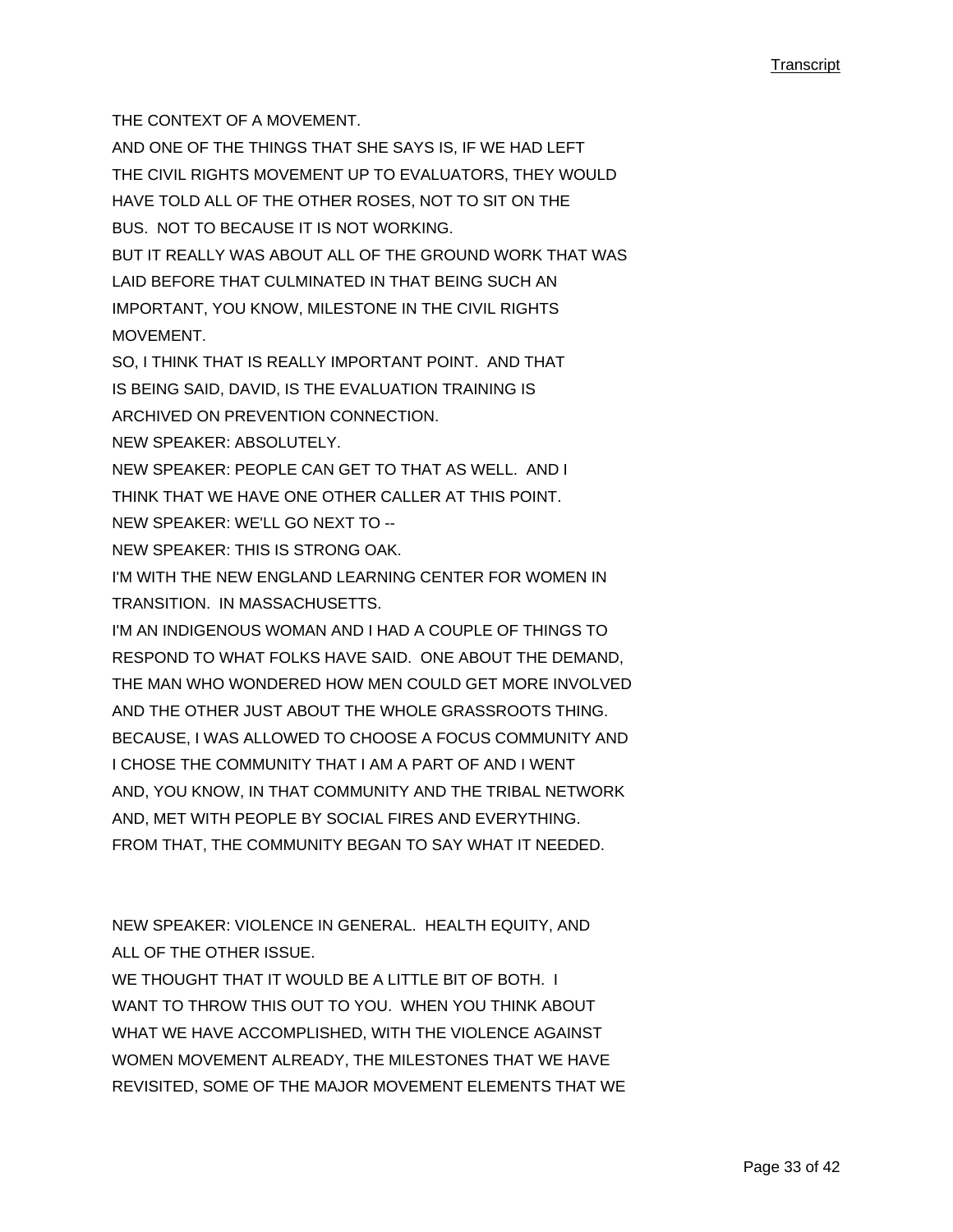HAVE JUST DISCUSSED, WHERE DOES PRIMARY PREVENTION FIT IN?

NEW SPEAKER: WELL, I THINK IT FITS IN MORE AND MORE AS PEOPLE UNDERSTAND THE CONCEPTS AND RECOGNIZE THAT PART OF WHAT WE STARTED OUT WITH, WAS VERY MUCH THE IDEA THAT -- AND OF COURSE, SOME OF US THOUGHT THAT IT WOULD BE 10-15 YEARS.

AND WE COULD JUST END ALL OF THIS KIND OF VIOLENCE AND, YOU KNOW, IT IS MUCH, MUCH MORE COMPLICATED THAN WE ORIGINALLY UNDERSTOOD.

BUT AS WE RECOGNIZE THE TOOLS THAT PREVENTION PERSPECTIVE CAN GIVE US, I THINK THAT ALL OF US WILL GET BETTER AND BETTER AT INCORPORATING THAT INTO ALL OF THE COMMUNITY ORGANIZING WE DO AND ALL OF THE PARTNERSHIPS THAT WE HAVE. AND SO, I, I WOULDN'T SAY THAT IT WOULD BE A GOOD IDEA TO CONSIDER IT A SEPARATE MOVEMENT BUT RATHER THAT OUR MOVEMENT IS GROWING AND IT IS SOPHISTICATION AND EFFECTIVENESS.

NEW SPEAKER: I'M GOING TO ASK YOU ONE MORE QUESTION AND THEN OPEN UP THE LINES AGAIN TO OUR AUDIENCE.

I SEE THAT WE HAVE SOME RAISED HANDS THERE. DEBBY, IN TERMS OF LEADERSHIP, TO MOVE A PRIMARY PREVENTION PERSPECTIVE FORWARD, WHAT DO WE NEED? WHAT, DO YOU KNOW, FROM WHERE WE ARE NOW, WHERE WE HAVE BEEN, WHAT DO WE NEED FROM OUR LEADERSHIP TO HELP MOVE US IN THAT DIRECTION?

NEW SPEAKER: WELL, ONE OF THE THINGS THAT I AM PARTICIPATING IN REALLY, REALLY EXCITES ME AND IT IS WHERE I GOT TO VISIT SOME IN PERSON WITH DAVID A FEW WEEKS AGO.

WITH THE DELTA PROJECT UNDER THE CENTERS FOR DISEASE CONTROL AND WHAT DELTA HAS DONE THUS FAR, IN 14 STATES, IS CREATE AN OPPORTUNITY FOR GRASSROOTS PEOPLE FOR COLLABORATIVES, ORGANIZED AT THE LOCAL LEVEL INVOLVING DOMESTIC AND SEXUAL VIOLENCE PROGRAMS BUT ALSO INVOLVING COMMUNITY LEADERS SITTING DOWN AND DEVELOPING PREVENTION PLANS AND ACTIVITIES FOR THEIR COMMUNITIES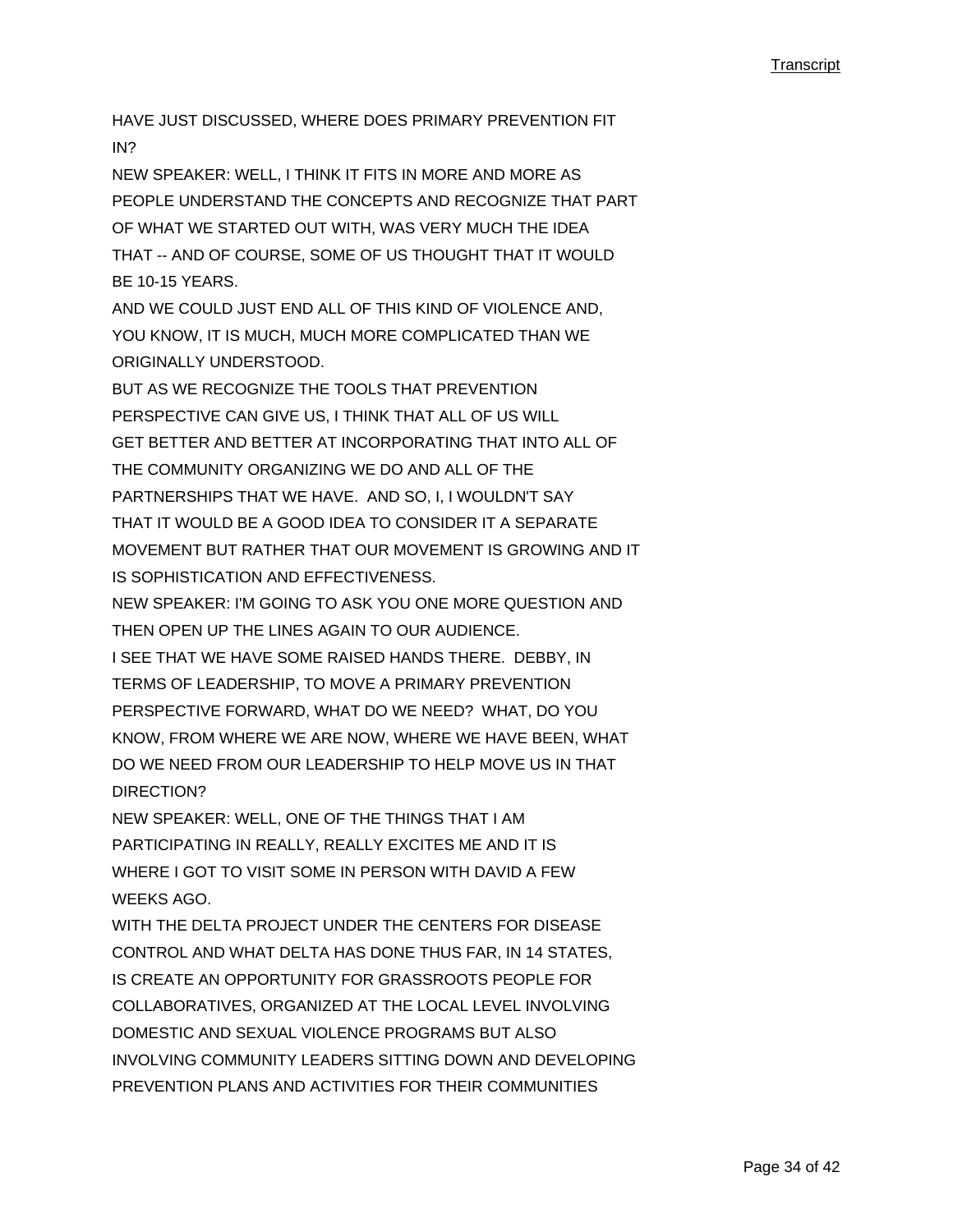AND WE NOW HAVE AN OPPORTUNITY TO EXPAND THAT PROJECT AND WE ARE GOING TO BE BRINGING ON MORE STATES AND I LIKE THE MODEL A LOT BECAUSE IT PARTNERS, STATE COALITIONS WITH LOCAL COMMUNITY INITIATIVE AND IT HAS THE BENEFIT OF THE CDC, SCIENTISTS AND EVALUATORS HELPING US TO SEE WHAT KIND OF IMPACT WE ARE GOING TO HAVE.

AGAIN, TO ME, THAT IS ANOTHER SOPHISTICATION THING THAT WE ARE FIGURING OUT HOW TO LINK LOCAL GRASSROOTS PROGRAMS, STATE COALITIONS, A FEDERAL AGENCY INTO A NATIONAL EFFORT.

NEW SPEAKER: THANK YOU.

NEW SPEAKER: DAVID.

NEW SPEAKER: GREAT.

WELL, THANK YOU. SO I SEE THAT WE HAVE SEVERAL RAISED HANDS.

SO HILDA GUTIERREZ AND STACEY BEARD, I SAW THAT JAMILA

THOMAS YOU RAISED YOUR HAND EARLIER.6

IF YOU WANT TO, PLEASE PRESS STAR 1 AND WE CAN THEN OPEN UP YOUR PHONE LINES.

HILDA, STACEY AND I SAW THAT, IF JAMILA WANTS TO STILL

TALK, YOU CAN GO AHEAD AND DO THAT.

OPERATOR, DO YOU HAVE SOMEONE ON THE PHONE?

NEW SPEAKER: WE'LL TAKE OUR NEXT QUESTION FROM --

NEW SPEAKER: HELLO. IS THERE SOMEONE? ONE OF YOU IS

ON THE PHONE LINE. SO GO AHEAD.

IF YOU ARE STACEY OR HILDA, SPEAK AND WE'LL SEE WHICH ONE IT IS.

NEW SPEAKER: HELLO, THIS IS JAMILA.

>> OKAY!

HI, JAMILA.

NEW SPEAKER: HI.

I HAD A QUESTION AND THEN I WANTED TO ALSO PIGGYBACK ON

MRS. STRONGOAK.

I'M IN MINNESOTA.

I WORK FOR A RAPE CRISIS LINE. IP NEIGHBORHOOD

INVOLVEMENT PROGRAMS BUT I RUN A SUPPORT GROUP FOR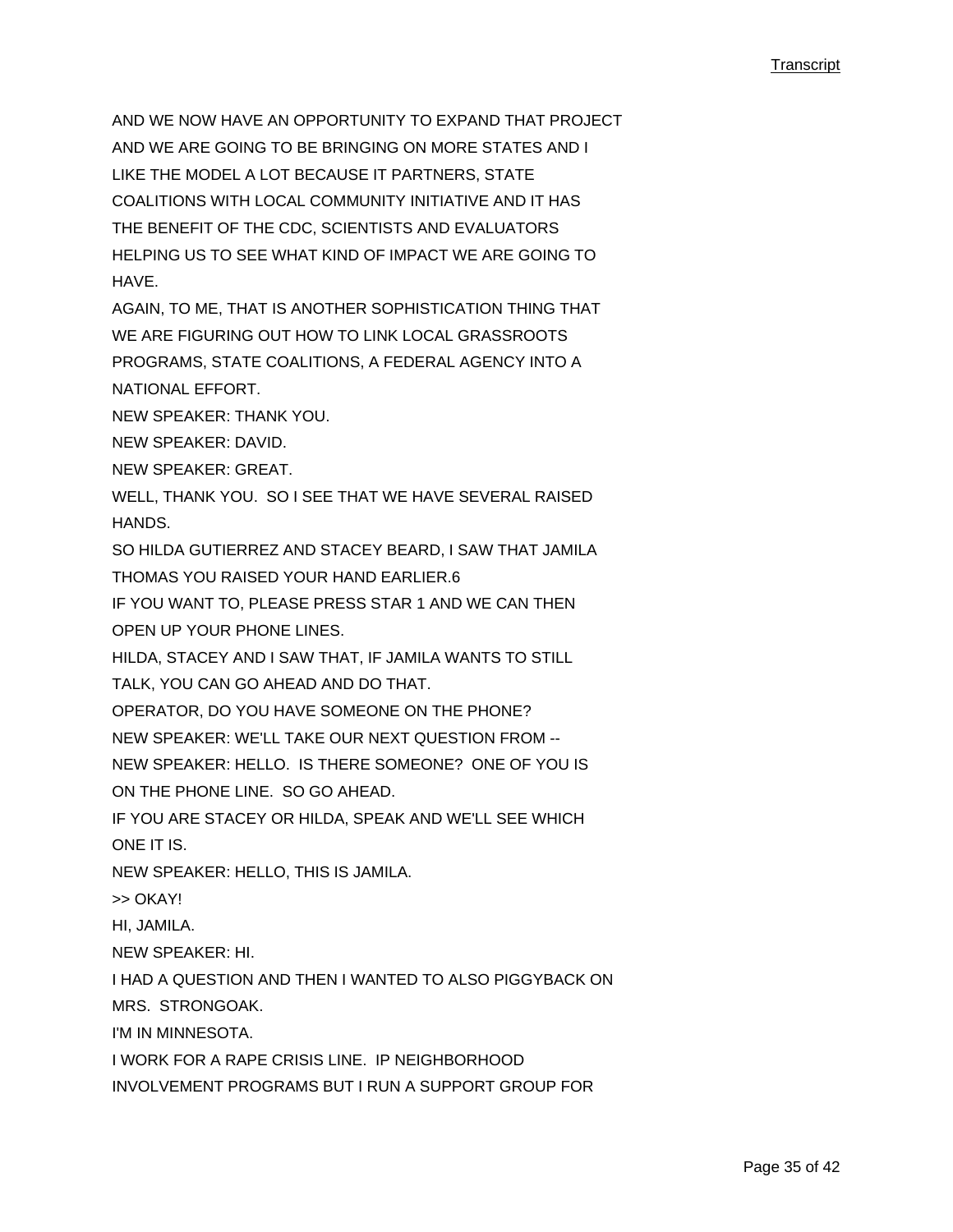MINORITY WOMEN THAT HAVE BEEN AFFECTED BY INCEST AND RAPE AND DIFFERENT TYPES OF SEXUAL VIOLENCE. WHAT I WANTED TO SAY, HOW TO GET MEN INVOLVED. I'M NOT A TEENAGER BUT I'M NOT AN OLDER WOMAN. I JUST TURNED 32. ONE THING WE DID, WE RAN A SUPPORT GROUP. WE DID HAVE A LOT OF MEN THAT ASKED, WHAT ABOUT US MEN? AND WHAT WE FOUND, THERE WERE A LOT OF MEN WHO HAD BEEN AFFECTED AS WELL AS BEING RAPE ORDER BEEN APPROACHED. IF THEY COME FROM PRISON OR DIFFERENT THINGS LIKE THAT. AND WE, RIGHT NOW, DON'T HAVE THAT CAPACITY. BUT WHAT I DID FIND, IS THAT THEY ARE WILLING TO BE INVOLVED AND EVEN MY FRIENDS, WHEN THEY FOUND OUT WHAT I WAS DOING, THEY WANTED TO KNOW HOW TO GET INVOLVED. I THINK IT JUST STARTS WITH NOT BEING SCARED AND REACHING OUTSIDE OF YOURSELF.

NOT JUST GOING IN THE COALITION OR WHATEVER, WHERE YOU WORK AT, ACTUALLY TALKING TO PEOPLE IN DIFFERENT COMMUNITIES AT THE CHURCHES, ALSO, JUST TALKING TO PEOPLE.

BECAUSE, WHAT I FOUND IS, IF YOU ACTUALLY SPEAK UP, YOU WILL FIND THAT SOMEONE ELSE HAS BEEN AFFECTED OR THEY KNOW SOMEONE AND NOW THEY WANT TO HELP OUT, TOO. AND THAT IS THE BEST WAY OF TRYING TO GET MEN INVOLVED OR YOUNGER WOMEN BECAUSE, LIKE I WAS SAYING, THE COMMENT I MADE TO POLLY ABOUT, IT IS A LOT HARDER FOR PEOPLE TO ACCEPT RAPE AND DOMESTIC VIOLENCE IN SOME COMMUNITIES IS NOT ONLY ACCEPTED, BUT ALSO EXPECTED.

LIKE, OH, OKAY, YES.

IT IS UNFORTUNATE. IT IS TRUE.

WHEN IT COMES TO RAPE, IT IS HARDER TO ADMIT THAT SOMEONE WOULD DO THAT, WERE YOUR FRIEND OR COUSIN OR YOUR COACH WOULD DO THAT TO SOMEONE THAT YOU KNOW. I THINK ONE WAY, ACTUALLY BEING NOT AFRAID TO STEP OUTSIDE OF YOUR BOX. SOMETIMES, AS ADVOCATES AND US AS EDUCATORS, WE GET INTO A CERTAIN ROLE AND WE FORGET THAT BEFORE WE BECAME, WE WERE STILL A PERSON.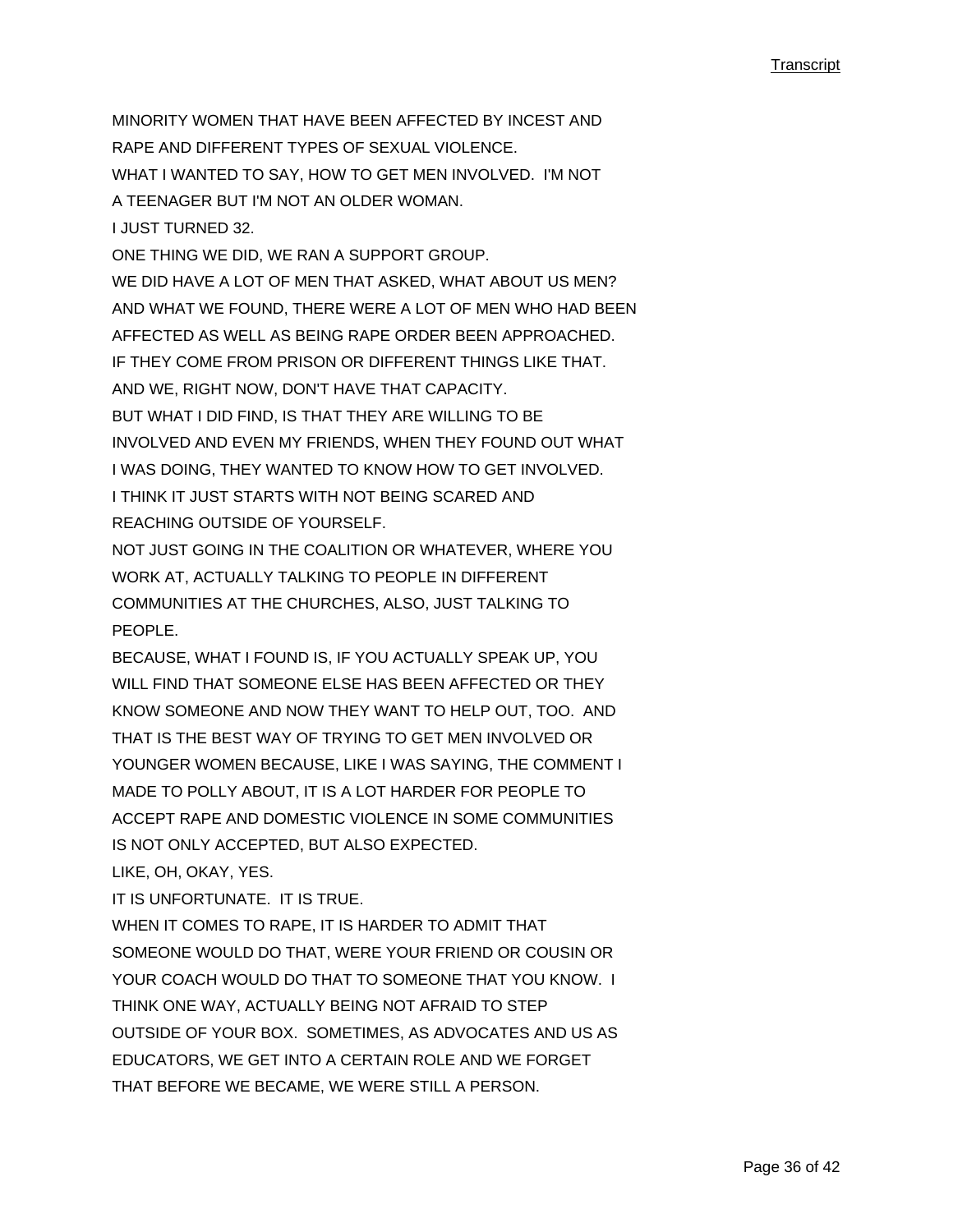NEW SPEAKER: THANK YOU FOR SHARING THAT WITH US. I APPRECIATE THAT. NEW SPEAKER: YEAH. NEW SPEAKER: GREAT. OPERATOR, DO WE HAVE ANOTHER SPEAKER? ON THE LINE? NEW SPEAKER: WE'LL TAKE OUR NEXT QUESTION FROM: NEW SPEAKER: HILDA. NEW SPEAKER: HI, HILDA. NEW SPEAKER: HI. MY QUESTION IS, JUST IN TERMS OF FRAMING THE DISCUSSION WITHIN SOCIAL MOVEMENT PERSPECTIVE, WHAT KINDS OF CHALLENGES DID YOU ALL SEE IN DOING THAT? SEEING AS THIS MOVEMENT, THE WAY THAT, AT LEAST FROM MY PERSPECTIVE, STARTED VERY MUCH SOCIAL MOVEMENT ORIENTED BUT THEN WEN INTO A SPACE WHERE WE RECEIVE A LOT OF FUNDING FROM THE STATE. WHICH IS REALLY DIFFERENT FROM WHAT SOCIAL MOVEMENTS GENERALLY DO. SO I HAVE THAT PART OF THE QUESTION AND THE SECOND PART WOULD BE, WITHIN THAT PERSPECTIVE, WITHIN THE PERSPECTIVE OF VIEWING SOCIAL MOVEMENTS IN A LINEAR WAY, WHERE WOULD YOU SEE OUR MOVEMENT CURRENTLY, RIGHT NOW? NEW SPEAKER: HILDA, I THINK THOSE ARE REALLY EXCELLENT QUESTIONS. I'M WONDERING IF YOU HAVE IN ANY ANSWERS TO THEM AS WELL? OR THOUGHTS ABOUT THEM. NEW SPEAKER: WELL, WE HAVE BEEN DISCUSSING HERE AS A TEAM ALREADY. BUT I'M CURIOUS TO HEAR WHAT YOU ALL THINK ABOUT THAT. IT JUST SEEMS THAT YOU DID A LOT OF RESEARCH ON THIS AND YOU PRESENTED SOME FORMAL PAPERS ON IT. NEW SPEAKER: AND I WOULD LIKE TO JUMP IN AND SAY, AT THE MOMENT THAT WE WERE CELEBRATING THE PASSAGE OF THE VIOLENCE AGAINST WOMEN ACT, IN SOME FUNKY LITTLE HOTEL IN WASHINGTON DC, WE HAD A CONVERSATION ABOUT HOW WE WERE STANDING AT THE CLIFF OF SUCCESS. AND THAT BECAUSE WE HAD CREATED ALL OF THESE GOVERNMENTAL RESOURCES, THAT WE PUT OURSELVES AT HIGHER RISK REALLY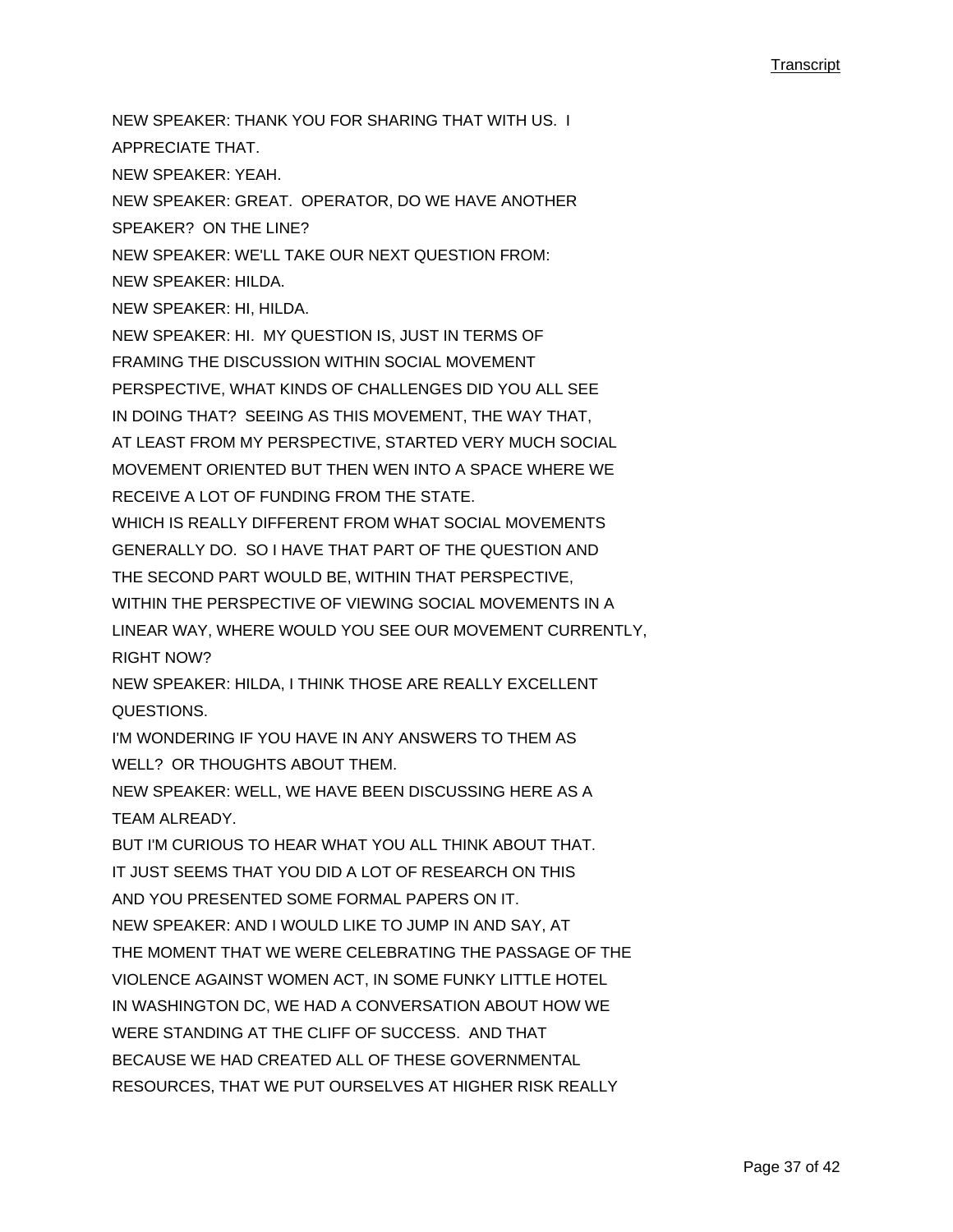OF BECOMING JUST A SOCIAL SERVICE PROVIDER, AND LOSING THAT CORE OF ENERGY FOR CREATING SOCIAL CHANGE. SO I THINK THAT WE HAVE BEEN MINDEUL OF THE FACT THAT WE HAVE SUCH CRITICALLY NEEDED DIRECT SERVICES AND SUPPORT FOR THOSE ALREADY AFFECTED BY THE PROBLEM AND YET, WE HAVE TO STAY FOCUSED ON OUR ULTIMATE FOCUS WHICH IS TO STOP IT. 28

WHICH INVOLVES PARTNERSHIPS AND CHALLENGES AT ALL LEVELS OF OUR SOCIETY.

NOT JUST RESPONDING AFTER THE FACT BUT LOOKING AT WHAT CAUSES VIOLENCE AND HOW DO WE STOP IT? SO I AGREE THAT THERE IS A TENSION THERE THAT WE HAVE TO BE CAREFUL ABOUT AND WHEN PEOPLE ARE WORKING IN THE LOCAL PROGRAMS, OR EVEN THE STATE COALITIONS OR NATIONAL GROUPS WITHOUT THAT PERSPECTIVE AND PHILOSOPHY THAT SENSE OF IT, FOR THE GRACE OF GOD GO I, IT IS NOT SOMETHING ABOUT THE VICTIM THAT CAUSED THIS TO HAPPEN, IT IS MUCH LARGER THAN THAT AND IT INVOLVES AN ENTIRE SOCIETAL APPROACH. YOU KNOW, THAT IS WHERE IT GETS DANGEROUS.

NEW SPEAKER: DEBBY, THANK YOU.

YOU ALSO TOUCHED ON THAT TENSION AND IN A CONVERSATION I HAD WITH DONNA GARSKE OF TRANSFORMING COMMUNITIES HERE WHO HOSTED -- SHE WAS GUEST PANELIST TWO DAYS AGO. SHE ACTUALLY MENTIONED IN A PRIVATE CONVERSATION WITH ME, THIS TENSION, WITHIN THE MOVEMENT BETWEEN THE PROFESSIONALISM OF THE MOVEMENT AND THE RISK OF LOSING MOMENTUM WITH OUR GRASSROOTS BASED AND THAT THE MORE PROFESSIONALIZED WE'VE BECOME IN THE MOVEMENT, THE, YOU KNOW, WE ARE GOING TO REQUIRE MORE AND MORE EVALUATION TO GET THE FUNDING TO MOVE THE STUFF FORWARD. THERE IS ALSO A TENSION OF, DO WE EVEN CALL THIS A MOVEMENT IN THE SENSE OF, OTHER SOCIAL JUSTICE MOVEMENT? PRECISELY BECAUSE OF SOME OF THE THINGS THAT YOU JUST MENTIONED, HII DA

AND I MEAN, THAT IS REALLY WHY THIS IS A DISCUSSION AND AS WE WERE PUTTING THIS TOGETHER, YOU KNOW, WHAT ARE WE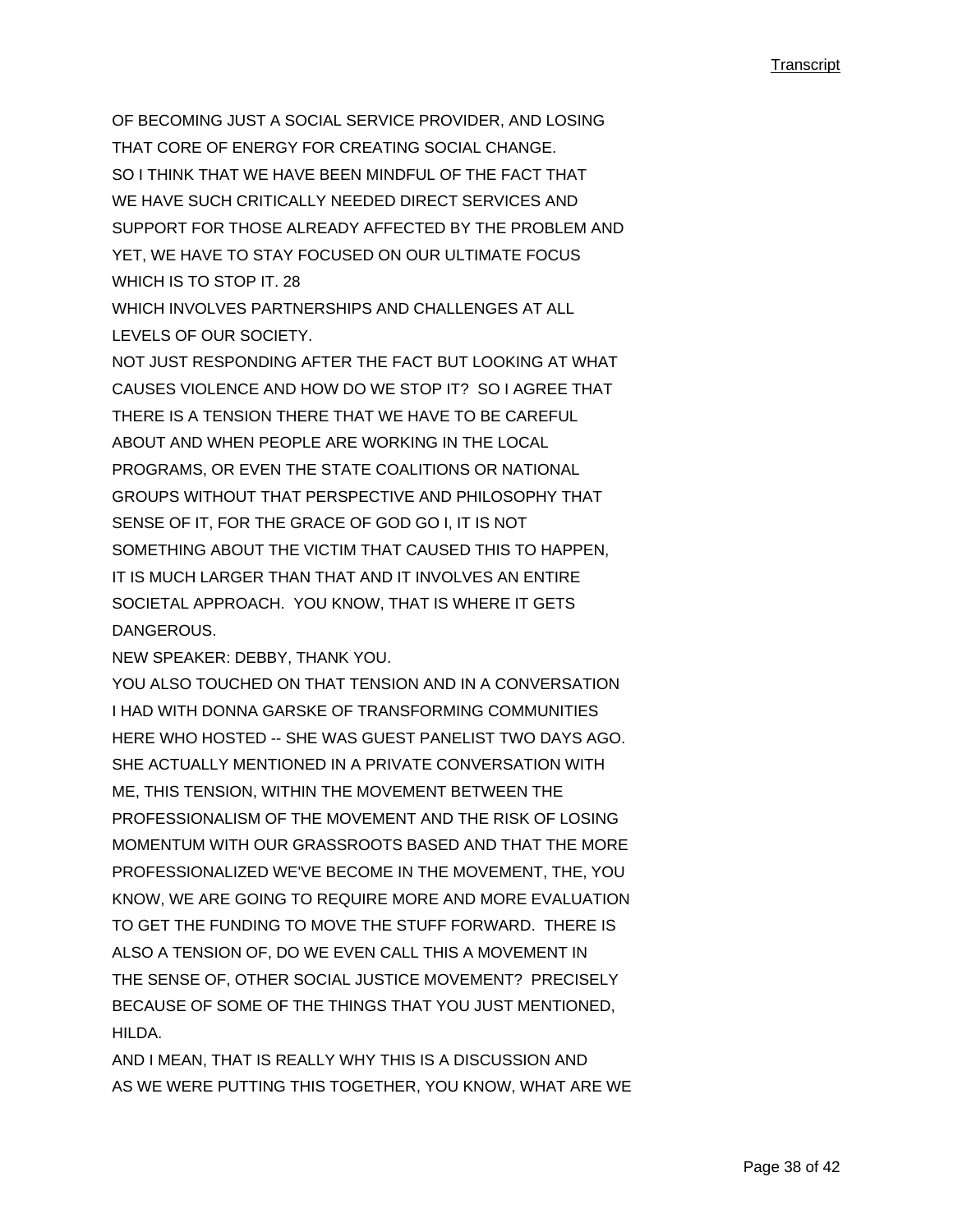CALLING THIS? WHAT IS IT, YOU KNOW, WE'VE DONE AND WE REALLY ARE, YOU KNOW, I THINK WE LANDED ON THE TERM MOVEMENT BECAUSE WE NEEDED AWAY TO DISCUSS THE COLLECTION OF SUCCESSES THAT WE'VE HAD ALONG THE WAY. AND AS WE ARE TALKING ABOUT THE MAJOR GOALS OF STOPPING VIOLENCE AGAINST WOMEN, STOPPING VIOLENCE IN GENERAL, THAT IS WHERE THE PRIMARY PREVENTION ASPECT COMES IN AND IN TERMS OF BRINGING MORE AND MORE PEOPLE INTO THIS DISCUSSION ON A NATIONAL LEVEL OF GETTING OUR LEADERS INVOLVED. I THINK THAT IS ALSO WHAT WE WERE TALKING ABOUT IN TERMS OF A MOVEMENT.

WHAT IS IT GOING TO TAKE? IT IS THE BIG QUESTION THAT STARTED THIS DISCUSSION TO END VIOLENCE AGAINST WOMEN. TO END VIOLENCE AGAINST PEOPLE. WILL IT TAKE A MOVEMENT? AND FROM THERE, WE JUST STARTED PULLING ALL OF THIS TOGETHER IN TERMS OF THE MILESTONE THAT HAS BEEN ACCOMPLISHED SO FAR. SO THANK YOU FOR THAT QUESTION. AND, THANK YOU DEBBY.

NEW SPEAKER: WELL, I WOULD LIKE TO ADD TO THAT, TOO, THAT, YOU KNOW, IF YOU THINK ABOUT FROM WEDNESDAY WE CAME IN OUR SOCIETY, IN OUR SOCIETY, MONEY IS POWER. THEN WE CERTAINLY GOT A LOT MORE MONEY.

THE THING WE HAVE TO BE CAUTIOUS ABOUT IS WORKING WITH THOSE WHO GIVE US THE MONEY IN OUR OWN EFFORTS TO ADVOCATE FOR THE STRUCTURES OF FUNDING WHETHER PUBLIC OR PRIVATE SO THAT THEY KNOW THEY ARE FUNDING A SOCIAL CHANGE MOVEMENT.

AND THAT THE ACTIVITIES BEYOND DIRECTION SERVICES TO VICTIMS, THE THINGS THAT ACTUALLY WE THINK ARE GOING TO IMPACT PREVENTION ARE EVERY BIT AS IMPORTANT AND ARE CLEARLY PART OF OUR MISSION. AND, YOU KNOW, IF WE THINK ABOUT THAT WE, OURSELVES DEFINE WHAT WE ARE AND WHAT WE ARE ABOUT AND GO INTO RELATIONSHIP WITH OTHER PEOPLE, IN MY OPINION, IT IS BETTER TO WALK AWAY FROM MONEY THAT SOMEHOW RESTRICTS YOU FROM DOING WHAT YOU KNOW NEEDS TO BE DONE.

NEW SPEAKER: YEAH. I THINK THAT IS REALLY IMPORTANT.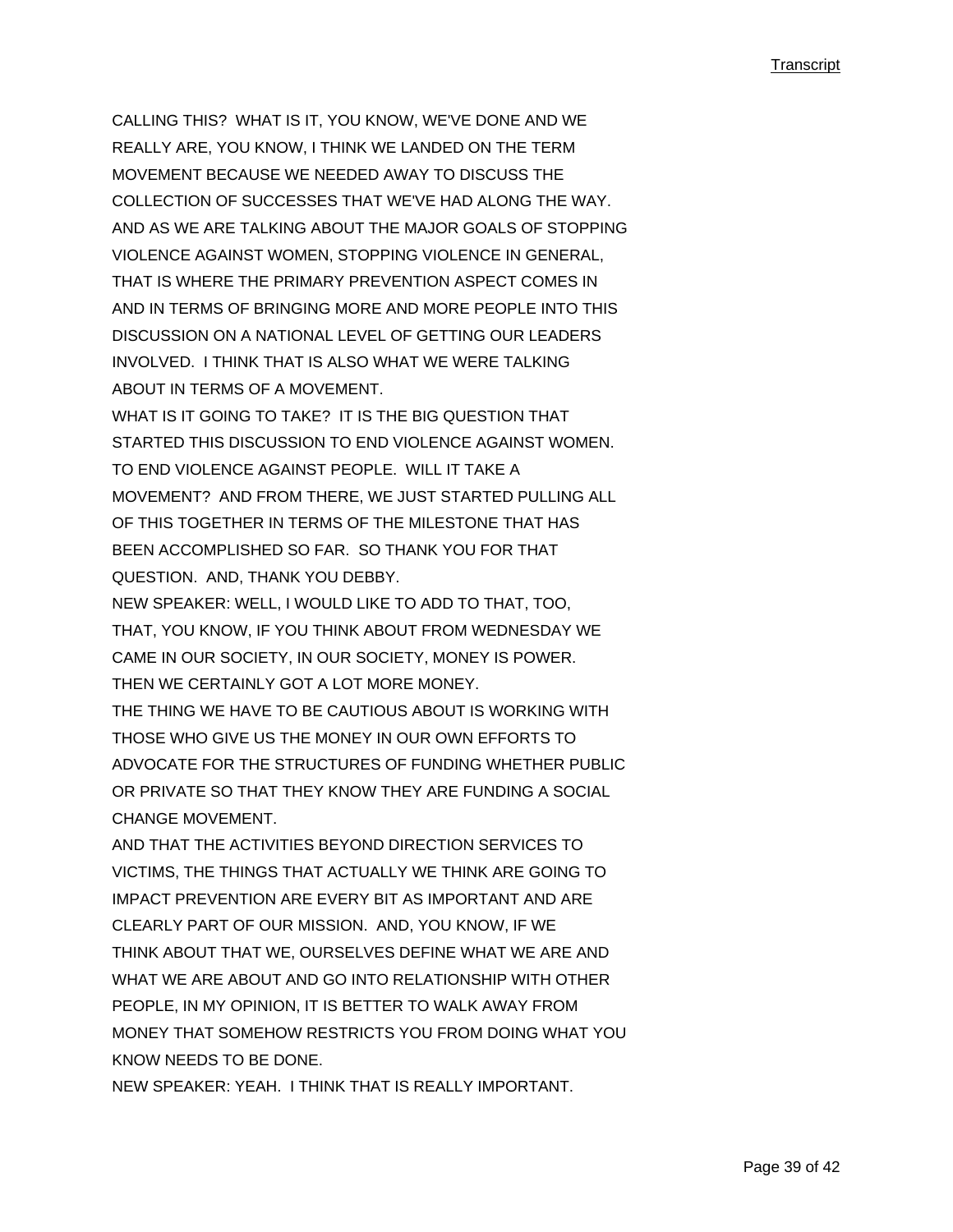I MEAN, GIVEN ALL OF THE STRUCTURAL UNDERPINNINGS OF THIS, I THINK, THAT WE NEED A MOVEMENT. AND FOR ME TO THE ISSUE YOU THAT COMES UP, HAS TO DO WITH LEVERAGING. THERE ARE RESOURCES FOR REALLY IMPORTANT SERVICES AND INCREASINGLY FOR DOING SOME OF THE PRIMARY PREVENTION BUT WE SHOULDN'T LET THAT LIMIT THE CHANGE, MAKING THE CHANGE WE NEED.

WE HAVE A COUPLE MORE MINUTES AND WE ARE GOING TO TRY TO GET IN OTHER COMMENTS REALLY QUICKLY. SO DO WE HAVE ANOTHER LINE OPEN?

NEW SPEAKER: YEAH, WE'LL TAKE THE NEXT QUESTION FROM.

NEW SPEAKER: THIS IS STACEY BEARD.

NEW SPEAKER: HI, STACEY.

WELCOME.

NEW SPEAKER: THANKS.

I'M IN BELLAIRE, MARYLAND.

I'M A PREVENTION SPECIALIST AT SARK. SEXUAL ASSAULT SPOUSE ABUSE CENTER HERE.

AND ONE OF MY PRIMARY JOBS IS COMMUNITY OUTREACH AND EDUCATION.

WE ARE WORKING VERY HARD ON PRIMARY PREVENTION. AND, WHAT I AM THINKING ABOUT DOING IS NOT ONLY GOING INTO HIGH SCHOOLS AND WORKING WITH YOUTH GROUPS, BUT TAKING PRIMARY PREVENTION BACK ANOTHER STEP INTO ELEMENTARY IS SCHOOLS WHERE IT MAY NOT BE APPROPRIATE TO TALK ABOUT SEXUAL INTIMACY OR SEXUAL VIOLENCE BUT CERTAINLY TALKING ABOUT BULLYING IS EXTREMELY APPROPRIATE AND THAT IS SOMETHING THAT I THINK THAT, WHERE WE TALK ABOUT RESPECT AND EQUALITY AT AN AGE APPROPRIATE LEVEL FOR ELEMENTARY SCHOOL CHILDREN.

NEW SPEAKER: GREAT.

THANK YOU FOR SHARING THAT. WHILE WE'VE GOT MORE AND MORE HANDS COMING IN AND THE TIME TICKING AWAY, WE'LL SEE IF WE CAN HEAR FROM FOLKS QUICKLY. NEW SPEAKER: OPERATOR, DO WE HAVE ANOTHER PERSON ON THE

LINE?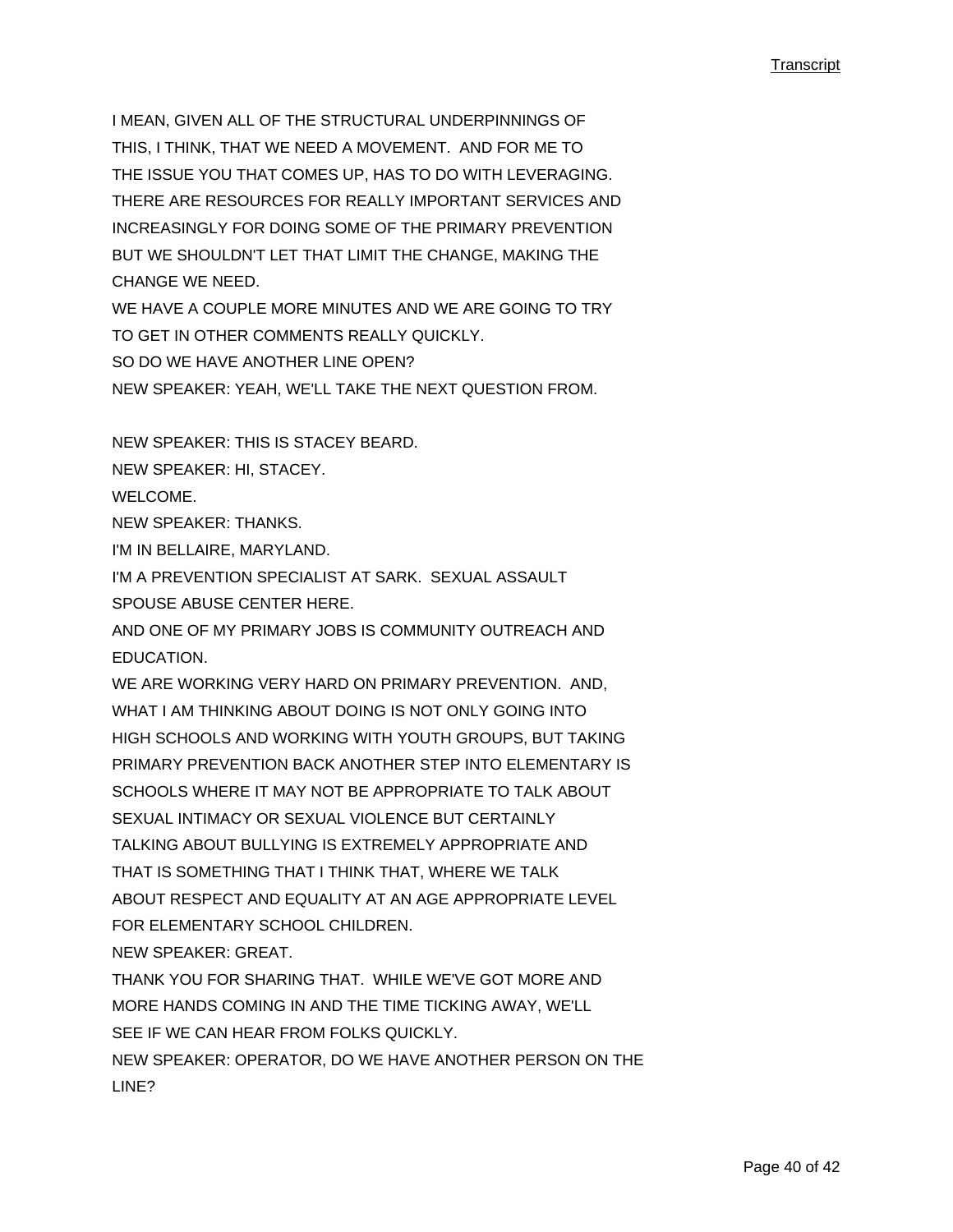NEW SPEAKER: WE'LL TAKE OUR NEXT QUESTION FROM:

NEW SPEAKER: ANNETTE DEPERO.

NEW SPEAKER: HI.

NEW SPEAKER: HI, DAVID.

>> YOU EVEN HAVE A PICTURE IN.

>> LOOK AT THAT. I HAVE A QUESTION, IN TERMS OF THE CHARACTERISTICS OF SUCCESSFUL SOCIAL MOVEMENTS, WHAT DO, WHAT ARE YOUR THOUGHTS ABOUT BALANCING THE RISKS OF COMBINING, YOU KNOW, VIOLENCE AGAINST HUMANS OR YOUTH VIOLENCE WITH VIOLENCE AGAINST WOMEN WHEN IT COMES TO FRAMING AND ARTICULATING GOALS AND A NUMBER OF THE OTHER CHARACTERISTICS YOU MENTIONED? NEW SPEAKER: I WAS GOING TO ASK DEBBY.

NEW SPEAKER: GOT IT.

NEW SPEAKER: DEBBY, AS OUR EXPERT HERE, WILL YOU TAKE THAT FOR US PLEASE.

NEW SPEAKER: IN ABOUT 15 SECONDS.

NEW SPEAKER: OH, MY.

WELL, I THINK THAT THERE IS A DANGER THAT WE LOSE SIGHT OF HOW OPPRESSION IS RELATED TO THE USE OF VIOLENCE. AND, SO WHAT WE HAVE TO DO IS BE MINDFUL THAT THERE IS A POWER AND CONTROL DIFFERENTIAL AND THAT PEOPLE THAT USE VIOLENCE AGAINST WOMEN, PEOPLE WHO USE VIOLENCE AGAINST CHILDREN AND SOMETIMES EVEN PEOPLE WHO USE VIOLENCE AGAINST MEN ARE ENGAGING IN POWER AND CONTROL. AND I THINK THAT WE WILL HAVE TO CONTINUE TO EXPAND OUR CONVERSATION AROUND THIS. I CALL IT VIOLENCE AGAINST WOMEN BECAUSE THAT, FOR ME, INCLUDES THOSE OTHERS IN MY THINKING BUT WE NEED TO BE STRONGER AND CLEARER ABOUT THAT.

I THINK IT IS A GOOD POINT.

NEW SPEAKER: AND UNFORTUNATELY, IT IS AN IMPORTANT QUESTION THAT WE CAN'T REALLY DO JUSTICE.

BUT FORTUNATELY, WE ARE GOING TO BE FOCUSSING ON THIS ISSUE OF MOVEMENT BUILDING AND IMPLICATIONS AND THOSE KINDS OF QUESTIONS OVER THE NEXT COUPLE WEB FORUMS WE ARE GOING TO DO.